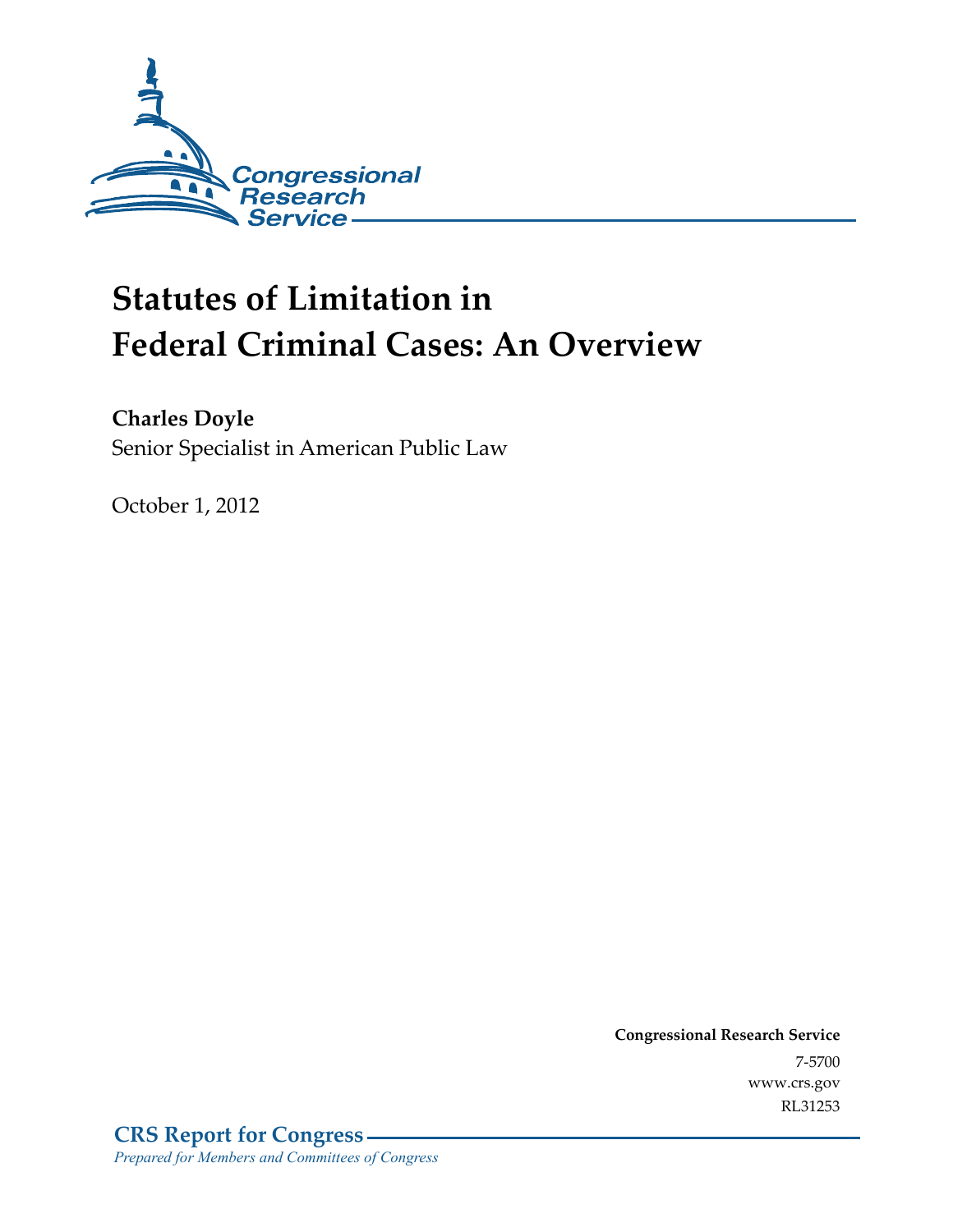## **Summary**

A statute of limitations dictates the time period within which a legal proceeding must begin. The purpose of a statute of limitations in a criminal case is to ensure the prompt prosecution of criminal charges and thereby spare the accused of the burden of having to defend against stale charges after memories may have faded or evidence is lost.

There is no statute of limitations for federal crimes punishable by death, nor for certain federal crimes of terrorism, nor, since passage of the Adam Walsh Child Protection and Safety Act (2006) (P.L. 109-248), for certain federal sex offenses. Prosecution for most other federal crimes must begin within five years of the commitment of the offense. There are exceptions. Some types of crimes are subject to a longer period of limitation; some circumstances suspend or extend the otherwise applicable period of limitation.

Arson, art theft, certain crimes against financial institutions and various immigration offenses all carry statutes of limitation longer than the five year standard. Regardless of the applicable statute of limitations, the period may be extended or the running of the period suspended or tolled under a number of circumstances such as when the accused is a fugitive or when the case involves charges of child abuse, bankruptcy, wartime fraud against the government, or DNA evidence.

Ordinarily, the statute of limitations begins to run as soon as the crime has been completed. Although the federal crime of conspiracy is complete when one of the plotters commits an affirmative act in its name, the period for conspiracies begins with the last affirmative act committed in furtherance of the scheme. Other so-called continuing offenses include various possession crimes and some that impose continuing obligations to register or report.

Limitation-related constitutional challenges arise most often under the Constitution's ex post facto and due process clauses. The federal courts have long held that a statute of limitations may be enlarged retroactively as long as the previously applicable period of limitation has not expired. The Supreme Court recently confirmed that view; the ex post facto proscription precludes legislative revival of an expired period of limitation. Due process condemns pre-indictment delays even when permitted by the statute of limitations if the prosecution wrongfully caused the delay and the accused's defense suffered actual, substantial harm as a consequence.

A list of federal statutes of limitation in criminal cases and a rough chart of comparable state provisions are attached. This report is available in an abbreviated form as CRS Report RS21121, *Statutes of Limitation in Federal Criminal Cases: A Sketch*, without the attachments, footnotes, or attributions to authority found here.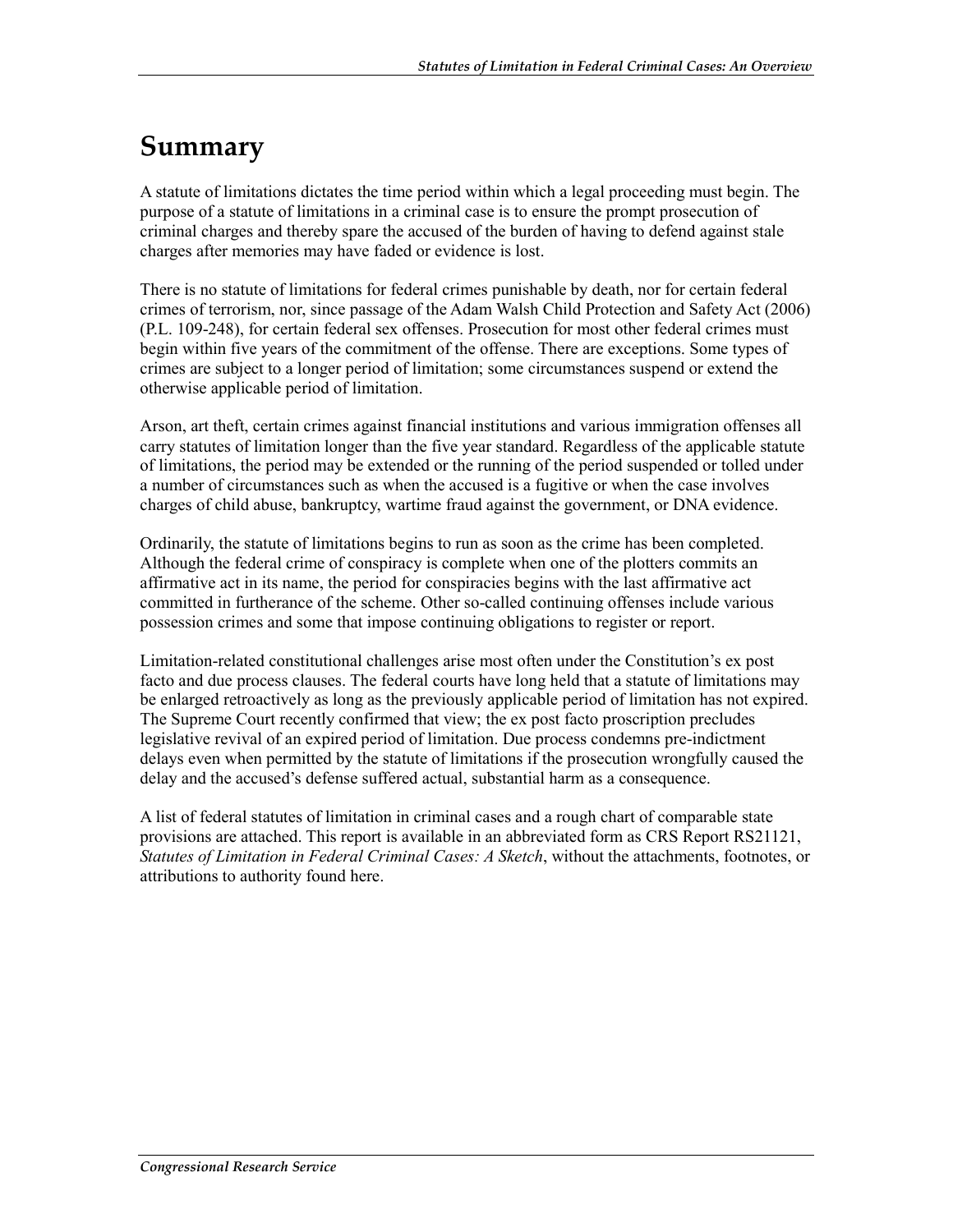## **Contents**

## Appendixes

### Contacts

|--|--|--|--|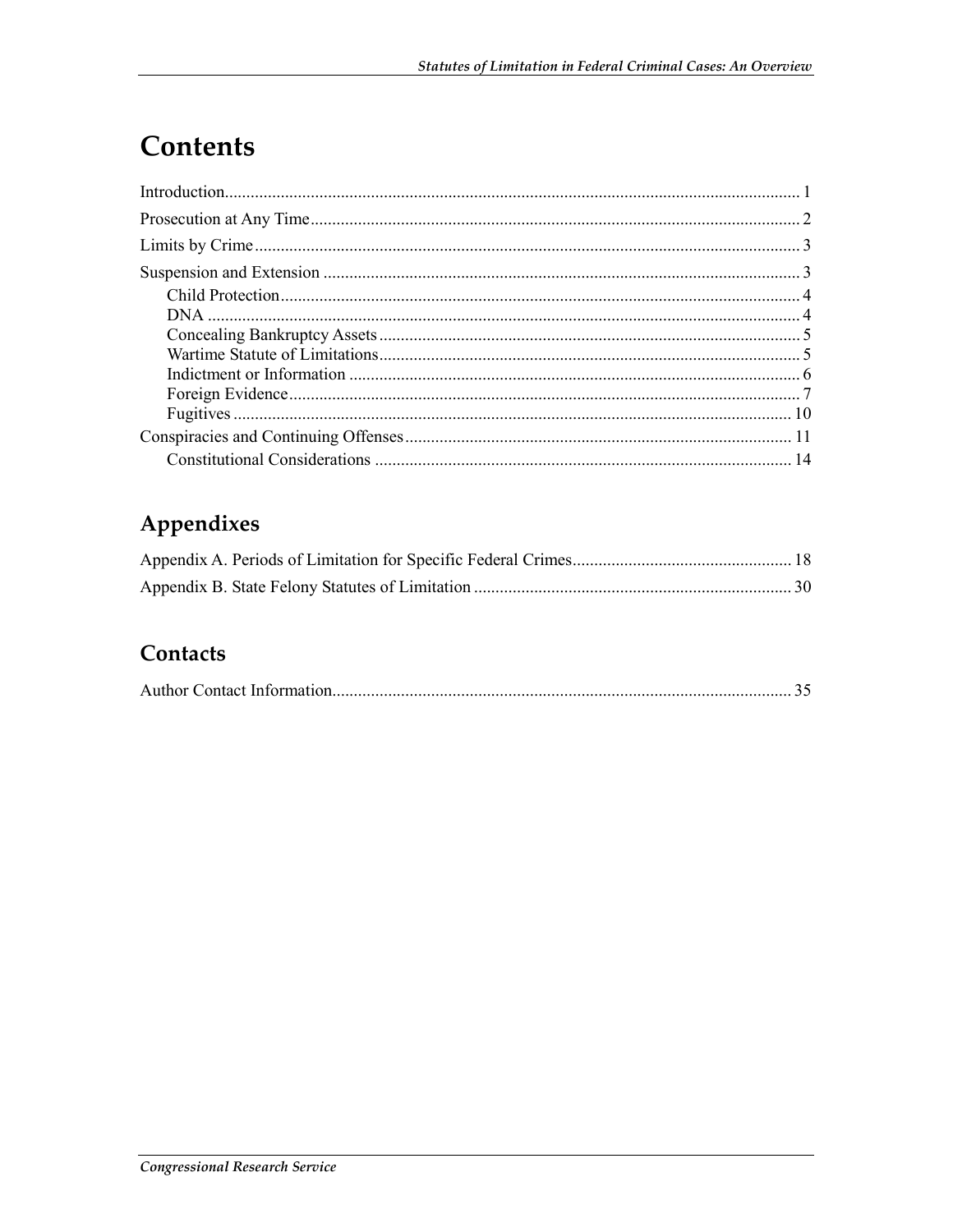## **Introduction**

The Constitution's speedy trial clause<sup>1</sup> protects the criminally accused against unreasonable delays between his indictment and trial. Before indictment, the statutes of limitation, and in extreme circumstances, the due process clauses  $2$  protect the accused from unreasonable delays. The anti-terrorism measures of the USA PATRIOT Act<sup>3</sup> made substantial alterations in the statutes of limitation that govern a number of federal crimes. This is an overview of federal law relating to the statutes of limitation in criminal cases, including those changes produced by the act.

The phrase "statute of limitations" refers to the time period within which formal criminal charges must be brought after a crime has been committed.<sup>4</sup> "The purpose of a statute of limitations is to limit exposure to criminal prosecution to a certain fixed period of time following the occurrence of those acts the legislature has decided to punish by criminal sanctions. Such a limitation is designed to protect individuals from having to defend themselves against charges when the basic facts may have become obscured by the passage of time and to minimize the danger of official punishment because of acts in the far-distant past. Such a time limit may also have the salutary effect of encouraging law enforcement officials promptly to investigate suspected criminal activity."<sup>5</sup> Therefore, in most instances, prosecutions are barred if the defendant points out that there was no indictment or other formal charge within the time period dictated by the statute of limitations.<sup>6</sup>

Statutes of limitation are creatures of statute. The common law recognized no period of limitation.<sup>7</sup> An indictment could be brought at any time. Limitations are recognized today only to the extent that a statute or due process dictates their recognition.<sup>8</sup> Congress and most state legislatures have enacted statutes of limitation, but declare that prosecution for some crimes may be brought at any time.<sup>9</sup>

1

<sup>1</sup> U.S. Const. Amend. VI.

<sup>2</sup> U.S. Const. Amends. V and XIV.

<sup>3</sup> P.L. 107-56, 115 Stat. 809 (2001).

 $4$  BLACK'S LAW DICTIONARY 1546 (9<sup>th</sup> ed. 2009).

<sup>5</sup> *Toussie v. United States*, 397 U.S. 112, 114-15 (1970).

 $6$  The statute of limitations is an affirmative defense that can be waived either explicitly, by pleading guilty, or by failure to raise it at or before trial, *United States v. Wilbur*, 674 F.3d 1160, 1177 (9<sup>th</sup> Cir. 2012) (affirmative defense, waived if not raised); *United States v. Hsu*, 669 F.3d 112, 117-18 (2d Cir. 2012)(waiver by guilty plea); *United States v. Flood*, 635 F.3d 1255, 1258 (10<sup>th</sup> Cir. 2011)(express waiver); *United States v. Baldwin*, 414 F.3d 791, 795 (7<sup>th</sup> Cir. 2005)(affirmative defense); *United States v. Titterington*, 374 F.3d 453, 458 (6th Cir. 2004)(affirmative defense); *United States v. Jake*, 281 F.3d 123, 129 (3d Cir. 2002)(waived by failure to raise at or before trial); *United States v. Mulderig*, 120 F.3d 534, 540 (5<sup>th</sup> Cir. 1997)(same); *United States v. Specter*, 55 F.3d 22, 24 (1<sup>st</sup> Cir. 1995)(waivable, affirmative defense); *United States v. Wilson*, 26 F.3d 142, 155 (D.C. 1994)(waivable).

<sup>7</sup> *Doggett v. United States*, 505 U.S. 647, 667 (1992)(Thomas, J., dissenting), citing inter alia, 2 STEPHEN, A HISTORY OF THE CRIMINAL LAW OF ENGLAND 1, 2 (1883).

<sup>&</sup>lt;sup>8</sup> At some point events pass into history and due process restricts the extent to which they may be resurrected to build a criminal accusation, with or without an applicable statute of limitations, *United States v. Marion*, 404 U.S. 307, 324 (1971).

<sup>&</sup>lt;sup>9</sup> Capsulized descriptions of the various state criminal statutes of limitation governing felony prosecutions are appended.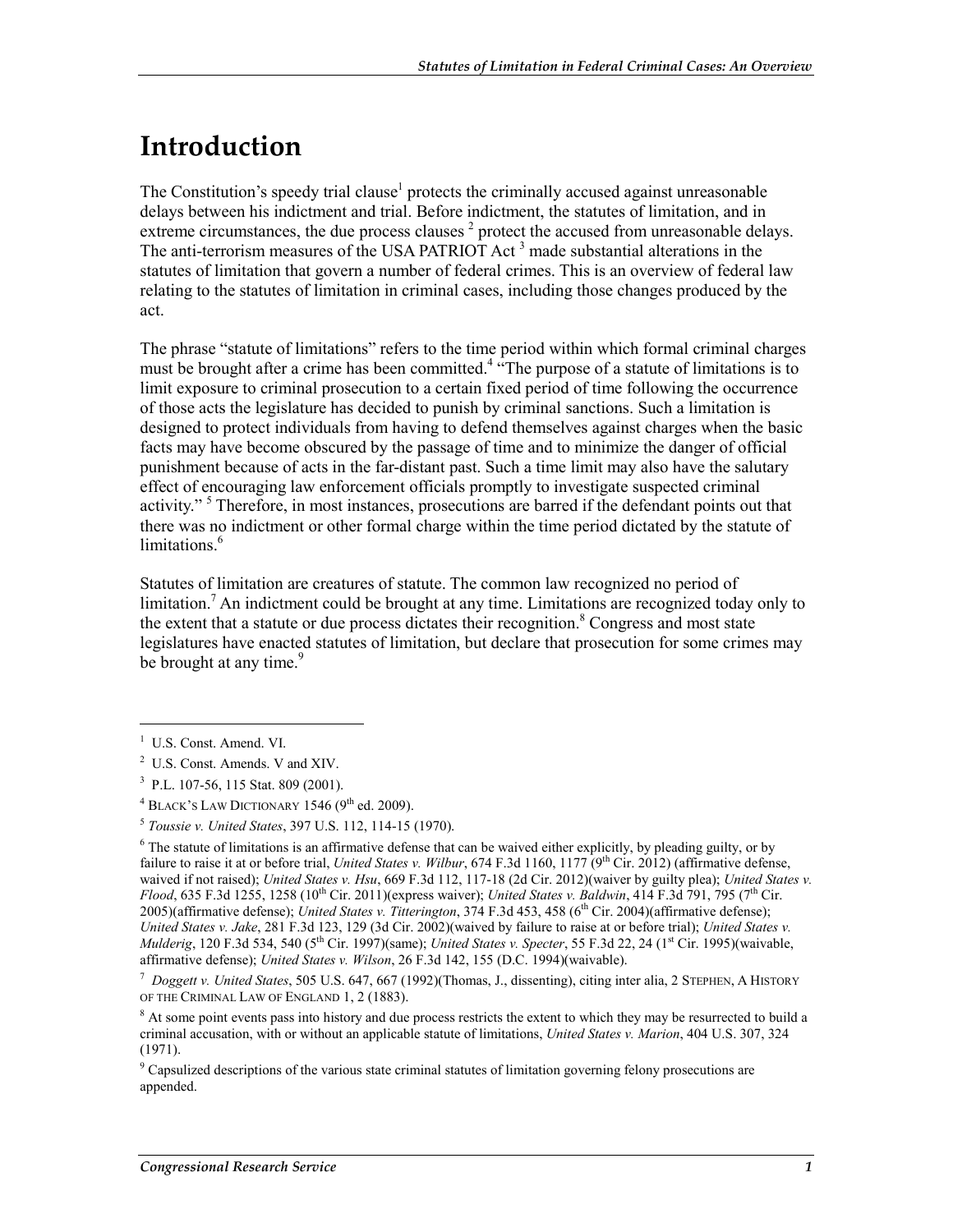Federal statutes of limitation are as old as federal crimes. When the Founders assembled in the First Congress, they passed not only the first federal criminal laws but made prosecution under those laws subject to specific statutes of limitation.<sup>10</sup> Similar provisions continue to this day. Federal capital offenses may be prosecuted at any time, $11$  but unless some more specific arrangement has been made a general five year statute of limitations covers all other federal crimes.<sup>12</sup> Some of the exceptions to the general rule, like those of the USA PATRIOT Act, identify longer periods for particular crimes.<sup>13</sup> Others suspend or extend the applicable period under certain circumstances such as the flight of the accused,<sup>14</sup> or during time of war.<sup>15</sup>

## **Prosecution at Any Time**

Aside from capital offenses,<sup>16</sup> crimes which Congress associated with terrorism may be prosecuted at any time if they result in a death or serious injury or create a foreseeable risk of death or serious injury.17 Although the crimes were selected because they are often implicated in acts of terrorism, a terrorist defendant is not a prerequisite to an unlimited period for prosecution.<sup>18</sup> A third category of crimes that may be prosecuted at any time consists of various designated federal child abduction and sex offenses.<sup>19</sup>

 $\overline{a}$ 

15 18 U.S.C. 3287.

 $10$  Except for murder and forgery, the statute of limitations for the prosecution of all federal capital offenses is three years; the statute of limitations for all noncapital crimes is two years, 1 Stat. 119 (1790).

<sup>&</sup>lt;sup>11</sup> 18 U.S.C. 3281.

<sup>&</sup>lt;sup>12</sup> "Except as otherwise expressly provided by law, no person shall be prosecuted, tried, or punished for any offense, not capital, unless the indictment is found or information is instituted within five years next after such offense shall have been committed," 18 U.S.C. 3282.

<sup>13 18</sup> U.S.C. 3286.

<sup>14 18</sup> U.S.C. 3290.

<sup>&</sup>lt;sup>16</sup> "An indictment for any offense punishable by death may be found at any time without limitation," 18 U.S.C. 3281. Between the Supreme Court's decision in *Furman v. Georgia*, 408 U.S. 238 (1972), and passage of the Violent Crime Control and Law Enforcement Act of 1994, 108 Stat. 1796, the death penalty authorized by federal capital offense statutes could not be constitutionally imposed. The question arose whether the term "offenses punishable by death" in the statute of limitations referred to offenses made capital by statute or only to offenses for which the death penalty might constitutionally be imposed. The courts concluded that Congress intended the term to refer to offenses which it made capital by statute. *United States v. Emery*, 186 F.3d 921, 924 (8th Cir. 1999); *United States v. Edwards*, 159 F.3d 1117, 1128 (8th Cir. 1998); *United States v. Manning*, 56 F.3d 1188, 1196 (9th Cir. 1995). A list of the federal capital offenses is appended. The list includes those crimes made capital by operation of other provisions of law such as 18 U.S.C. 3559(f)(murder of a child during the course a federal crime of violence) and 18 U.S.C. 2245 (murder committed during the course of designated federal sex offenses).

<sup>&</sup>lt;sup>17</sup> 18 U.S.C. 3286(b)("Notwithstanding any other law, an indictment may be found or an information instituted at any time without limitation for any offense listed in Section 2332b(g)(5)(B), if the commission of such offense resulted in, or created a foreseeable risk of, death or serious bodily injury to another person"). A list of crimes cross referenced in 18 U.S.C.2332b(g)(5)(B) is appended.

<sup>&</sup>lt;sup>18</sup> 18 U.S.C. 2332b(g)(5) defines a federal crime of terrorism as "an offense that  $-(A)$  is calculated to influence or affect the conduct of a government by intimidation or coercion, or to retaliate against government conduct; and (B) is a violation of" one of list of terrorism-associated offenses. The list of crimes which Section 3286(b) makes prosecutable at any time consists of those crimes listed in 18 U.S.C.  $2332b(g)(5)(B)$ (emphasis added). Had Congress wished the waiver of the statutes of limitation to apply only to terrorists accused of these offenses presumably it would have referred to 18 U.S.C. 2332b(g)(5), i.e., both 2332b(g)(5)(A) and (B), rather than simply to 18 U.S.C. 2332b(g)(5)(B) as it did.

<sup>&</sup>lt;sup>19</sup> 18 U.S.C. 3299 ("Notwithstanding any other law, an indictment may be found or an information instituted at any time without limitation for any offense under Section 1201 [kidnaping] involving a minor victim, and for any felony (continued...)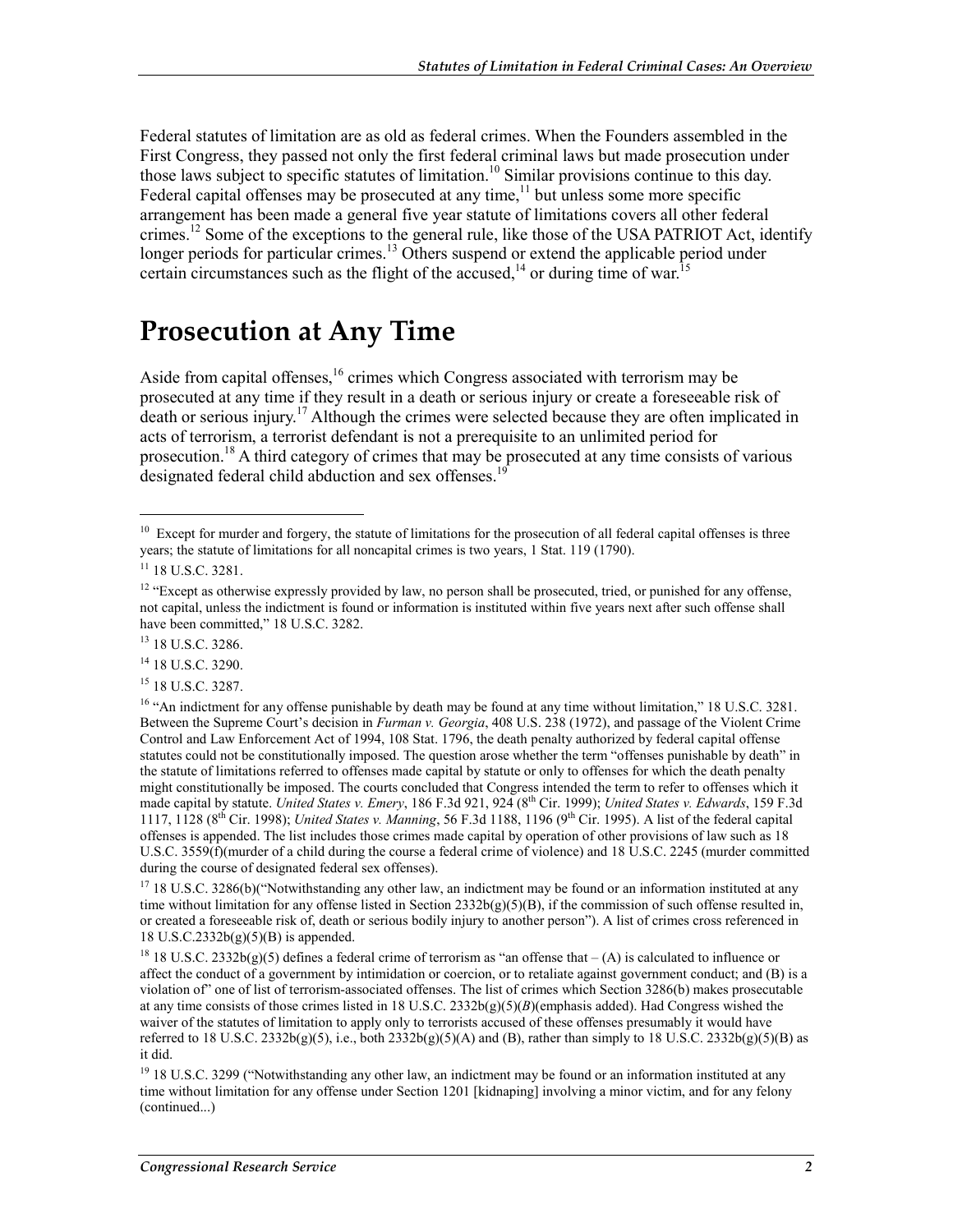## **Limits by Crime**

Although the majority of federal crimes are governed by the general five year statute of limitations, Congress has chosen longer periods for specific types of crimes – 20 years for the theft of art work;<sup>20</sup> 10 years for arson,<sup>21</sup> for certain crimes against financial institutions,<sup>22</sup> and for immigration offenses; $^{23}$  and eight years for the nonviolent violations of the terrorism-associated statutes which may be prosecuted at any time if committed under violent circumstances.<sup>24</sup> Investigative difficulties<sup>25</sup> or the seriousness of the crime<sup>26</sup> seem to have provided the rationale for enlargement of the time limit for prosecuting these offenses beyond the five year standard.

## **Suspension and Extension**

The five year rule may yield to circumstances other than the type of crime to be prosecuted. For example, an otherwise applicable limitation period may be suspended or extended in cases

(...continued)

 $\overline{a}$ 

<sup>20</sup> "No person shall be prosecuted, tried, or punished for a violation of or conspiracy to violate Section 668 unless the indictment is returned or the information is filed within 20 years after the commission of the offense," 18 U.S.C. 3294.

<sup>21</sup> "No person shall be prosecuted, tried, or punished for any non-capital offense under Section 81 [arson in the special maritime or territorial jurisdiction of the United States] or subsection (f), (h), or (i) of Section 844 [use of fire or explosives to commit a federal offense, and burning or bombing of federal property or property used in or in activities affecting interstate or foreign commerce] unless the indictment is found or the information is instituted not later than 10 years after the date on which the offense was committed," 18 U.S.C. 3295.

<sup>22</sup> "No person shall be prosecuted, tried, or punished for a violation of, or a conspiracy to violate – (1) Section 215, 656, 657, 1005, 1006, 1007, 1014, 1033, or 1344; (2) Section 1341 or 1343 [mail and wire fraud], if the offense affects a financial institution; or (3) Section 1963 [(RICO) racketeer influenced and corrupt organizations], to the extent that the racketeering activity involves a violation of Section 1344 [bank fraud] – unless the indictment is returned or the information is filed within 10 years after the commission of the offense," 18 U.S.C. 3293.

<sup>23</sup> "No person shall be prosecuted, tried, or punished for violation of any provision of Sections 1423 to 1428, inclusive, of Chapter 69 [nationality and citizenship offenses] and Sections 1541 to 1544, inclusive, of Chapter 75 [passport and visa offenses] of Title 18 of the United States Code, or for conspiracy to violate any of such Sections, unless the indictment is found or the information is instituted within 10 years after the commission of the offense," 18 U.S.C. 3291.

<sup>24</sup> "Notwithstanding Section 3282, no person shall be prosecuted, tried, or punished for any noncapital offense involving a violation of any provision listed in Section  $2332b(g)(5)(B)$  [terrorist offenses], or a violation 112, 351(e), 1361, or 1751(e) of this title, or Section 46504, 46505, or 46506 of Title 49, unless the indictment is found or the information is instituted within eight years after the offense was committed.... " 18 U.S.C. 3286(a).

<sup>25</sup> *See e.g.,* H.Rept. 82-167, at 2-3 (1951); H.Rept. 98-907, at 2 (1984), *reprinted in*, 1984 U.S.C.C.A.N. 3578, 3578- 579.

<sup>26</sup> Administration's Draft Anti-Terrorism Act of 2001: Hearings Before the House Comm. on the Judiciary, 107<sup>th</sup> Cong.,  $1^{st}$  Sess. at 60 (2001).

under Chapter 109A, 110 (except for Section 2257 and 2257A), or 117, or Section 1591 [sex trafficking of an adult by force or fraud or of a child]").

The felonies in Chapters 109A, 110 and 117 include violations of 18 U.S.C. 2241 (aggravated sexual abuse), 2242 (sexual abuse), 2243 (sexual abuse of a ward or child), 2244 (abusive sexual contact), 2245 (sexual abuse resulting in death), 2250 (failure to register as a sex offender), 2251 (sexual exploitation of children), 2251A (selling or buying children), 2252 (transporting, distributing or selling child sexually exploitive material), 2252A (transporting or distributing child pornography), 2252B (misleading names on the Internet), 2260 (making child sexually exploitative material overseas for export to the U.S.), 2421 (transportation for illicit sexual purposes), 2422 (coercing or enticing travel for illicit sexual purposes), 2423 (travel involving illicit sexual activity with a child), 2424 (filing false immigration statement), 2425 (interstate transmission of information about a child relating to illicit sexual activity).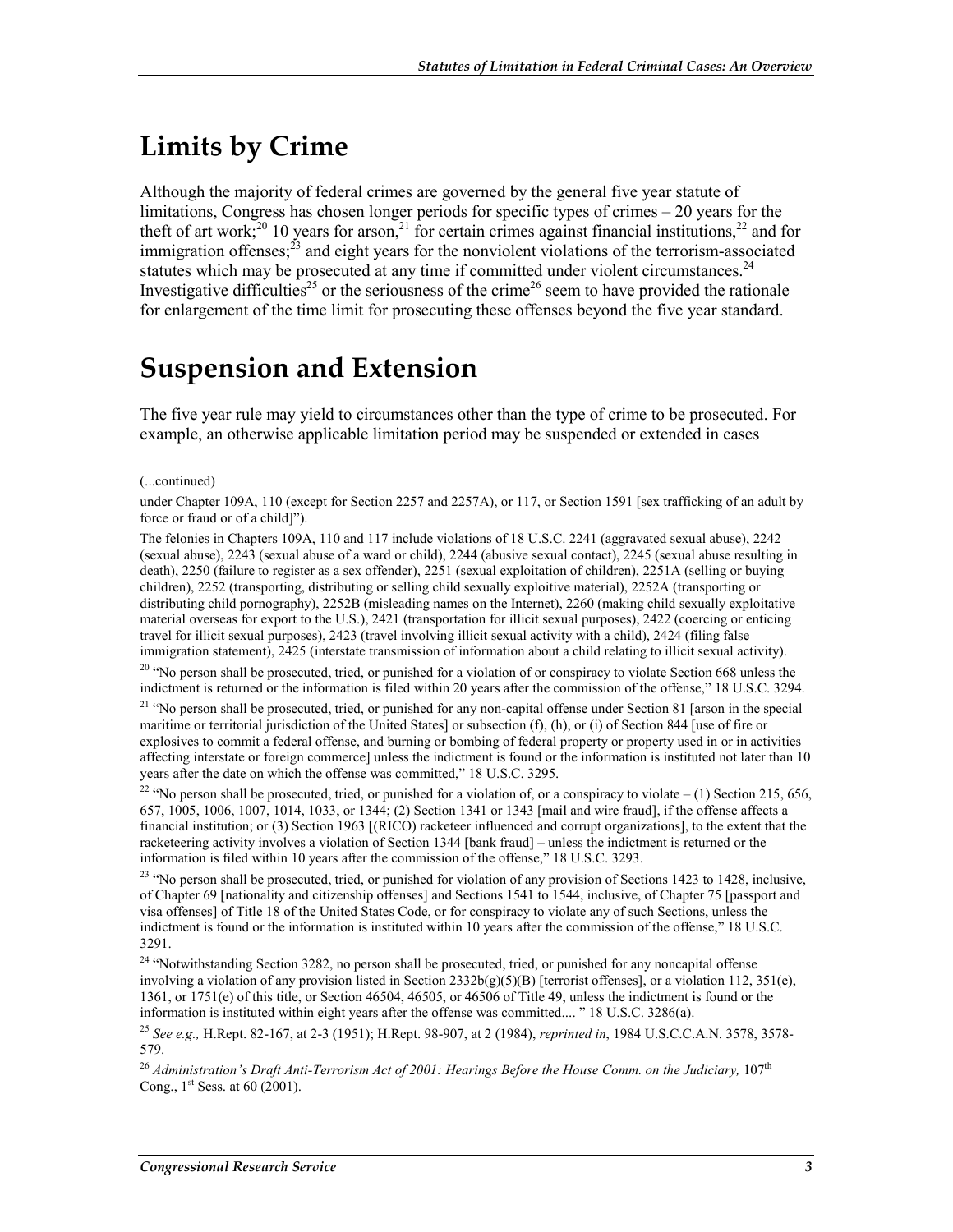involving child abuse,<sup>27</sup> the concealment of the assets of an estate in bankruptcy,<sup>28</sup> wartime fraud against the government,<sup>29</sup> dismissal of original charges,<sup>30</sup> fugitives,<sup>31</sup> foreign evidence,<sup>32</sup> or DNA evidence.<sup>33</sup>

### **Child Protection**

The child protection section, 18 U.S.C. 3283, permits an indictment or information charging kidnaping, or sexual abuse, or physical abuse, of a child under the age of 18 to be filed within the longer of 10 years or the life of the victim.<sup>34</sup> Section 3299 (enacted in 2006),<sup>35</sup> which eliminates the statute of limitations in cases of child abduction and sex offenses against children, supersedes §3283 wherever the two overlap.

### **DNA**

There are two DNA provisions. One, 18 U.S.C. 3297, suspends any applicable statute of limitations for the time required to identify an individual when DNA evidence implicates his involvement in a felony offense.<sup>36</sup> The other, 18 U.S.C. 3282(b), suspends the statute of limitations for federal sexual abuse violations by means of an indictment using a DNA profile alone to identify the person charged.<sup>37</sup> Neither provision comes into play when the offense involves sexual abuse of a child or child abduction. As noted earlier, prosecution for such crimes may be brought at any time under 18 U.S.C. 3299.

Section 3282(b) is the narrower of the two DNA provisions. It only applies to offenses proscribed in 18 U.S.C. ch. 109A. Chapter 109A outlaws abusive sexual contact, sexual abuse, and aggravated sexual abuse when any of these offenses is committed in a federal prison, or within

1

<sup>34</sup> "No statute of limitations that would otherwise preclude prosecution for an offense involving the sexual or physical abuse, or kidnaping, of a child under the age of 18 years shall preclude such prosecution during the life of the child, or for 10 years after the offense, whichever is longer," 18 U.S.C. 3283.

 $36\,$  18 U.S.C . 3297 ("In a case in which DNA testing implicates an identified person in the commission of a felony, no statute of limitations that would otherwise preclude prosecution of the offense shall preclude such prosecution until a period of time following the implication of the person by DNA testing has elapsed that is equal to the otherwise applicable limitation period").

 $37\,$  18 U.S.C. 3282(b)("(1) In general. - In any indictment for an offense under chapter 109A for which the identity of the accused is unknown, it shall be sufficient to describe the accused as an individual whose name is unknown, but who has a particular DNA profile. (2) Exception. - Any indictment described under paragraph (1), which is found not later than 5 years after the offense under chapter 109A is committed, shall not be subject to - (A) the limitations period described under subsection (a); and (B) the provisions of chapter 208 until the individual is arrested or served with a summons in connection with the charges contained in the indictment. (3) Defined term. - For purposes of this subsection, the term 'DNA profile' means a set of DNA identification characteristics").

<sup>27 18</sup> U.S.C. 3283.

<sup>28 18</sup> U.S.C. 3284.

<sup>29 18</sup> U.S.C. 3287.

<sup>30 18</sup> U.S.C. 3288, 3289.

<sup>31 18</sup> U.S.C. 3290.

<sup>32 18</sup> U.S.C. 3292.

<sup>33 18</sup> U.S.C. 3282(b), 3297.

 $35$  See text at note 16, supra.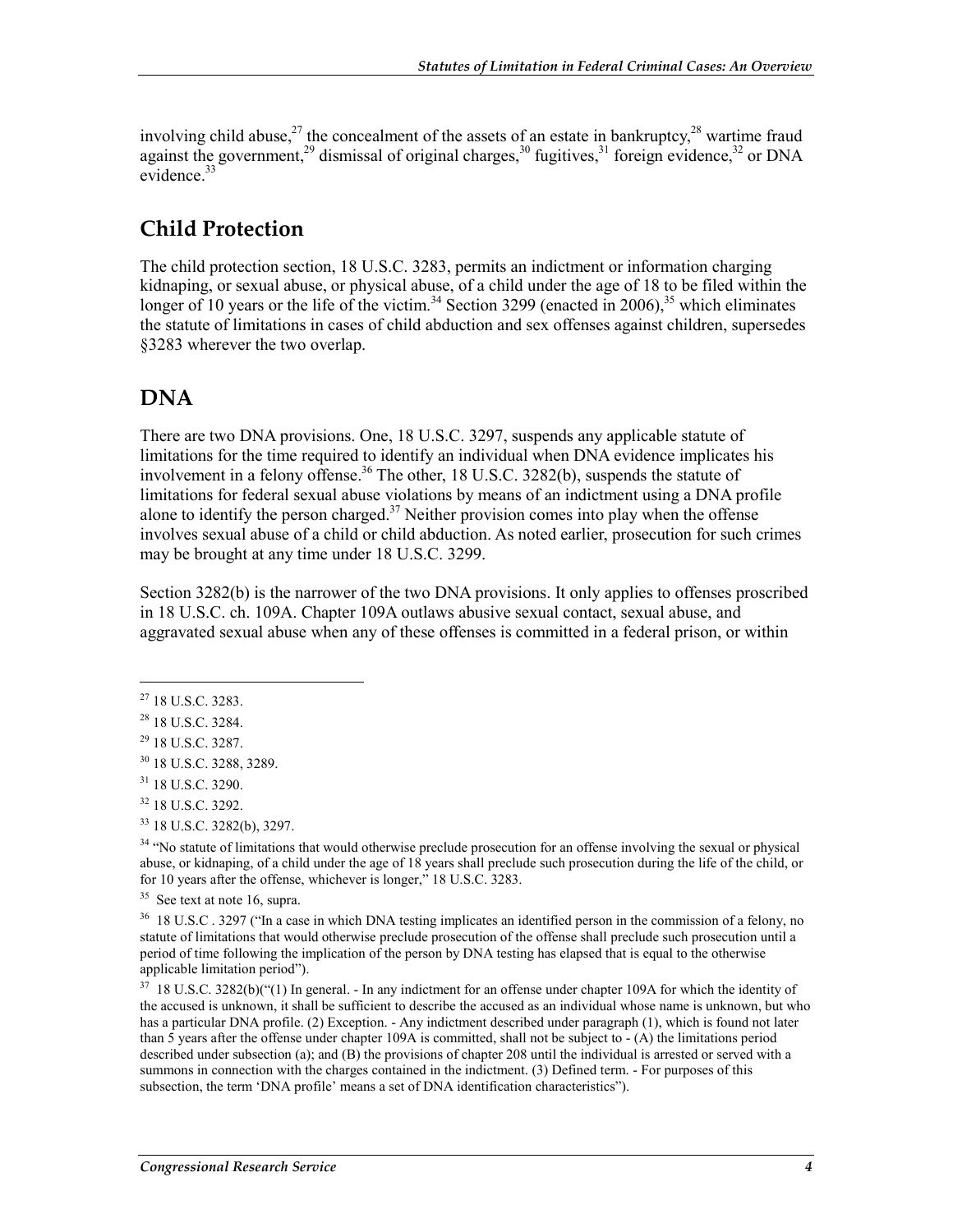the special maritime or territorial jurisdiction of the United States.<sup>38</sup> Section 3282(b) also suspends the provisions of the Speedy Trial Act that would otherwise come to life with the filing of an indictment in such cases.<sup>39</sup> Section 3282(b), however, reaches only those cases in which the statute of limitations has not already expired. $40$ 

Section 3297 applies to any federal felony. Rather than suspend the statute of limitations, it marks the beginning of the period of limitation, not from the commission of the crime, but from the time when DNA testing implicates an individual.

### **Concealing Bankruptcy Assets**

The statute of limitations on offenses which involve concealing bankruptcy assets does not begin to run until a final decision discharging or refusing to discharge the debtor: "The concealment of assets of a debtor in a case under Title 11 shall be deemed to be a continuing offense until the debtor shall have been finally discharged or a discharge denied, and the period of limitations shall not begin to run until such final discharge or denial of discharge," 18 U.S.C. 3284. When a discharge determination is impossible because of the dismissal of bankruptcy proceedings or want of a timely discharge petition or for any other reason, the statute of limitations runs from the date of the event when discharge becomes impossible.<sup>41</sup>

### **Wartime Statute of Limitations**

1

Section 3287 establishes a suspension of the statute of limitations covering wartime frauds committed against the United States  $42$  that allows for prosecution at any time up to five years after the end of the war.<sup>43</sup> At one time, it could be said with some conviction that  $83287$  "appears"

<sup>38 18</sup> U.S.C. 2244, 2242, and 2241, respectively. Chapter 109A also criminalizes sexual abuse of a ward and aggravated sexual abuse of a child, but again those offenses may be prosecuted at any time by operation of 18 U.S.C. 3299.

<sup>39 18</sup> U.S.C. 3282(b)(2)(B); 18 U.S.C. 3161-3174 (Speedy Trial Act).

<sup>40 18</sup> U.S.C. 3282(b)(2)(A). The Constitution prohibits revival of an expired statute of limitations, *Stogner v. California*, 539 U.S. 607 (2003).

<sup>41</sup> *United States v. Gilbert*, 136 F.3d 1451, 1454-455 (11th Cir. 1998); *United States v. Dolan*, 120 F.3d 856, 867-68 (8th Cir. 1997), both citing, *United States v. Guglielmini*, 425 F.2d 439 (2d Cir. 1970); and *Rudin v. United States*, 254 F.2d 45 (6<sup>th</sup> Cir. 1958).

<sup>&</sup>lt;sup>42</sup> "When the United States is at war or Congress has enacted a specific authorization for the use of the Armed Forces, as described in section 5(b) of the War Powers Resolution (50 U.S.C. 1544(b)), the running of any statute of limitations applicable to any offense (1) involving fraud or attempted fraud against the United States or any agency thereof in any manner, whether by conspiracy or not, or (2) committed in connection with the acquisition, care, handling, custody, control or disposition of any real or personal property of the United States, or (3) committed in connection with the negotiation, procurement, award, performance, payment for, interim financing, cancelation, or other termination or settlement, of any contract, subcontract, or purchase order which is connected with or related to the prosecution of the war or directly connected with or related to the authorized use of the Armed Forces, or with any disposition of termination inventory by any war contractor or Government agency, shall be suspended until 5 years after the termination of hostilities as proclaimed by a Presidential proclamation, with notice to Congress, or by a concurrent resolution of Congress. Definitions of terms in section 103 of title 41 shall apply to similar terms used in this section. For purposes of applying such definitions in this section, the term 'war' includes a specific authorization for the use of the Armed Forces, as described in section 5(b) of the War Powers Resolution (50 U.S.C. 1544(b))," 18 U.S.C. 3287.

<sup>&</sup>lt;sup>43</sup> "Although the language of [18 U.S.C. 3287] would seem to allow the Government to indict any frauds against the United States that occurred up to the end of the suspension period plus the relevant statute of limitations, the Supreme Court in *United States v. Smith*, 342 U.S. 225 (1952), held that §3287 only applied to crimes committed after the (continued...)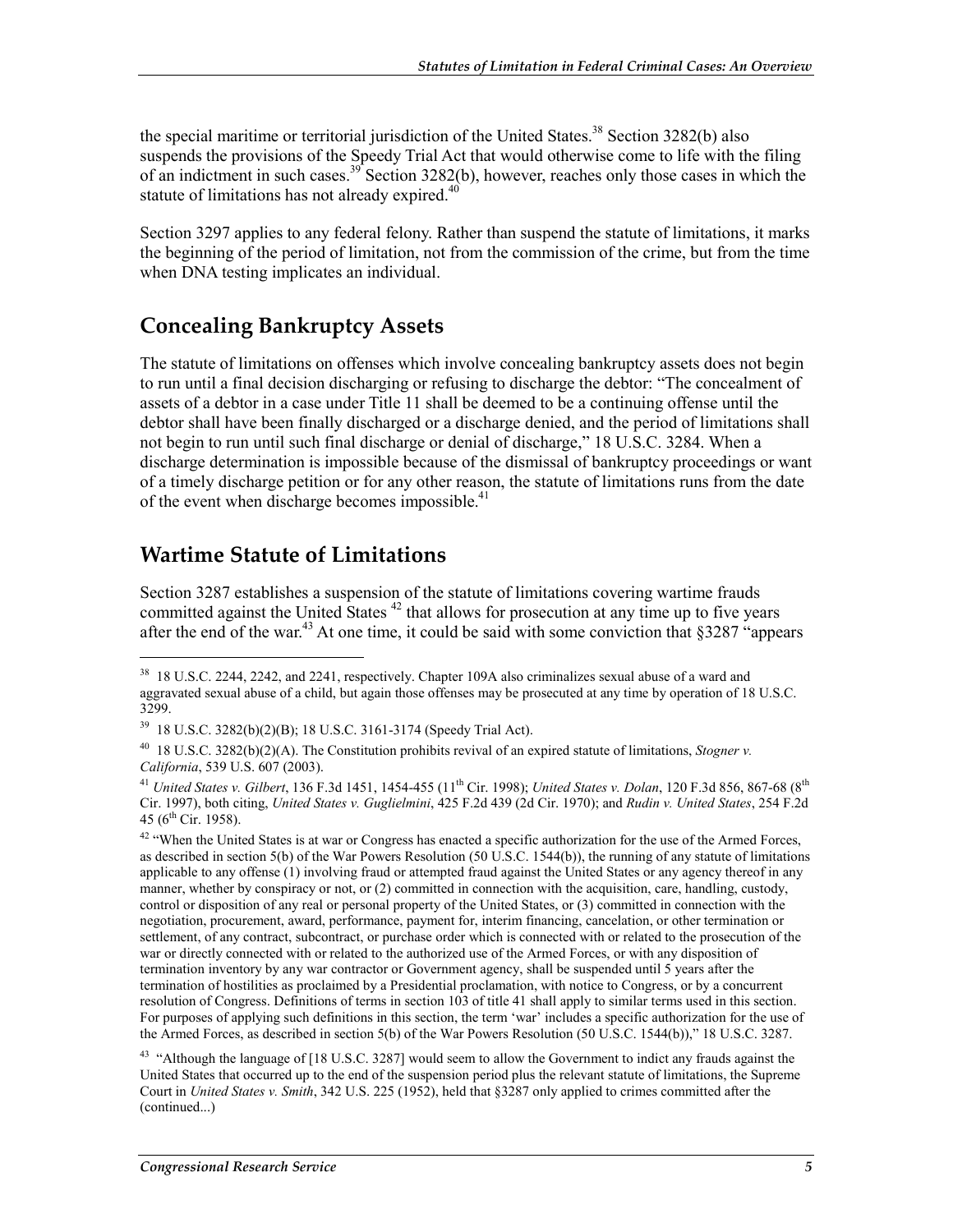to have only been used in cases that involved conduct during or shortly after World War II" and none since.<sup> $44$ </sup> That is no longer the case. $45$ 

In 2008, Congress amended the section to make it clear that the provision covers misconduct during both declared wars and periods of armed conflict for which Congress has explicitly authorized use of the Armed Forces.<sup>46</sup> The same amendment extended the period of suspension from three to five years.<sup>47</sup> The provision applies to crimes related to conduct of the conflict as well as those that are not.<sup>48</sup> The offense, however, must "involve the defrauding of the United States in [some] pecuniary manner or in a manner concerning property." <sup>49</sup> The provision's five year clock begins to run with the end of the war or conflict, but there is some difference of opinion over whether a formal termination must come first. $50$ 

### **Indictment or Information**

The statute of limitations runs until an indictment or information is returned.<sup>51</sup> There is, however, some question about the impact of sealing the indictment upon its return. The Federal Rules of Criminal Procedure allow the magistrate to whom the indictment is returned to seal it until the defendant is apprehended or released on bail.<sup>52</sup> Some of the courts seem troubled when they believe that the seal has been applied for purposes of tactical advantage rather than to prevent the escape of the accused.<sup>53</sup>

If the indictment or information is subsequently dismissed, federal law gives the government an additional six months (30 days if the indictment or information is dismissed on appeal and there is

1

50 *United States v. Pfluger*, 685 F.3d at 443-64 (holding that formal termination is required and noting a conflicting view in *United States v. Prosperi*, 573 F.Supp.2d at 454-55).

<sup>51</sup> *United States v. McMillian,* 600 F.3d 434, 444 (5<sup>th</sup> Cir. 2010)("Once an indictment is filed, the limitations period is tolled on the charges set forth in the indictment"); *United States v. Hickey*, 580 F.3d 922, 929 (9<sup>th</sup> Cir. 2009); *United States v. Milstein*, 401 F.3d 53, 67 (2d Cir. 2005); *United States v. Garcia*, 268 F.3d 407, 411 (6<sup>th</sup> Cir. 2001).

<sup>(...</sup>continued)

triggering of the suspension of limitation but before the termination of hostilities. *Id*. at 228," *United States v. Pfluger*, 685 F.3d 481, 484 ( $5<sup>th</sup>$  Cir. 2012)(parallel Supreme Court citations omitted).

<sup>44</sup> *United States v. Shelton*, 816 F.Supp. 1132, 1134-135 (W.D.Tex. 1993).

<sup>45</sup> See e.g., *United States v. Pfluger*, 685 F.3d at 484 n.5, and the cases cited therein.

<sup>46</sup> P.L. 110-329, §8117, 122 Stat. 3647 (2008), 18 U.S.C. 3287.

<sup>47</sup> *Id.*

<sup>48</sup> *United States v. Prosperi*, 573 F.Supp.2d 436, 441-42 (D.Mass. 2008), citing inter alia, *United States v. Grainger*, 346 U.S. 235 (1953).

<sup>49</sup> *Bridges v. United States*, 346 U.S. 209, 220 (1953).

 $52$  F.R.Crim.P. 6(e)(4).

<sup>&</sup>lt;sup>53</sup> *United States v. Ellis*, 622 F.3d 784, 792 (7<sup>th</sup> Cir. 2010)("The circuits are divided on whether the sealing of an indictment affects when the indictment is 'found' for purposes of the statute of limitations. The Tenth Circuit has held that an indictment is 'found' under §3284(a) whenever it is returned by the grand jury; sealing the indictment has no effect on this date. *United States v. Thompson*, 287 F.3d 1244, 1248-252 (10<sup>th</sup> Cir. 2002). But other circuits have held that sealing matters, at least in one sense; these circuits have held that an indictment is not 'found' for purposes of §3284(a) if it was *improperly* sealed and the improper sealing prejudiced to the defendant. *See, e.g. United States v. Bracy*, 67 F.3d1421, 1426 (9th Cir. 1995); *United States v. Sharpe*, 995 F.2d 49, 51-52 (5th Cir. 1993)(per curiam); *United States v. Muse*, 633 F.3d 1041, 1043-44 (2d Cir. 1980)(en banc)"); see also, *United States v. Richard*, 943 F.2d 115, 118-19 (1st Cir. 1991); *United States v. Larkin*, 875 F.2d 168, 170-72 (8th Cir. 1989); *United States v. Wright*, 343 F.3d 849, 857 (6th Cir. 2003); Stinson, *Secret Indictments: How to Discourage Them, How to Make Them Fair,* 2 DREXEL LAW REVIEW 104, 145 (2009)(arguing that "[c]urrent sealing practice raises serious due process concerns").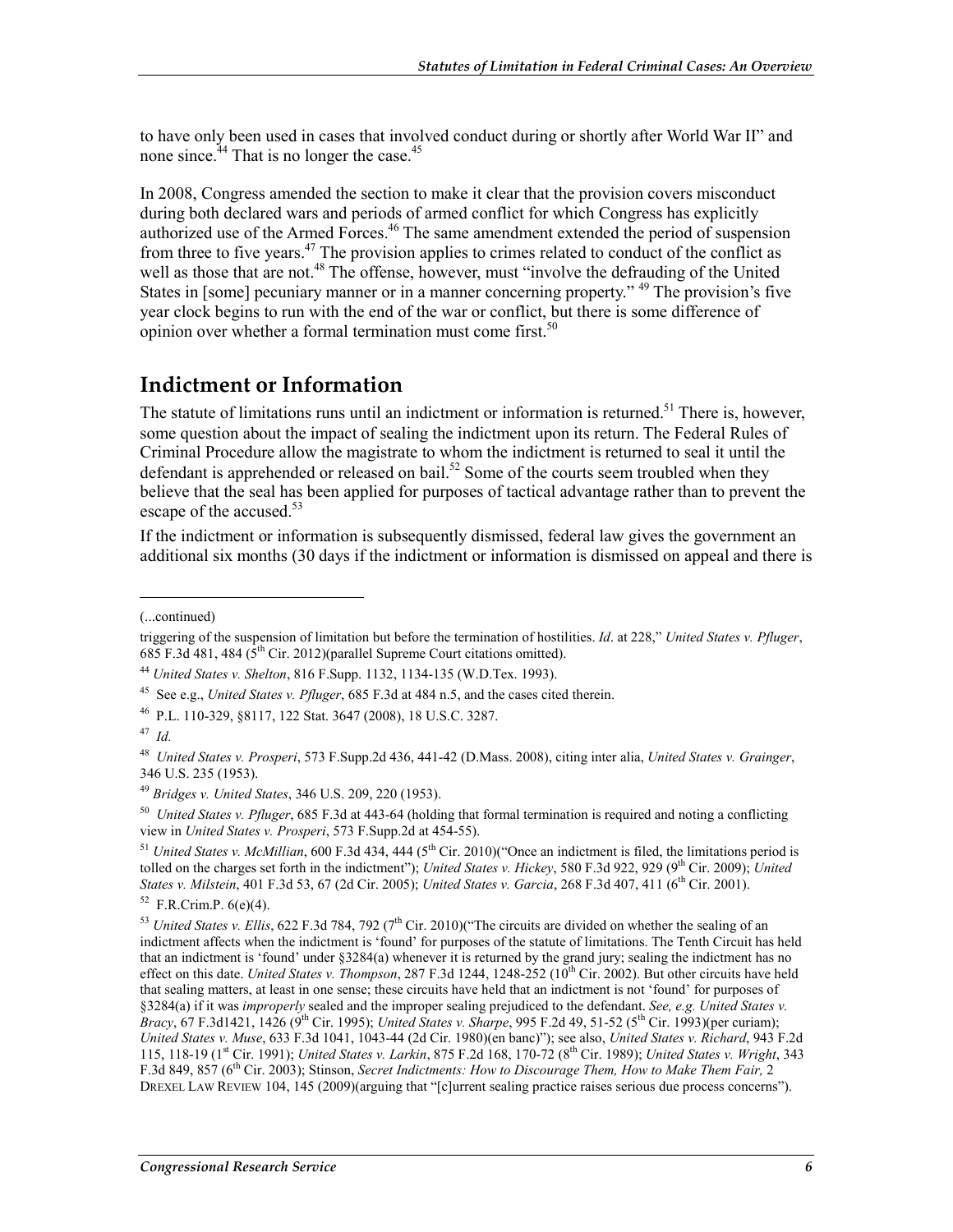a grand jury with jurisdiction in place).<sup>54</sup> Beyond the extension here, when a timely indictment is dismissed pursuant to a plea agreement under which the defendant pleads to other charges, the statute of limitations ordinarily begins again for the dismissed charges unless the defendant has waived as part of the plea agreement.<sup>55</sup> The statute of limitations remains tolled if the original indictment is replaced by a superseding indictment, as long as the superseding indictment does not substantially alter the original charge.<sup>56</sup>

### **Foreign Evidence**

1

Section 3292 was enacted to compensate for the delays the Justice Department experienced when it sought to secure bank records and other evidence located overseas.<sup>57</sup> It provides that:

<sup>55</sup> *United States v. Gilchrist*, 215 F.3d 333, 238-39 (3d Cir. 2000); *United States v. Midgley*, 142 F.3d 174, 177-79 (3d Cir. 1998); *United States v. Podde*, 105 F.3d 813, 818-20 (2d Cir. 1997). 18 U.S.C. 3296(a)("Notwithstanding any other provision of this chapter, any counts of an indictment or information that are dismissed pursuant to a plea agreement shall be reinstated by the District Court if - (1) the counts sought to be reinstated were originally filed within the applicable limitations period; (2) the counts were dismissed pursuant to a plea agreement approved by the District Court under which the defendant pled guilty to other charges; (3) the guilty plea was subsequently vacated on the motion of the defendant; and (4) the United States moves to reinstate the dismissed counts within 60 days of the date on which the order vacating the plea becomes final").

<sup>56</sup> *United States v. Yielding*, 657 F.3d 688, 703-704 (8<sup>th</sup> Cir. 2011)("For limitations purposes, a superseding indictment filed while the original indictment is validly pending relates back to the time of filing of the original indictment if it does not substantially broaden or amend the original charges.... To determine whether a superseding indictment substantially broadens or amends a pending timely indictment, we agree with other courts that it is appropriate to consider whether the additional pleadings allege violations of a different statute, contain different elements, rely on different evidence, or expose the defendant to a potentially greater sentence. The touchstone of this analysis is whether the original indictment provided the defendant with fair notice of the subsequent charges against him. *United States v. McMilian,* 600 F.3d 434, 444 (5th Cir. 2010); *United States v. Munoz-Franco*, 487 F.3d 25, 53 (1st Cir. 2007); *United States v. Salmonese*, 353 [F.3d. 608, 622 (2d Cir. 2003)]; *United States v. Smith*, 197 F.3d 225, 229 (6<sup>th</sup> Cir. 1999); *see also, United States v. Qayyum*, 451 F.3d 1214, 1218 (10th Cir. 2006); *United States v. Daniels*, 387 F.3d 636, 642 (7th Cir. 2004); *United States v. Ratcliff*, 245 F.3d 1246, 1253 (11th Cir. 2001); *United States v. Oliva*, 46 F.3d 320, 324 (3d Cir. 1995); *United States v. Snowden*, 770 F.2d 393, 398 (4<sup>th</sup> Cir. 1985).

57 H.Rept 98-907, at 2-3 (1984), *reprinted in* 1984 U.S.C.C.A.N. 3578, 3578-579; *Foreign Evidence Rules Amendment: Hearing Before the Subcomm. on Criminal Justice of the House Comm. on the Judiciary*, 98<sup>th</sup> Cong., 2d Sess. 15 (1984)(testimony of Dep.Ass't Att'y Gen. Mark Richard).

<sup>&</sup>lt;sup>54</sup> "Whenever an indictment or information charging a felony is dismissed for any reason after the period prescribed by the applicable statute of limitations has expired, a new indictment may be returned in the appropriate jurisdiction within six calendar months of the date of the dismissal of the indictment or information, or, in the event of an appeal, within 60 days of the date the dismissal of the indictment or information becomes final, or, if no regular grand jury is in session in the appropriate jurisdiction when the indictment or information is dismissed, within six calendar months of the date when the next regular grand jury is convened, which new indictment shall not be barred by any statute of limitations. This section does not permit the filing of a new indictment or information where the reason for the dismissal was the failure to file the indictment or information within the period prescribed by the applicable statute of limitations, or some other reason that would bar a new prosecution," 18 U.S.C. 3288.

<sup>&</sup>quot;Whenever an indictment or information charging a felony is dismissed for any reason before the period prescribed by the applicable statute of limitations has expired, and such period will expire within six calendar months of the date of the dismissal of the indictment or information, a new indictment may be returned in the appropriate jurisdiction within six calendar months of the expiration of the applicable statute of limitations, or, in the event of an appeal, within 60 days of the date the dismissal of the indictment or information becomes final or, if no regular grand jury is in session in the appropriate jurisdiction at the expiration of the applicable statute of limitations, within six calendar months of the date when the next regular grand jury is convened, which new indictment shall not be barred by any statute of limitations. This section does not permit the filing of a new indictment or information where the reason for the dismissal was the failure to file the indictment or information within the period prescribed by the applicable statute of limitations, or some other reason that would bar a new prosecution," 18 U.S.C. 3289.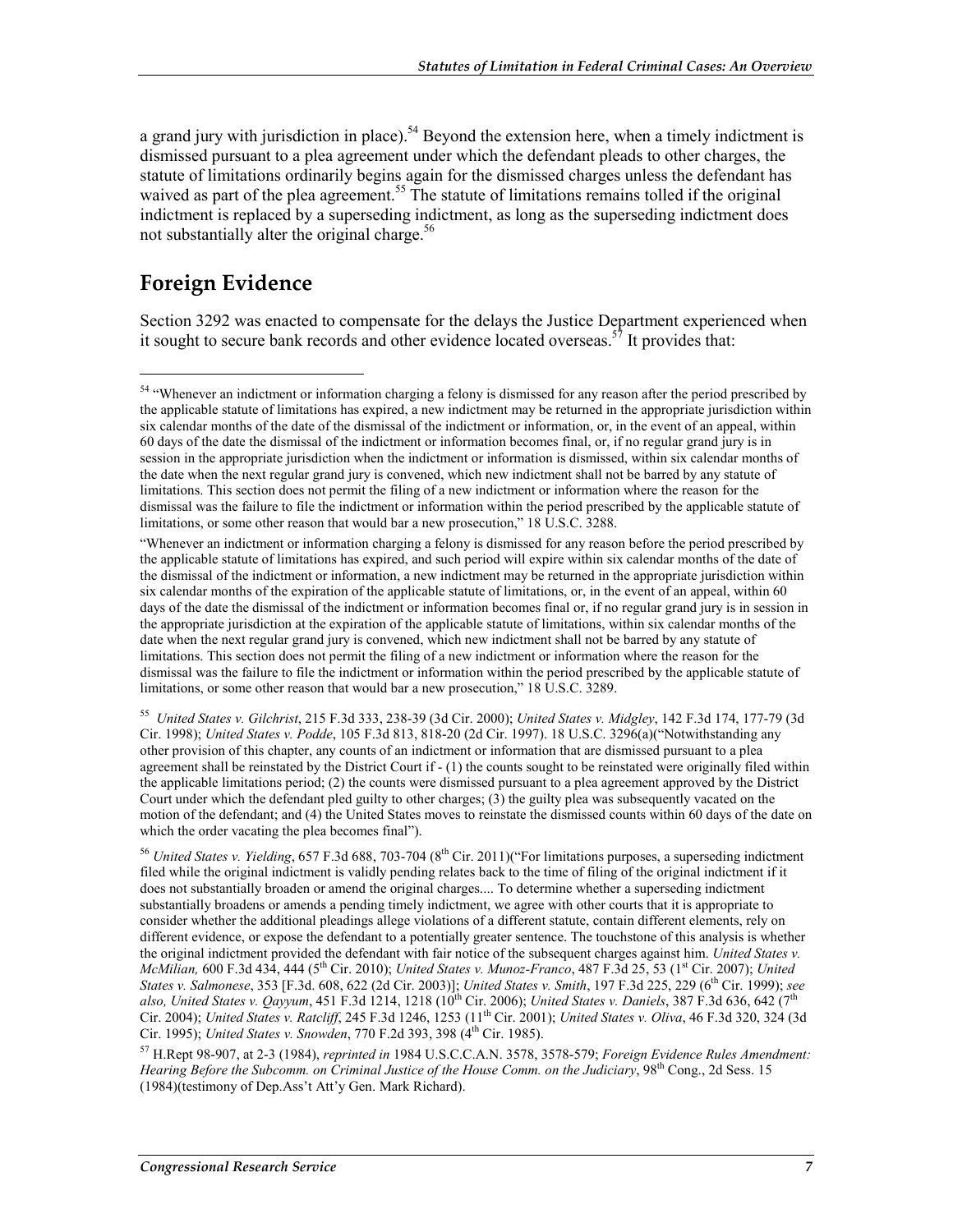(a)(1) Upon application of the United States, filed before return of an indictment, indicating that evidence of an offense is in a foreign country, the district court before which a grand jury is impaneled to investigate the offense shall suspend the running of the statute of limitations for the offense if the court finds by a preponderance of the evidence that an official request has been made for such evidence and that it reasonably appears, or reasonably appeared at the time the request was made, that such evidence is, or was, in such foreign country.

(2) The court shall rule upon such application not later than thirty days after the filing of the application.

(b) Except as provided in subsection (c) of this section, a period of suspension under this section shall begin on the date on which the official request is made and end on the date on which the foreign court or authority takes final action on the request.

(c) The total of all periods of suspension under this section with respect to an offense – (1) shall not exceed three years; and (2) shall not extend a period within which a criminal case must be initiated for more than six months if all foreign authorities take final action before such period would expire without regard to this section.

(d) As used in this section, the term "official request" means a letter rogatory, a request under a treaty or convention, or any other request for evidence made by a court of the United States or an authority of the United States having criminal law enforcement responsibility, to a court or other authority of a foreign country.

Construction of Section 3292 has been something less than uniform, thus far.<sup>58</sup> The courts are divided over whether the target of the grand jury or the subject of the foreign evidence sought may contest the government's application when it is filed or whether the application may be filed ex parte with an opportunity for the accused to contest suspension following indictment.<sup>59</sup> By the same token, it is less certain whether the phrase indicating that the application must be filed with "the district court before which a grand jury is impaneled to investigate the offense," means that the application must relate to a specific grand jury investigation or may be filed in anticipation of such an investigation. $60$  On the related issue of when an application may be filed, one court has ruled that the government may seek the suspension either to allow it to obtain foreign evidence or

 $\overline{a}$ 

<sup>58</sup> Abramovsky & Edelstein, *Time for Final Action on 18 U.S.C. 3292*, 21 MICHIGAN JOURNAL OF INTERNATIONAL LAW 941 (2000).

<sup>59</sup> Compare*, In re Grand Jury Investigation*, 3 F.Supp. 2d 82, 83 (D.Mass. 1998)("Nothing in section 3292, however, expressly contemplates secretly extending certain statutes of limitation as to certain individuals.... Moreover, this Court general eschews ex parte practice whenever possible, since action ex parte so fundamentally undercuts the values secured by the adversary process), with, *United States v. Little*, 667 F.3d 220, 225 (2d Cir. 2012)("Nowhere in §3292 does it state that the party whose statute of limitation is being suspended is entitled to notice or a hearing"); *United States v. Hoffecker*, 530 F.3d 137, 168 (3d Cir. 2008); *United States v. Torres*, 318 F.3d 1058, 1061 (11<sup>th</sup> Cir. 2003) *United States v. Wilson*, 249 F.3d 366, 371 (5<sup>th</sup> Cir. 2001); *DeGeroge v. U.S. District Court*, 219 F.3d 930, 937 (9<sup>th</sup> Cir. 2000).

<sup>60</sup> Compar*e, United States v. O'Neill*, 952 F.Supp. 831, 833 (D.D.C. 1996)("The government can only request that statutes of limitation be tolled for offenses under investigation by the grand jury"), with, *DeGeorge v. U.S. District Court*, 219 F.3d at 939-40 (denial of mandamus)(characterizing the statement in *O'Neill* as dicta and declining to find clear error in a contrary lower court decision), *on appeal*, 380 F.3d 1203, 1214; but see*, United States v. Meador*, 138 F.3d 986, 994 ( $5<sup>th</sup>$  Cir. 1998) ("The purpose of §3292, apparent from its structure and legislative history, is to compensate for delays attendant in obtaining records from other countries. This provision should not be an affirmative benefit to prosecutors, suspending the limitations period, pending completion of an investigation, whenever evidence is located in a foreign land. It is not a statutory grant of authority to extend the limitations period by three years at the prosecutors' option").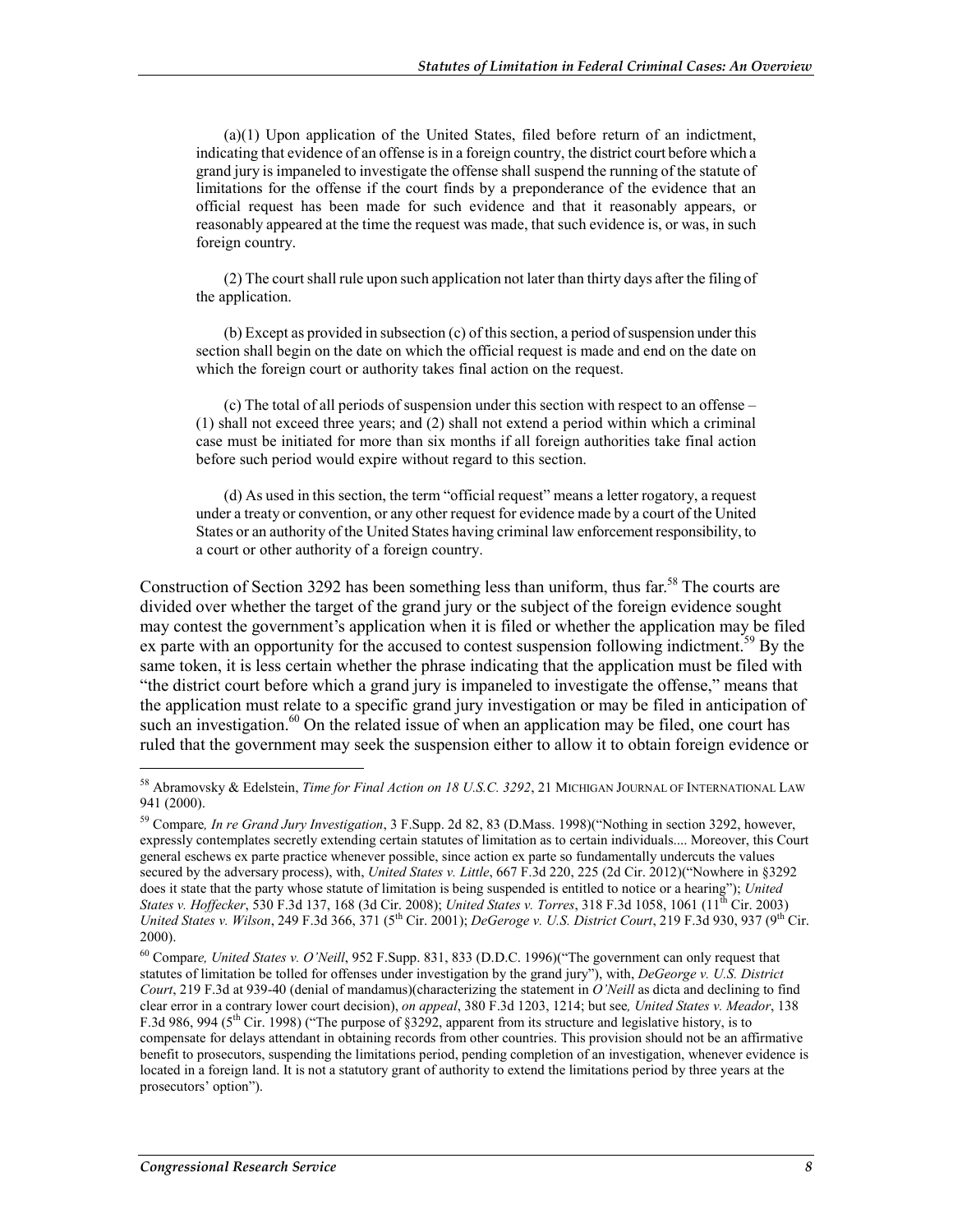to compensate it for time expended to acquire the evidence prior to the application.<sup>61</sup> Another has held that the extension cannot be had when the evidence sought by the government is in its possession at the time of the application.<sup>62</sup> Still others cannot agree on whether the request may revive an expired statute of limitations.<sup>63</sup>

The statute demands that the government bear the burden of establishing to the court its right to a suspension by a preponderance of the evidence.<sup>64</sup> The Second Circuit has pointed out, however, that the statute sets out two slightly different preponderance standards, a simple preponderance standard for the fact a request has been made, and slightly less demanding one (preponderance that it "reasonably appears") for the fact that the evidence sought exists overseas.<sup>65</sup> The government must do more than present unsworn, conclusionary statements to meet its burden.<sup>66</sup> but "something of evidentiary value" on point will ordinarily do. $67$ 

As for the nature of the overseas evidence, it is no bar to suspension that the evidence might be obtained in this country or that without it the grand jury has enough evidence to indict.<sup>68</sup> On the other hand, the court may not suspend, if the government has already received the foreign evidence at the time when it submits its application for suspension.<sup>69</sup>

The suspension begins when the government submits its official request to a foreign source.<sup>70</sup> It ends when the foreign entity takes "final action" on the request.<sup>71</sup> When that occurs may be a matter of some dispute. Some courts suggest that final action occurs with a dispositive response,

65 *United States v. Little*, 667 F.3d 220, 225 (2d Cir. 2012)("The statute therefore requires a district court to suspend the running of a statute of limitations upon an appropriate application showing: (1) that evidence of an offense being investigated by a grand jury is in a foreign country; and (2) that such evidence has been officially requested. According to the statute, the preponderance-of-the-evidence standard applies when determining whether the United States has made an official request. When deciding whether the evidence is in a foreign country, however, a lower standard applies: a court must 'find[] by a preponderance of the evidence ... that it *reasonably appears*, or reasonably appeared at the time the request was made, that such evidence is, or was, in a foreign country.'  $\left[\frac{83292(a)(1)}{83292(a)(1)}\right]$  (emphasis added). In other words, this element is satisfied even if the court itself is not certain that a preponderance of the evidence shows that the evidence is in a foreign country, so long as a reasonable factfinder could have come to that conclusion").

1

<sup>&</sup>lt;sup>61</sup> *United States v. Miller*, 830 F.2d 1073, 1076 (9<sup>th</sup> Cir. 1987).

<sup>62</sup> *United States v. Atiyeh*, 402 F.3d 354, 362-67 (3d Cir. 2005).

<sup>63</sup> Compare, *United States v. Kozeny*, 541 F.3d 166, (2d Cir. 2008), and *United States v. Brody*, 621 F.Supp.2d 1196, 1999-1201 (D.Utah 2009), with, *United States v. Bischel*, 61 F.3d 1429 (9th Cir. 1995), and *United States v. Hoffecker*, 530 F.3d 137, 164 n.4 (3d Cir. 2008).

<sup>64 18</sup> U.S.C. 3292(a)(1); *United States v. Wilson*, 249 F.3d at 373; *United States v. Trainor*, 376 F.3d 1325, 1330 (11th Cir. 2004).

<sup>66</sup> *United States v. Trainor*, 376 F.3d 1325, 1330-335 (11th Cir. 2004); *United States v. Wilson*, 322 F.3d 353,363 (5th Cir. 2003); *DeGeorge v. U.S. District Court*, 219 F.3d 930, 937 (9<sup>th</sup> Cir. 2000).

<sup>67</sup> *United States v. Jenkins*, 633 F.3d 788, 798 (9th Cir. 2011), quoting, *United States v. Trainor*, 376 F.3d at 1332-33 ("[T]he government must meet a 'minimum evidentiary burden.' ... The government can satisfy its burden of proof under §3289(a)(1) 'by including a sworn or verified application containing the necessary factual information, testimony by Government officials, affidavits, declarations, exhibits, or other materials of evidentiary value,' even including hearsay evidence"); see also, *United States v. Little*, 667 F.3d at 224.

<sup>68</sup> *United States v. Little*, 667 F.3d at 224-25.

<sup>69</sup> *United States v. Atiyeh*, 402 F.3d 354, 362-63 (3d Cir. 2005).

<sup>70 18</sup> U.S.C. 3292(b); *United States v. Jenkins*, 633 F.3d at 798-99.

 $71$  18 U.S.C. 3292(b).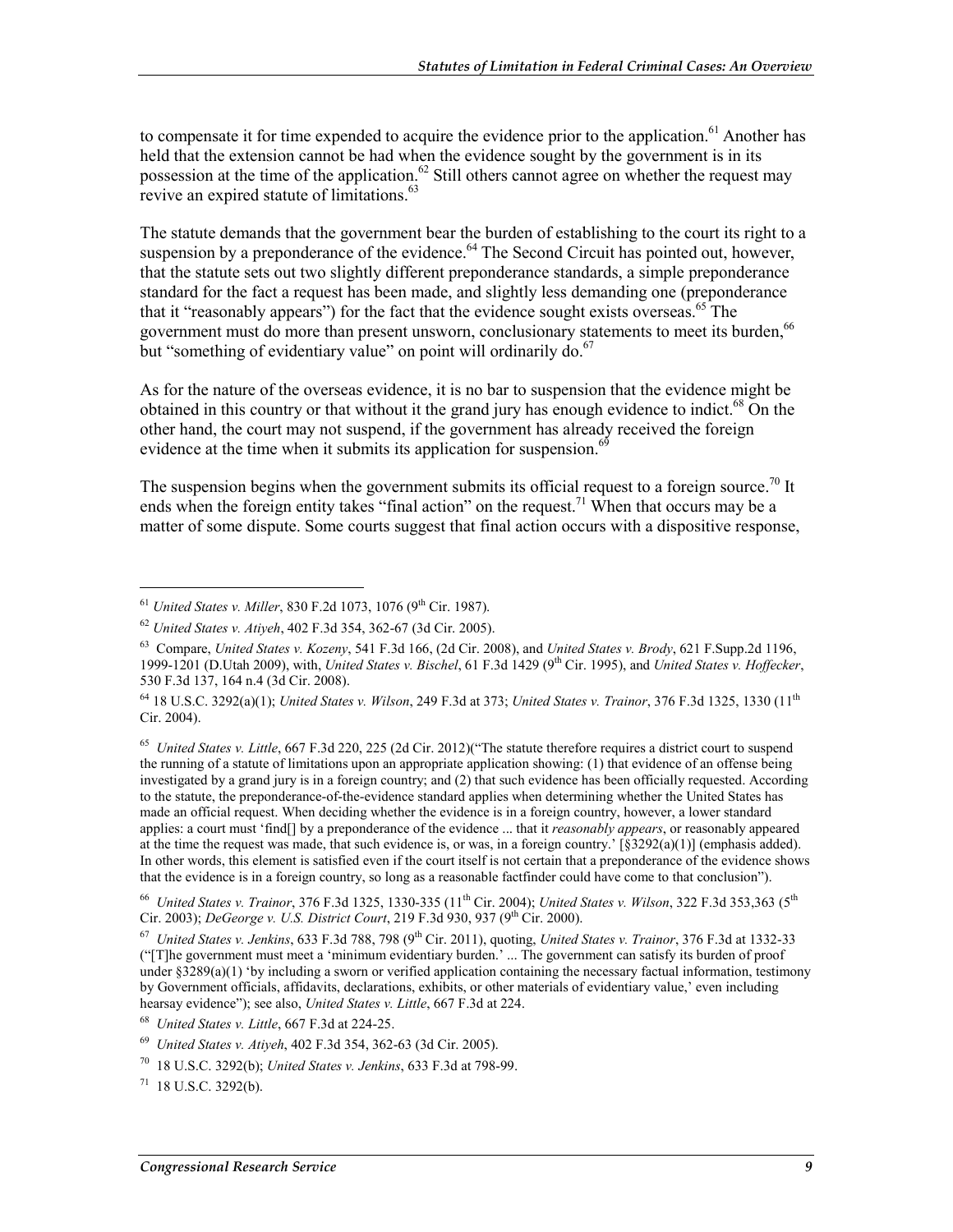i.e., when the United States is satisfied its request has been answered;<sup>72</sup> yet at least one believes that final action occurs when the foreign government believes it has provided a final response.<sup>73</sup>

### **Fugitives**

1

A provision exempting fugitives accompanied passage of the first federal statute of limitations.<sup>74</sup> The language has changed little since ("no statute of limitations shall extend to any person fleeing from justice," 18 U.S.C. 3290), but its meaning remains a topic of debate.<sup>75</sup> Most circuits, taking their lead from *Streep v. United States*, 160 U.S. 128 (1895), have held that the government must establish that the accused acted with an intent to avoid prosecution.<sup>76</sup> Yet two have held that mere absence from the jurisdiction is sufficient.<sup>77</sup> Even in the more demanding circuits, however, flight is thought to include the accused's concealing himself within the jurisdiction, $^{78}$  or remaining outside the jurisdiction when he becomes aware of the possibility of prosecution,<sup>79</sup> or fleeing before an investigation begins<sup>80</sup> or to avoid prosecution on another matter, $81$  or to avoid civil or administrative justice rather than criminal justice. $82$ 

<sup>72</sup> *United States v. Bischel*, 61 F.3d 1429, 1432-434 (9th Cir. 1995); *United States v. Torres*, 318 F.3d 1058, 1061-65  $(11^{th}$  Cir. 2003).

<sup>&</sup>lt;sup>73</sup> *Untied States v. Meador*, 138 F.3d 986, 991-94 (5<sup>th</sup> Cir. 1998).

<sup>74 1</sup> Stat. 119 (1790)("nothing herein contained shall extend to any person or persons fleeing from justice").

<sup>75</sup> See generally*, What Constitutes "Fleeing From Justice" Within the Meaning of 18 U.S.C.A. §3290 Which Provides That No Statute of Limitations Shall Extend to Persons Fleeing From Justice*, 148 ALR FED 573.

<sup>76</sup> *Choe v. Torres*, 525 F.3d 733, 741 (9th Cir. 2008); *United States v. Gibson*, 490 F.3d 604, 608 (7th Cir. 2007); *United States v. Florez*, 447 F.3d 145, 150-51 (2d Cir. 2006); *Ross v. U.S. Marshal*, 168 F.3d 1190, 1193-194 (10th Cir. 1999); *United States v. Greever*, 134 F.3d 777, 780 (6<sup>th</sup> Cir. 1998); *United States v. Foseca-Machado*, 53 F.3d 1242, 1244 (11th Cir. 1995); *Donnell v. United States*, 229 F.2d 560, 565 (5th Cir. 1956); *Brouse v. United States*, 68 F.2d 294, 295  $(1<sup>st</sup> Cir. 1933).$ 

<sup>77</sup> *In re Assarsson*, 687 F.2d 1157, 1162 (8th Cir. 1982); *McGowen v. United States*, 105 F.2d 791, 792 (D.C. Cir. 1939). *Streep* declared that it "unnecessary, for the purposes of the present case, to undertake to give an exhaustive definition of these words [fleeing from justice]; for it is quite clear that any person who takes himself out of the jurisdiction, with the intention of avoiding being brought to justice for a particular offense, can have no benefit of the limitation, at least when prosecuted for that offense in a court of the United States," 160 U.S. at 133. In context, it might be thought unclear whether the Court meant flight with intent was required or merely sufficient.

<sup>78</sup> *United States v. Florez*, 447 F.3d at 152; *United States v. Greever*, 134 F.3d at 780.

<sup>79</sup> *United States v. Fowlie*, 24 F.3d 1070, 1072-73 (9th Cir. 1994); *United States v. Rivera-Ventura*, 72 F.3d 277, 283-84 (2d Cir. 1995); *United States v. Catino*, 735 F.2d 718, 722-23 (2d Cir. 1984).

<sup>80</sup> *Ross v. U.S. Marshal*, 168 F.3d at 1194-195.

<sup>81</sup> *United States v. Morgan*, 922 F.2d 1495, 1496-497 (10th Cir. 1991); *United States v. Rivera-Ventura*, 72 F.3d at 283; *United States v. Gonzalez*, 675 F.2d 1050, 1052-53 (9<sup>th</sup> Cir. 1982).

<sup>82</sup> *United States v. Rivera-Ventura*, 72 F.3d at 284.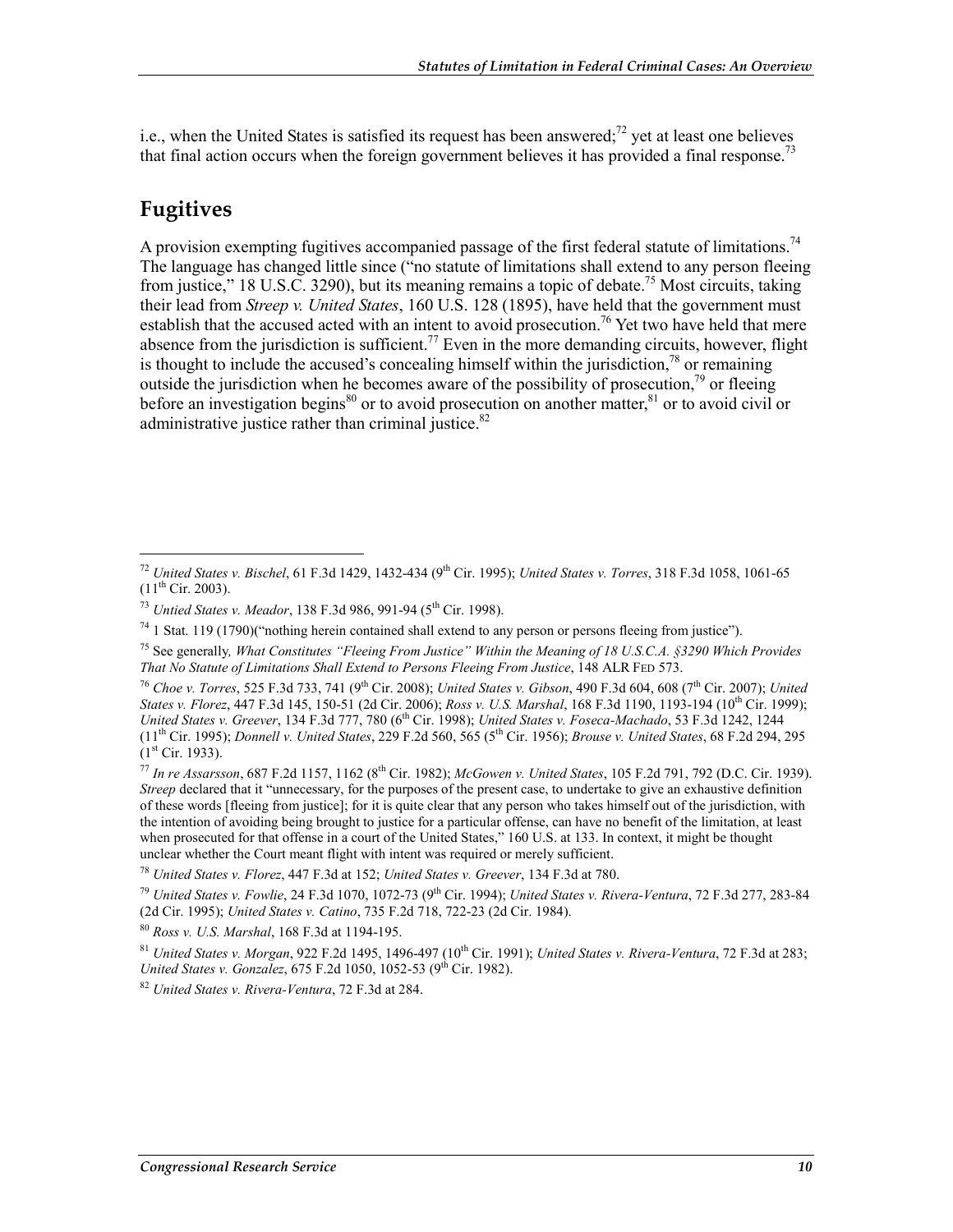## **Conspiracies and Continuing Offenses**

Statutes of limitation "normally begin to run when the crime is complete"<sup>83</sup> which occurs when the last element of the crime has been satisfied.<sup>84</sup> The rule for conspiracy is a bit different.<sup>85</sup> The general conspiracy statute consists of two elements: (1) an agreement to commit a federal crime or to defraud the United States and  $(2)$  an overt act committed in furtherance of the agreement.<sup>86</sup> Conspirators left uninterrupted will frequently continue on through several overt acts to the ultimate commission of the underlying substantive offenses which are the objectives of their plots. Thus, the statute of limitations for such conspiracies runs not from the first overt act committed in furtherance of the conspiracy but from the last. $87$  The statute of limitations under conspiracy statutes that have no overt act requirement runs from the accomplishment of the objectives of the conspiracy or from its abandonment.<sup>88</sup>

Concealment of the criminal plot after its completion is considered a natural component of all conspiracies. Consequently, overt acts of concealment after the objectives of the conspiracy have been accomplished may not be used to delay the running of the statute of limitations. $\hat{s}^9$  Overt acts of concealment which are among the original objectives of the conspiracy as charged in the

 $\overline{a}$ 

<sup>83</sup> *Toussie v. United States*, 397 U.S. 112, 115 (1970), quoting, *Pendergast v. United States*, 317 U.S. 412, 418 (1943); see also, *United States v. Venti*, 687 F.3d 501, 503 (1st Cir. 2012); *United States v. Eppolito*, 543 F.3d 25, 46 (2d Cir. 2008); *United States v. Reitmeyer*, 356 F.3d 1313, 1317 (10th Cir. 2004); *United States v. Najjor*, 255 F.3d 979, 983 (9th Cir. 2001); *United States v. Dees*, 215 F.3d 378, 380 (3d Cir. 2000); *United States v. Yashar*, 166 F.3d 873, 875 (7th Cir. 1999); *United States v. Lutz*, 154 F.3d 581, 586 (6<sup>th</sup> Cir. 1998); *United States v. Gilbert*, 136 F.3d 1451, 1453 (11<sup>th</sup> Cir. 1998); *United States v. Gomez*, 38 F.3d 1031, 1034 (8th Cir. 1994); *United States v. Blizzard*, 27 F.3d 100, 102 (4th Cir. 1994).

<sup>84</sup> *United States v. Reitmeyer*, 356 F.3d 1313, 1317 (10th Cir. 2004); *United States v. Carlson*, 235 F.3d 466, 470 (9th Cir. 2000); *United States v. Crossley*, 224 F.3d 847, 859 (6th Cir. 2000); *United States v. Yashar*, 166 F.3d at 875; *United States v. Vebeliunas*, 76 F.3d 1283, 1293 (2d Cir. 1996).

<sup>85</sup> *See generally, When Is Conspiracy Continuing Offense for Purposes of Statute of Limitations Under 18 USCS §3282*, 106 ALR FED. 616.

<sup>&</sup>lt;sup>86</sup> "If two or more persons conspire either to commit any offense against the United States, or to defraud the United States, or any agency thereof in any manner or for any purpose, and one or more of such persons do any act to effect the object of the conspiracy, each shall be fined under this title or imprisoned not more than five years, or both.... " 18 U.S.C. 371.

<sup>87</sup> *Fiswick v. United States*, 329 U.S. 211, 216 (1946); *see also*, *United States v. Cunningham*, 679 F.3d 355, 374 (6th Cir. 2012); *United States v. Mueller*, 661 F.3d 338, 347 (8<sup>th</sup> Cir. 2011); *United States v. Wright*, 651 F.3d 764, 770 (7<sup>th</sup> Cir. 2011); *United States v. Bornman*, 559 F.3d 150, 153 (3d Cir. 2009); *United States v. Eppolito*, 543 F.3d 25, 47 (2d Cir. 2008); *United States v. Qayyum*, 451 F.3d 1214, 1218 (10th Cir. 2006); *United States v. Arias*, 431 F.3d 1327, 1340  $(11<sup>th</sup> Cir. 2005)'$  (if a conspirator establishes the affirmative defense of withdrawal, the statute of limitations [as to him] will begin to run at the time of withdrawal. Otherwise, the statute will not begin to run until the final act of the conspiracy has occurred"); *United States v. Hitt*, 349 F.3d 1010, 1015 (D.C.Cir. 2001); *United States v. Monaco*, 194 F.3d 381, 387 n.2 (2d Cir. 1999); *United States v. Manges*, 110 F.3d 1162, 1169 (5th Cir. 1997). Conspiracies live on as long as the conspirators continue to receive the economic benefits of the scheme, *United States v. Salmonese*, 352 F.3d 608, 614-17 (2d Cir. 2003).

<sup>88</sup> *United States v. Wilbur*, 674 F.3d 1160, 1176 (9th Cir. 2012); *United States v. Nunez*, 673 F.3d 661, 663 (7th Cir. 2012); *United States v. Fishman*, 645 F.3d 1175, 1191 (10th Cir. 2011); *United States v. McNair*, 605 F.3d 1152, 1213 (11th Cir. 2010); *United States v. Saadey*, 393 F.3d 669, 677 (6th Cir. 2005); *United States v. Therm-All, Inc.*, 373 F.3d 625, 632 (5th Cir. 2004); *United States v. Grimmett*, 236 F.3d 452, 453 (8th Cir. 2001); *United States v. Tocco*, 200 F.3d 401, 425 n.9 ( $6^{th}$  Cir. 2000).

<sup>89</sup> *Grunewald v. United States*, 353 U.S. 391, 406 (1957); *see also, United States v. Qayyum*, 451 F.3d 1214, 1219 (10th Cir. 2006); *United States v. Grenoble*, 413 F.3d 569, 575-76 (6th Cir. 2005); *United States v. Arnold*, 117 F.3d 1308, 1314 (11th Cir. 1997); *United States v. Maloney*, 71 F.3d 645, 659 (7th Cir. 1995).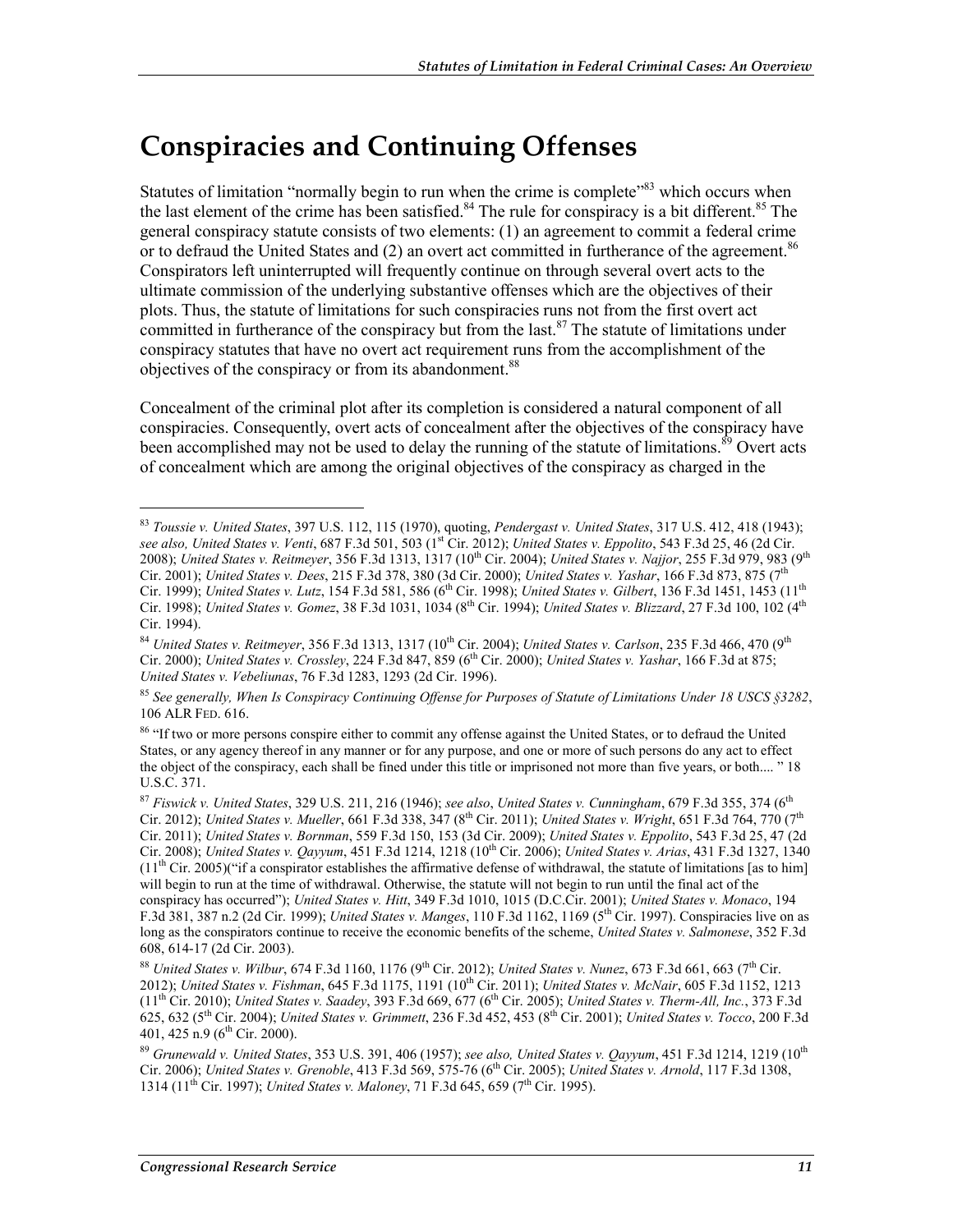indictment, however, may serve as the point at which the statute of limitations begins to run.<sup>90</sup> Distinguishing between the two is sometimes difficult.

There are other crimes, which, like conspiracy, continue on long after all the elements necessary for their prosecution are first present. The applicable statute of limitations for these continuing crimes is delayed if either "the explicit language of the substantive criminal statute compels such a conclusion, or the nature of the crime involved is such that Congress must assuredly have intended that it be treated as a continuing one."91 Continuing federal offenses for purposes of the statutes of limitation include:

- escape from federal custody, *United States v. Bailey*, 444 U.S. 394, 636 (1980);<sup>92</sup>
- flight to avoid prosecution, *United States v. Merino*, 44 F.3d 749, 753-54 (9<sup>th</sup> Cir.  $1994$ ;<sup>93</sup>
- failure to report for sentencing, *United States v. Gray*, 876 F.2d 1411, 1419 (9<sup>th</sup>) Cir. 1989);<sup>9</sup>
- possession of the skin and skull of an endangered species, *United States v. Winnie*, 97 F.3d 975, 975-76 (7<sup>th</sup> Cir. 1996);<sup>9</sup>
- possession of counterfeit currency, *United States v. Kayfez*, 957 F.2d 677, 678 (9<sup>th</sup>) Cir. 1992):  $96$

 $93$  "Whoever moves or travels in interstate or foreign commerce with intent either (1) to avoid prosecution, or custody or confinement after conviction, under the laws of the place from which he flees, for a crime, or an attempt to commit a crime, punishable by death or which is a felony under the laws of the place from which the fugitive flees, or (2) to avoid giving testimony in any criminal proceedings in such place in which the commission of an offense punishable by death or which is a felony under the laws of such place, is charged, or (3) to avoid service of, or contempt proceedings for alleged disobedience of, lawful process requiring attendance and the giving of testimony or the production of documentary evidence before an agency of a State empowered by the law of such State to conduct investigations of alleged criminal activities, shall be fined under this title or imprisoned not more than five years, or both.... " 18 U.S.C. 1073.

<sup>94</sup> "Whoever, having been released under this chapter knowingly—(1) fails to appear before a court as required by the conditions of release; or (2) fails to surrender for service of sentence pursuant to a court order; shall be punished as provided in subsection (b) of this section," 18 U.S.C. 3146(a).

<sup>95</sup> "It is unlawful for any person subject to the jurisdiction of the United States to engage in any trade in any specimens contrary to the provisions of the Convention [on International Trade in Endangered Species], or to possess any specimens traded contrary to the provisions of the Convention, including the definitions of terms in article I thereof," 16 U.S.C. 1538(c)(1).

<sup>96</sup> "Whoever, with intent to defraud, passes, utters, publishes, or sells, or attempts to pass, utter, publish, or sell, or with like intent brings into the United States or keeps in possession or conceals any falsely made, forged, counterfeited, or (continued...)

 $\overline{a}$ 

<sup>&</sup>lt;sup>90</sup> Grunewald v. United States, 353 U.S. at 406; see also, United States v. Qayyum, 451 F.3d 1214, 1219 (10<sup>th</sup> Cir. 2006); *United States v. Mann*, 161 F.3d 840, 859 (5th Cir. 1998); *United States v. Arnold*, 117 F.3d at 1314; *United States v. Maloney*, 71 F.3d at 659-60; *United States v. Rabinowitz*, 56 F.3d 932, 934 (8<sup>th</sup> Cir. 1995).

<sup>91</sup> *Toussie v. United States*, 397 U.S. at 115; *United States v. Smith*, 373 F.3d 561, 563-64 (4th Cir. 2004); *United States v. Reitmeyer*, 356 F.3d 1313, 1322 (10<sup>th</sup> Cir. 2004).

<sup>92 &</sup>quot;Whoever escapes or attempts to escape from the custody of the Attorney General or his authorized representative, or from any institution or facility in which he is confined by direction of the Attorney General, or from any custody under or by virtue of any process issued under the laws of the United States by any court, judge, or commissioner, or from the custody of an officer or employee of the United States pursuant to lawful arrest, shall, if the custody or confinement is by virtue of an arrest on a charge of felony, or conviction of any offense, be fined under this title or imprisoned not more than five years, or both; or if the custody or confinement is for extradition, or for exclusion or expulsion proceedings under the immigration laws, or by virtue of an arrest or charge of or for a misdemeanor, and prior to conviction, be fined under this title or imprisoned not more than one year, or both," 18 U.S.C. 751(a).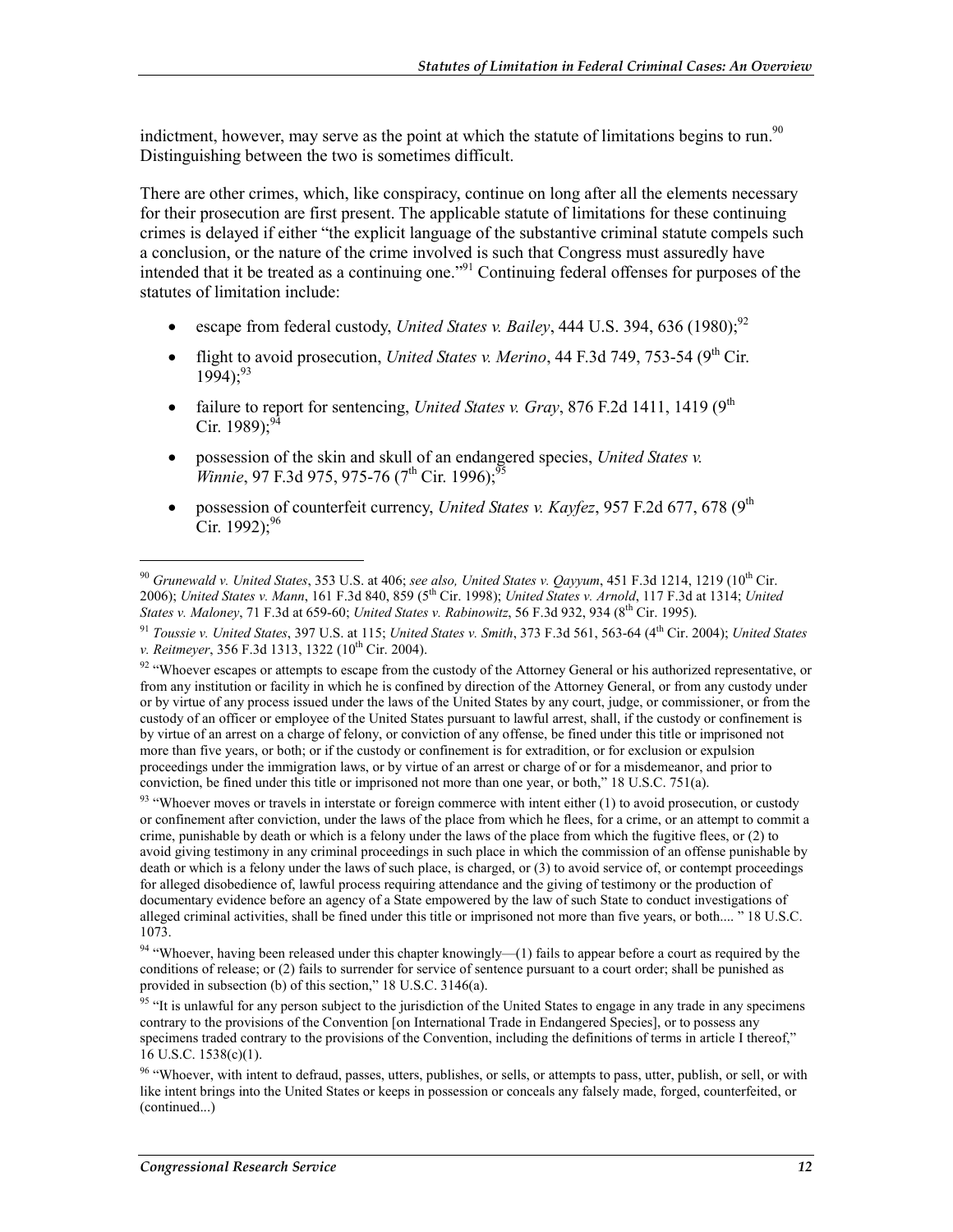- kidnaping, *United States v. Denny-Shaffer*, 2 F.3d 999, 1018-19 (10<sup>th</sup> Cir. 1993);<sup>97</sup>
- failure to register under the Foreign Agents Registration Act, *United States v. McGoff*, 831 F.2d 1071, 1071 (D.C.Cir. 1987);<sup>9</sup>
- failure to register under the Selective Service Act, *United States v. Kerley*, 838 F.2d 932, 935 (7<sup>th</sup> Cir. 1988);<sup>99</sup>
- being found in the United States having reentered this country after deportation, *United States v. Gomez*, 38 F.3d 1031, 1035 (8<sup>th</sup> Cir. 1994);<sup>100</sup>
- embezzlement under some circumstances, *United States v. Smith*, 373 F.3d 561, 568 (4<sup>th</sup> Cir. 2004);<sup>101</sup>
- possession of unregistered pipe bombs, *United States v. Berndt*, 530 F.3d 553, 554-55 (7<sup>th</sup> Cir. 2008):<sup>102</sup>

#### (...continued)

1

97 "(a) Whoever unlawfully seizes, confines, inveigles, decoys, kidnaps, abducts, or carries away and holds for ransom or reward or otherwise any person, except in the case of a minor by the parent thereof, when—(1) the person is willfully transported in interstate or foreign commerce, regardless of whether the person was alive when transported across a State boundary if the person was alive when the transportation began; (2) any such act against the person is done within the special maritime and territorial jurisdiction of the United States; (3) any such act against the person is done within the special aircraft jurisdiction of the United States as defined in section 46501 of Title 49; (4) the person is a foreign official, an internationally protected person, or an official guest as those terms are defined in section 1116(b) of this title; or (5) the person is among those officers and employees described in section 1114 of this title and any such act against the person is done while the person is engaged in, or on account of, the performance of official duties; shall be punished by imprisonment for any term of years or for life and, if the death of any person results, shall be punished by death or life imprisonment," 18 U.S.C. 1201(a); *see also*, *United States v. Garcia*, 854 F.2d 340, 343  $(9<sup>th</sup>$  Cir. 1988)(the statute of limitations does not begin to run until the victim is released); if the victim is killed, the offense is a capital crime and the prosecution may be brought at any time.

<sup>98</sup> "Failure to file any such registration statement or supplements thereto as is required by either section 612(a) or section 612(b) of this title [relating to registration requirements] shall be considered a continuing offense for as long as such failure exists, notwithstanding any statute of limitation or other statute to the contrary ," 22 U.S.C. 618(e).

<sup>99</sup> "No person shall be prosecuted, tried, or punished for evading, neglecting, or refusing to perform the duty of registering imposed by Section 3 of this title [Section 453 of this Appendix] unless the indictment is found within five years next after the last day before such person attains the age of twenty-six, or within five years next after the last day before such person does perform his duty to register, whichever shall first occur," 50 U.S.C.App. 462(d); *see also, United States v. Jacob*, 781 F.2d 643, 648-49 (8<sup>th</sup> Cir. 1986).

<sup>100</sup> "Subiect to subsection (b) of this section, any alien who—(1) has been denied admission, excluded, deported, or removed or has departed the United States while an order of exclusion, deportation, or removal is outstanding, and thereafter (2) enters, attempts to enter, or is at any time found in, the United States, unless (A) prior to his reembarkation at a place outside the United States or his application for admission from foreign contiguous territory, the Attorney General has expressly consented to such alien's reapplying for admission; or (B) with respect to an alien previously denied admission and removed, unless such alien shall establish that he was not required to obtain such advance consent under this chapter or any prior Act, shall be fined under Title 18, or imprisoned not more than two years, or both," 8 U.S.C. 1326(a); *see also*, *United States v. Santana-Castellano*, 74 F.3d 593, 597 (5th Cir. 1996)("Likewise, the five year statute of limitations under Sec. 1326 begins to run at the time the alien is found barring circumstances that suggest that the INS should have known of his presence earlier, such as when he reentered the United States through an official border checkpoint in the good faith belief that his entry was legal"); *United States v. DiSantillo*, 615 F.2d 128, 132 (3d Cir. 1980).

<sup>101</sup> "We believe that the specific conduct at issue here is more properly characterized as a continuing offense rather than a series of separate acts. The facts found by the district court were sufficient to prove that he set into place and maintained an automatically recurring scheme whereby funds were electronically deposited in his account and retained for his own use without need for any specific action on his part," *Id.*

altered obligation or other security of the United States, shall be fined under this title or imprisoned not more than 15 years, or both," 18 U.S.C. 472.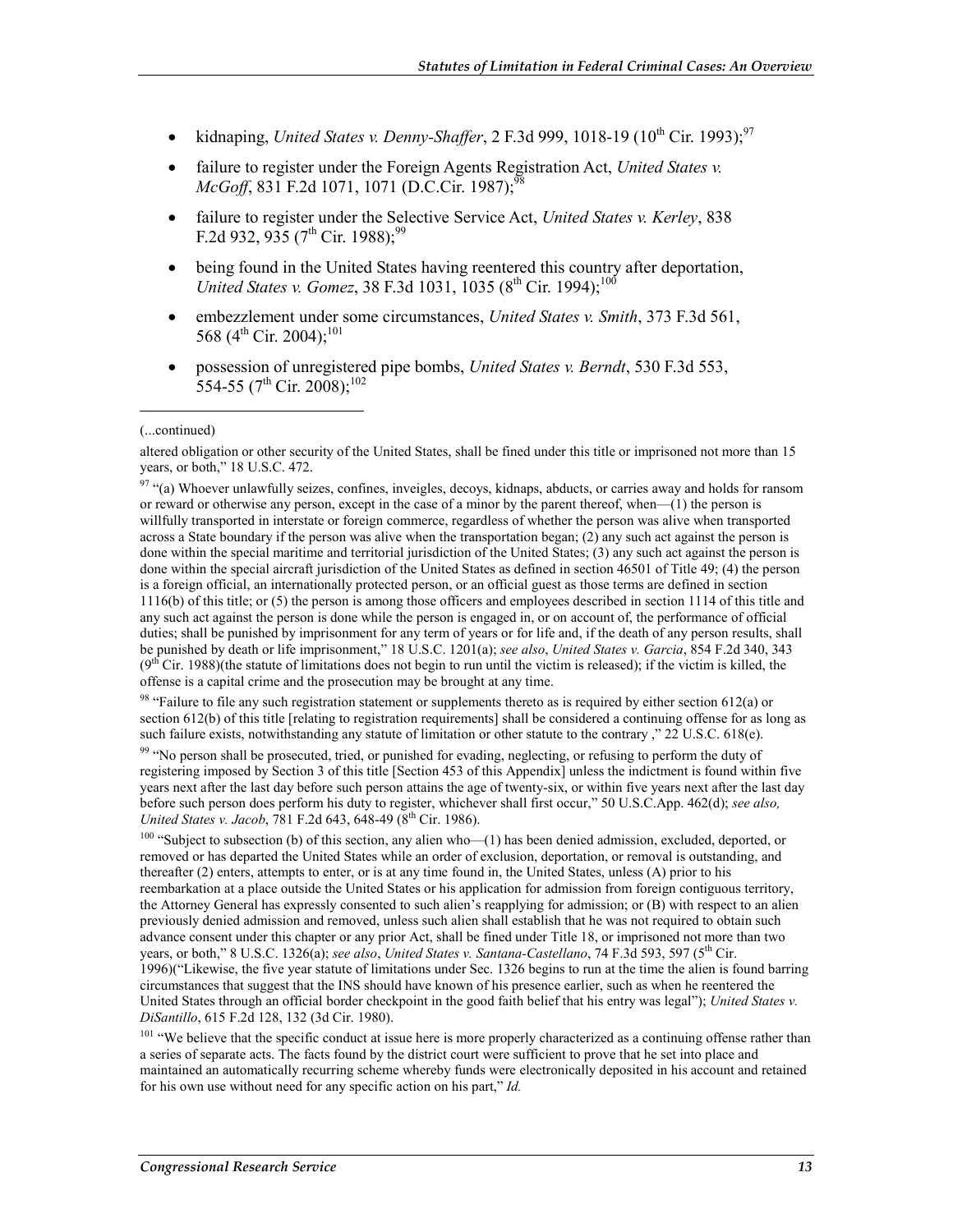- failure to pay child support, *United States v. Edelkind*, 525 F.3d 388, 393-94 (5<sup>th</sup>) Cir. 2008); $^{103}$  and
- possession of an immigration document obtained fraudulently, *United States v. Krstic*, 558 F.3d 1010, 1017-18 (9<sup>th</sup> Cir. 2009).<sup>104</sup>

### **Constitutional Considerations**

Constitutional challenges to the application of various statutes of limitation perhaps most often claim support from the ex post facto or due process clauses. The Constitution prohibits both Congress and the states from enacting ex post facto laws.<sup>105</sup> More precisely it prohibits:

 $1<sup>st</sup>$ . Every law that makes an action done before the passing of the law, and which was innocent when done, criminal; and punishes such action. 2d. Every law that aggravates a crime, or makes it greater than it was, when committed. 3d. Every law that changes the punishment, and inflicts a greater punishment, than the law annexed to the crime, when committed. 4<sup>th</sup>. Every law that alters the legal rules of evidence, and receives less, or different, testimony, than the law required at the time of the commission of the offense, in order to convict the offender.<sup>106</sup>

The lower federal appellate courts had long felt that a statute that extends a period of limitation before its expiration did not offend the ex post facto clauses, but that the clauses ban laws that attempt to revive and extend an expired statute of limitations.<sup>107</sup> Until the United States Supreme

 $\overline{a}$ 

<sup>105</sup> "No Bill of Attainder or ex post facto Law shall be passed.... No State shall ... pass any Bill of Attainder, [or] ex post facto Law.... U.S. Const. Art. I, §§9, 10.

<sup>106</sup> *Stogner v. California*, 539 U.S. 607, 612 (2003), quoting, *Calder v. Bull,* 3 Dall. (3 U.S.) 386, 390 (1798) (*seriatim* opinion of Chase, J.).

<sup>(...</sup>continued)

 $102$  "It shall be unlawful for any person ... (d) to receive or possess a firearm which is not registered to him in the National Firearms Registration and Transfer Record.... " 26 U.S.C. 5861(d); "For the purpose of this chapter ... (a) ... The term 'firearm' means ... (8) a destructive device.... (f) ... The term 'destructive device' means (1) any explosive, incendiary, or poison gas (A) bomb,.... "  $26$  U.S.C.  $5845(d)(8)$ ,  $(f)(1)$ .

<sup>&</sup>lt;sup>103</sup> "Any person who - (1) willfully fails to pay a support obligation with respect to a child who resides in another State, if such obligation has remained unpaid for a period longer than 1 year, or is greater than \$5,000; (2) travels in interstate or foreign commerce with the intent to evade a support obligation, if such obligation has remained unpaid for a period longer than 1 year, or is greater than \$5,000; or (3) willfully fails to pay a support obligation with respect to a child who resides in another State, if such obligation has remained unpaid for a period longer than 2 years, or is greater than \$10,000; shall be punished as provided in subsection (c)." 18 U.S.C. 228(a).

<sup>&</sup>lt;sup>104</sup> "Whoever knowingly forges, counterfeits, alters, or falsely makes any immigrant or nonimmigrant visa, permit, border crossing card, alien registration receipt card, or other document prescribed by statute or regulation for entry into or as evidence of authorized stay or employment in the United States, or utters, uses, attempts to use, *possesses*, obtains, accepts, or receives any such visa, permit, border crossing card, alien registration receipt card, or other document prescribed by statute or regulation for entry into or as evidence of authorized stay or employment in the United States, knowing it to be forged, counterfeited, altered, or falsely made, or to have been procured by means of any false claim or statement, or to have been otherwise procured by fraud or unlawfully obtained.... Shall be fined under this title or imprisoned not more than.... "18 U.S.C. 1546(a).

<sup>107</sup> *United States v. De La Mata*, 266 F.3d 1275, 1286 (11th Cir. 2001); *United States v. Grimes*, 142 F.3d 1342, 1351 (11th Cir. 1998); *United States v. Morrow*, 177 F.3d 272, 294 (5th Cir. 1999); *United States v. Chandler*, 66 F.3d 1460, 1467 (8th Cir. 1995); *United States v. Taliaferro*, 979 F.2d 1399, 1402-403 (10th Cir. 1992); *United States v. Knipp*, 963 F.2d 839, 844 (6th Cir. 1992); *United States ex rel. Massarella v. Elrod*, 682 F.2d 688, 689 (7th Cir. 1982); *United States v. Richardson*, 512 F.2d 105, 196 (3d Cir. 1975); *United States v. Clemens*, 266 F.2d 397, 399 (9th Cir. 1959); *Falter v. United States*, 23 F.2d 420, 425-26 (2d Cir. 1928).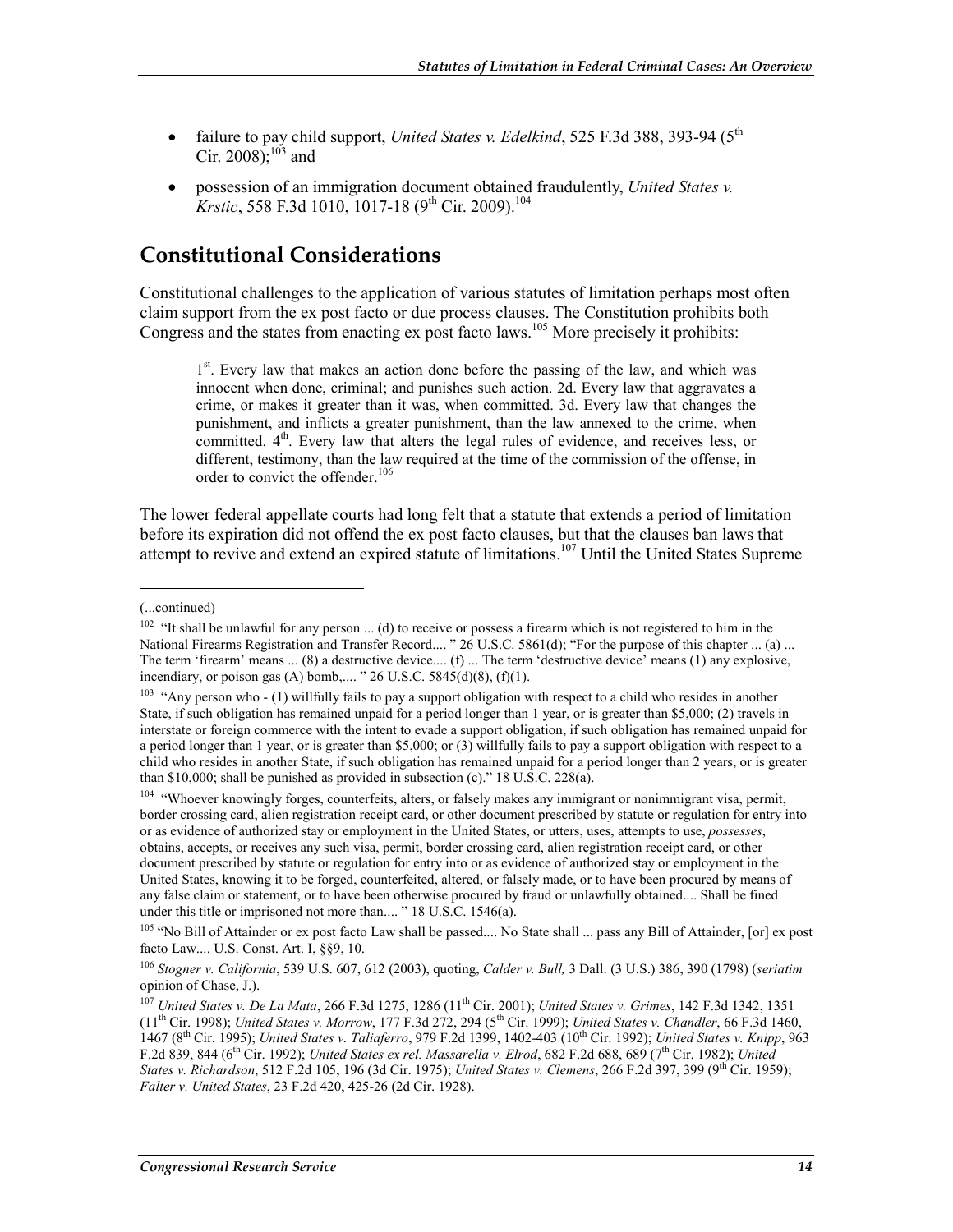Court confirmed that view in *Stogner v. California*, 108 however, there were well regarded contrary opinions. The California Supreme Court, for example, at one point concluded that the ex post facto clauses in fact pose no impediment to the revival of an expired statute of limitations.<sup>109</sup> The Justice Department cited the California case, *Frazer*, in its summary of proposed anti-terrorism legislation, $110$  suggesting that its retroactive section was intended both to extend the statutes of limitation to cases where the period of limitation had not run and to revive the prospect of prosecution where the period had expired. The USA PATRIOT Act's retroactivity clause used the same language found in the Justice Department's original proposal,  $\frac{1}{11}$  arguably reflecting the same intent.

The California court, however, had read too much into then contemporary United States Supreme Court interpretations of the ex post facto clause. *Frazer* involved a statutory amendment which allowed prosecution of certain child sex offense cases within one year after the offense had been reported to authorities even if the otherwise applicable statute of limitations had run. The *Frazer* court pointed out that the Supreme Court had apparently pruned its *Calder* statement so as to define ex post facto laws as "any statute which punishes as a crime an act previously committed, which was innocent when done; which makes more burdensome the punishment for a crime, after its commission, or which deprives one charged with crime of any defenses available according to law at the time when the act was committed." <sup>112</sup> Moreover, as the California court understood it, the Supreme Court had not only indicated that evidentiary changes were beyond the realm of the clauses' protection but that the defenses protected by the clauses were limited to those based on the elements or punishment of the crime when it was committed.<sup>113</sup>

The Supreme Court subsequently warned that *Collins* should not be read as a repudiation of *Calder's* four prohibited classes, but instead that "*Collins* held that it was a mistake to stray *beyond Calder's* four categories." <sup>114</sup> The Court seemed to further signal its reluctance to reach beyond the limits of *Calder* when it declined to extend the ex post facto proscription to cover a retroactive application of a judicial (rather than a legislative) change in the law.<sup>115</sup> These

1

<sup>108 539</sup> U.S. 607 (2003).

<sup>109</sup> *People v. Frazer*, 24 Cal.4th 737, 759, 982 P.2d 180, 194, 88 Cal.Rptr.2d 312, 327 (1999).

<sup>110</sup> *Section 301. No Statute of Limitations For Prosecuting Terrorism Offenses, Consultation Draft of September 20, 2001, Anti-Terrorism Act of 2001, Section-by-Section Analysis,* printed in, *Administration's Draft Anti-Terrorism Act of*  2001: Hearing Before the House Comm. on the Judiciary,  $107<sup>th</sup>$  Cong., 1<sup>st</sup> Sess. 60 (2001)("This section expressly provides that it is applicable to offenses committed before the date of enactment of the statute, as well as those committed thereafter.... The constitutionality of such retroactive applications of changes in statutes of limitation is well settled. See, e.g., *United States v. Grimes*, 142 F.3d 1342, 1350-51 (11th Cir. 1998); *People v. Frazer*, 982 P.2d 180 (Cal. 1999)"). *Grimes* cited the earlier lower federal case law and declared, "We now join our fellow circuits in holding that application of a statute of limitations extended before the original limitations period has expired does not violate the ex post facto clause," 142 F.3d at 1351. Note that *Grimes* said nothing of cases reviving the possibility of prosecution *after* the original limitations period had expired.

<sup>&</sup>lt;sup>111</sup> "The amendments made by this section shall apply to the prosecution of any offense committed before, on, or after the date of the enactment of this section,"§809(b), P.L. 107-56, 115 Stat. 272, 380 (2001); *Section 301(c). No Statute of Limitations For Prosecuting Terrorism Offenses, H.R.\_\_\_\_\_\_ , Anti-Terrorism Act of 2001,* printed in, *Administration's Draft Anti-Terrorism Act of 2001: Hearing Before the House Comm. on the Judiciary*, 107<sup>th</sup> Cong., 1<sup>st</sup> Sess. 82 (2001). This same text appeared in the version of the bill reported out of the House Judiciary Committee, §301(c), H.R. 2975, reprinted in H.Rept. 107-236, at 26 (2001).

<sup>112 21</sup> Cal.4th at 755, 982 at 191, 88 Cal.Rptr.2d at 324, *quoting, Beazell v. Ohio*, 269 U.S. 167, 169 (1925).

<sup>113 21</sup> Cal.4th at 755-57, 982 at191-92, 88 Cal.Rptr.2d at 324-26, *citing, Collins v. Youngblood*, 497 U.S. 37, 43 n.3, 50 (1990).

<sup>114</sup> *Carmell v. Texas*, 529 U.S. 513, 539 (2000)(emphasis in the original).

<sup>&</sup>lt;sup>115</sup> "Justice Scalia makes much of the fact that at the time of the framing of the Constitution, it was widely accepted ... (continued...)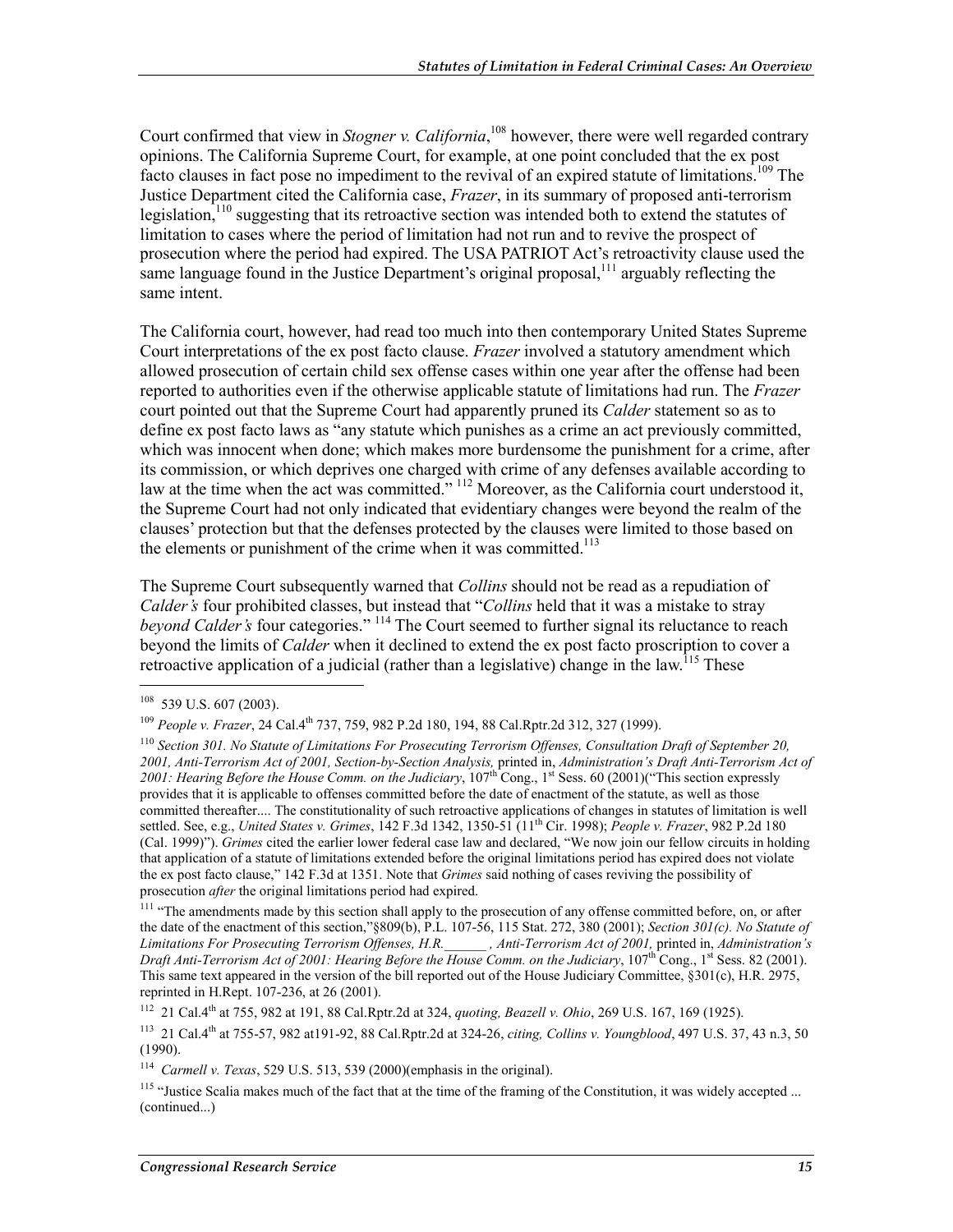developments did not necessarily undermine the California decision in *Frazer*, however, since its revival of a statute of limitations that had run did not appear to fit easily within any of the *Calder* categories. But the *Frazer* analysis was in error nonetheless.

The U.S. Supreme Court in *Stogner* characterized the California legislative revival of an expired period of limitation as not only "manifestly unjust and oppressive," but among those laws that run afoul of *Calder's* second standard ("Every law that aggravates a crime, or makes it greater than it was, when committed").<sup>116</sup> As properly understood and alternatively characterized in *Calder*, this second category embraces statutes that like the California statute "inflicted punishments, where the party was not by law, liable to any punishment," at the time.<sup>117</sup>

Retroactivity aside, the due process clauses may be implicated if a crime is not subject to any statute of limitations or if the period of limitation has not run. Although statutes of limitation alone generally govern the extent of permissible pre-indictment delay, extraordinary circumstances may trigger due process implications. The Supreme Court in *Marion* observed that even "the Government concedes that the Due Process Clause of the Fifth Amendment would require dismissal of [an] indictment if it were shown at trial that the pre-indictment delay ... caused substantial prejudice to [a defendant's] rights to a fair trial and that the delay was an intentional device to gain tactical advantage over the accused."118 The Court declined to dismiss the indictment there, however, because the defendants failed to show they had suffered any actual prejudice from the delay or to show "that the Government intentionally delayed to gain some tactical advantage over [them] or to harass them."<sup>119</sup>

The Court later made clear that due process contemplates more than a claimant's showing of adverse impact caused by pre-indictment delay: "Thus *Marion* makes clear that proof of prejudice is generally a necessary but not sufficient element of a due process claim, and that the due process inquiry must consider the reasons for the delay as well as the prejudice to the accused."<sup>120</sup>

 $\overline{a}$ 

<sup>(...</sup>continued)

that (according to Justice Scalia) there is no doubt that the ex post facto clause would have prohibited a legislative decision identical to the Tennessee court's decision here. This latter argument seeks at bottom merely to reopen what has long been settled by the constitutional text and our own decisions: that the ex post facto clause does not apply to judicial decisions," *Rogers v. Tennessee*, 532 U.S. 451, 462 (2001). The case arose when the Tennessee Supreme Court abrogated a previous common law rule that barred a murder prosecution unless the victim died within a year and a day of the defendant's assault upon the victim.

<sup>116</sup> *Stogner v. California*, 539 U.S. 607, 611-12 (2003).

<sup>117</sup> *Id*. at 612, *quoting, Calder*, 3 Dall. (3 U.S.) at 389.

<sup>118</sup> *United States v. Marion*, 404 U.S. 307, 324 (1971); *see also, United States v. Gouveia*, 467 U.S. 180, 192 (1984)("But applicable statutes of limitations protect against the prosecution's bringing stale criminal charges against any defendant, and, beyond that protection, the Fifth Amendment requires the dismissal of an indictment, even if it is brought within the statute of limitations, if the defendant can prove that the Government's delay in bringing the indictment was a deliberate device to gain an advantage over him and that it caused him actual prejudice in presenting his defense").

<sup>119</sup> *United States v. Marion*, 404 U.S. at 325.

<sup>120</sup> *United States v. Lovasco*, 431 U.S. 783, 790 (1977); *see also, Arizona v. Youngblood*, 488 U.S. 51, 57 (1988) ("Our decisions in related areas have stressed the importance for constitutional purposes of good or bad faith on the part of the Government when the claim is based on the loss of evidence attributable to the Government").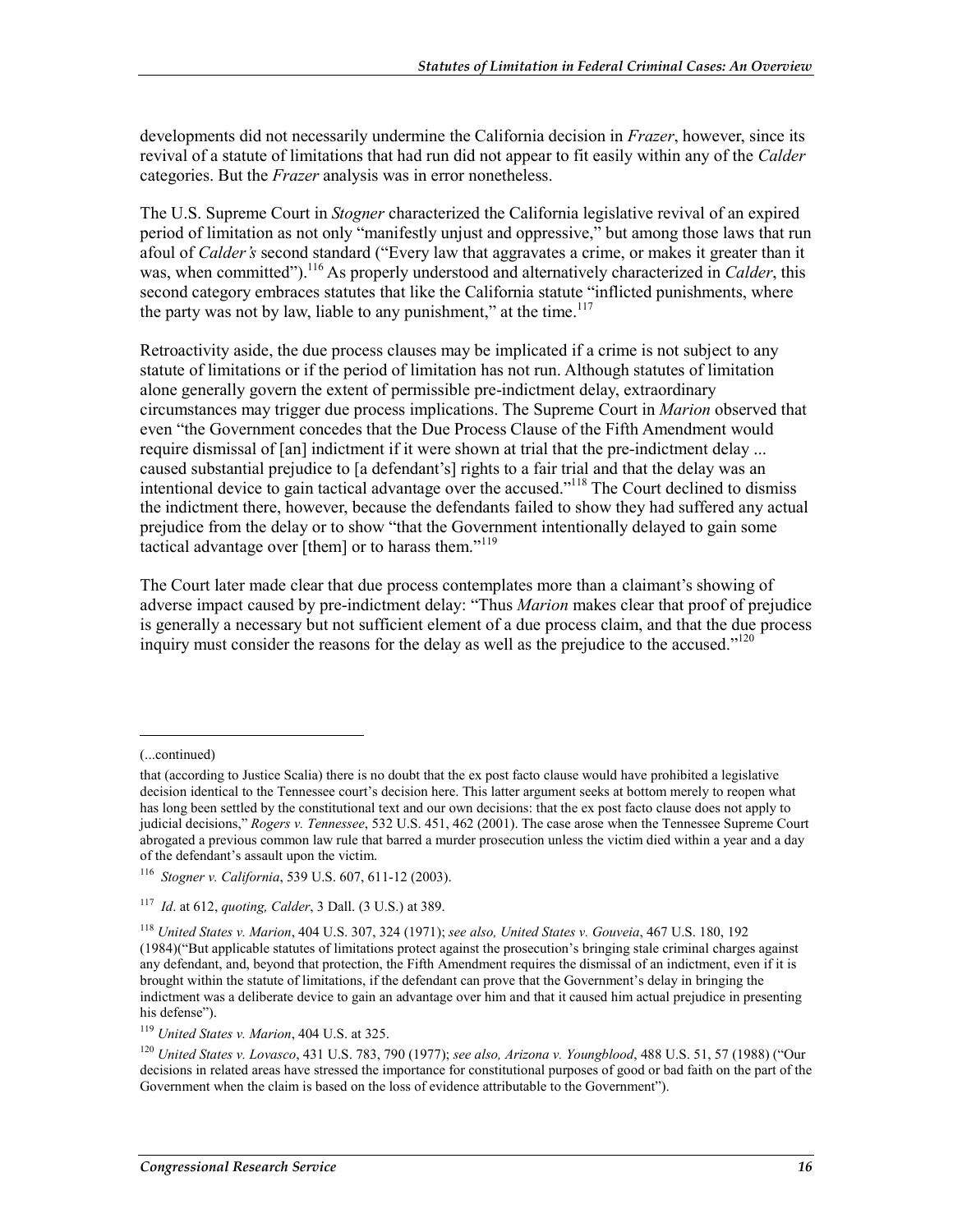Perhaps because so few defendants have been able to show sufficient prejudice to necessitate further close inquiry,<sup>121</sup> the lower federal appellate courts seem at odds over exactly what else due process demands before it will require dismissal. Most have held that the defendant bears the burden of establishing both prejudice and government deficiency;<sup>122</sup> others that once the defendant establishes prejudice the burden shifts to the government to negate the second prong;<sup>123</sup> and still others that once the defendant shows prejudice the court must balance the harm against the justifications for delay.<sup>124</sup>

1

<sup>&</sup>lt;sup>121</sup> This initial burden has been described as heavy and rarely met, *United States v. Gilbert*, 266 F.3d 1180, 1187 (9<sup>th</sup>) Cir. 2001); *United States v. Cornielle*, 171 F.3d 748, 752 (2d Cir. 1999). The defendant must show more than mere speculative harm; he "must specifically identify witnesses or documents lost during the delay properly attributable to the government, relate the substance of the testimony which would have been offered by the missing witnesses or the information contained in lost documents in sufficient detail to permit a court to assess accurately whether the information was material to his defense, and show that the missing testimony or other evidence is not available from alternative sources," *United States v. Al-Muqsit*, 191 F.3d 928, 938 (8th Cir. 1999); *see also*, *United States v. Beckman*, 183 F.3d 891, 895 (8th Cir. 1999); *United States v. Trammell*, 133 F.3d 1343, 1351 (10th Cir. 1998); *United States v. Crouch*, 84 F.3d 1497, 1514-516 (5<sup>th</sup> Cir. 1996).

<sup>&</sup>lt;sup>122</sup> *United States v. Madden*, 682 F.3d 920, 929 (10<sup>th</sup> Cir. 2012)("Preindictment delay is not a violation of the Due Process Clause unless the defendant shows both that the delay caused actual prejudice and that the government delayed purposefully in order to gain a tactical advantage"); *United States v. Wetherald*, 636 F.3d 1315, 1324 (11<sup>th</sup> Cir. 2011) (internal citations omitted)("To establish that a pre-indictment delay violated his due process rights, a defendant must show (1) that he was actually prejudiced by the delay in preparing his defense, and (2) the delay was unreasonable. We look at unreasonableness in pre-indictment delay cases through the lens of tactical advantage, and the court has said that the motivations behind the delay must violate fundamental conceptions of justice, or a sense of fair play or decency"); *United States v. Seale*, 600 F.3d 473, 479 (5<sup>th</sup> Cir. 2010)("To show an unconstitutional pre-indictment delay, a party must establish two elements; 1) the Government intended to delay obtaining an indictment for the purpose of gaining some tactical advantage over the accused in the contemplated prosecution or for some other bad faith purpose, and 2) that the improper delay caused actual, substantial prejudice to his defense"); *United States v. Bater*, 594 F.3d 51, 54 (1st Cir. 2010); *United States v. Schaffer*, 586 F.3d 414,424 (6<sup>th</sup> Cir. 2009); *United States v. Uribe-Rios*, 558 F.3d 347, 358 (4th Cir. 2009); *United States v. Corona-Verbera*, 509 F.3d 1105, 1112 (9th Cir. 2007*)*  ("In order to succeed on his claim that he was denied due process because of pre-indictment delay, Corona-Verbera must satisfy both prongs of a two-part test. First, he must prove actual, nonspeculative prejudice from the delay. Second, the length of the delay is weighed against the reasons for the delay, and Corona-Verbera must show that the delay offends those fundamental conceptions of justice which lie at the base of our civil and political institutions"); *United States v. Galdney*, 474 F.3d 1027, 1030 (8<sup>th</sup> Cir. 2007); *United States v. Beckett*, 208 F.3d 140, 150 (3d Cir. 2000).

<sup>&</sup>lt;sup>123</sup> *United States v. Henderson*, 337 F.3d 914, 920 (7<sup>th</sup> Cir. 2003); *United States v. McMutuary*, 217 F.3d 477, 481 (7<sup>th</sup> Cir. 2000); *United States v. Spears*, 159 F.3d 1081, 1084 (7th Cir. 1999); *United States v. Benshop*, 138 F.3d 1229, 1232 (8<sup>th</sup> Cir. 1998).

<sup>&</sup>lt;sup>124</sup> *United States v. Barken*, 412 F.3d 1131, 1134 (9<sup>th</sup> Cir. 2005); *United States v. Al-Muasit*, 191 F.3d 928, 938 (8<sup>th</sup> Cir. 1999); *United States v. McDougal*, 133 F.3d 1110, 1113 (8<sup>th</sup> Cir. 1998); *United States v. Ross*, 123 F.3d 1181, 1184 (9<sup>th</sup> Cir. 1997); *Jones v. Angelone*, 94 F.3d 900, 904 (4th Cir. 1996); *see also*, *United States v. DeGeorge*, 380 F.3d 1203, 1210-211 ( $9<sup>th</sup>$  Cir. 2004)(internal quotation marks omitted)("DeGeorge must satisfy a two-part test to establish that preindictment delay has violated his due process rights: 1) he must prove that he suffered actual, non-speculative prejudice from the delay; and 2) he must show that the delay when balanced against the government's reasons for it, offends those fundamental conceptions of justice which lie at the base of our civil and political institutions").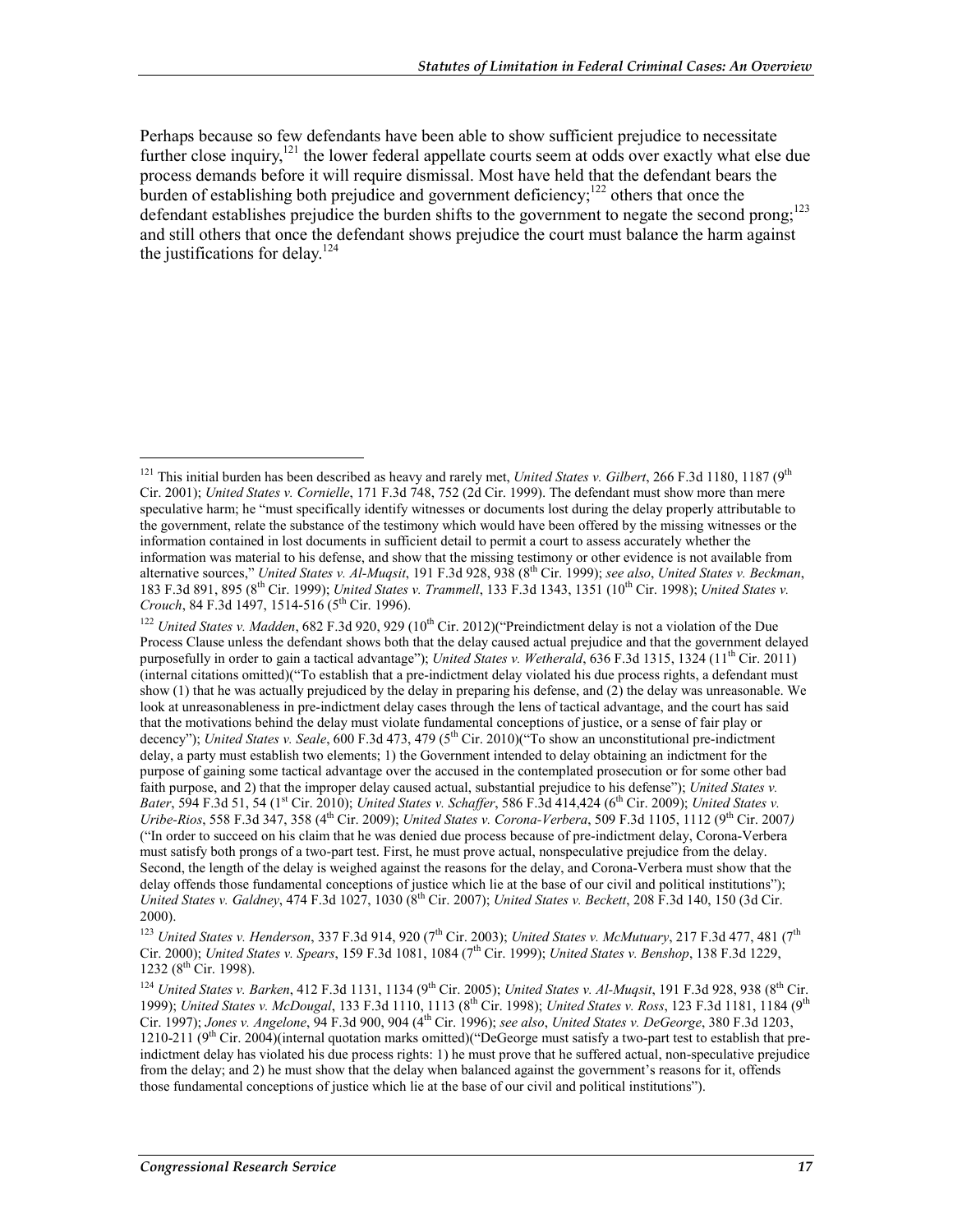## **Appendix A. Periods of Limitation for Specific Federal Crimes**

### **No limitation**

### **1.** *Capital Offenses*

- 7 U.S.C. 2146(b) (killing federal employee engaged in duties with respect to transportation and sale of certain animals)
- 8 U.S.C. 1324 (1) (bringing in or harboring aliens where death results)
- 15 U.S.C. 1825(a)(2)(C) (killing those enforcing the Horse Protection Act)
- 18 U.S.C. 32, 33, 34 (destruction of aircraft, commercial motor vehicles or their facilities where death results)
- 18 U.S.C. 36 (drive-by shooting resulting in  $1<sup>st</sup>$  degree murder)
- 18 U.S.C. 37 (violence at international airports where death results)
- 18 U.S.C. 43, 3559(f) (animal enterprise terrorism constituting murder of a child)
- 18 U.S.C. 115 (kidnaping with death resulting of the member of the family of a federal official or employee to obstruct or retaliate)
- 18 U.S.C. 115 (1<sup>st</sup> degree murder of the member of the family of a federal official or employee to obstruct or retaliate)
- 18 U.S.C. 175 (development or possession of biological weapons)
- 18 U.S.C. 175c, 3559(f) (variola virus offense constituting murder of a child)
- 18 U.S.C. 229, 229A (use of chemical weapons where death results)
- 18 U.S.C. 241 (conspiracy against civil rights where death results)
- 18 U.S.C. 242 (deprivation civil rights under color of law where death results)
- 18 U.S.C. 245 (discriminatory obstruction of enjoyment of federal protected activities where death results)
- 18 U.S.C. 247 (obstruction of the exercise of religious beliefs where death results)
- 18 U.S.C. 249 (hate crime resulting in death)
- 18 U.S.C. 351 (1<sup>st</sup> degree murder of a Member of Congress)
- 18 U.S.C. 351 (conspiracy to kill or kidnap a Member of Congress if death results)
- 18 U.S.C. 351 (kidnaping a Member of Congress if death results)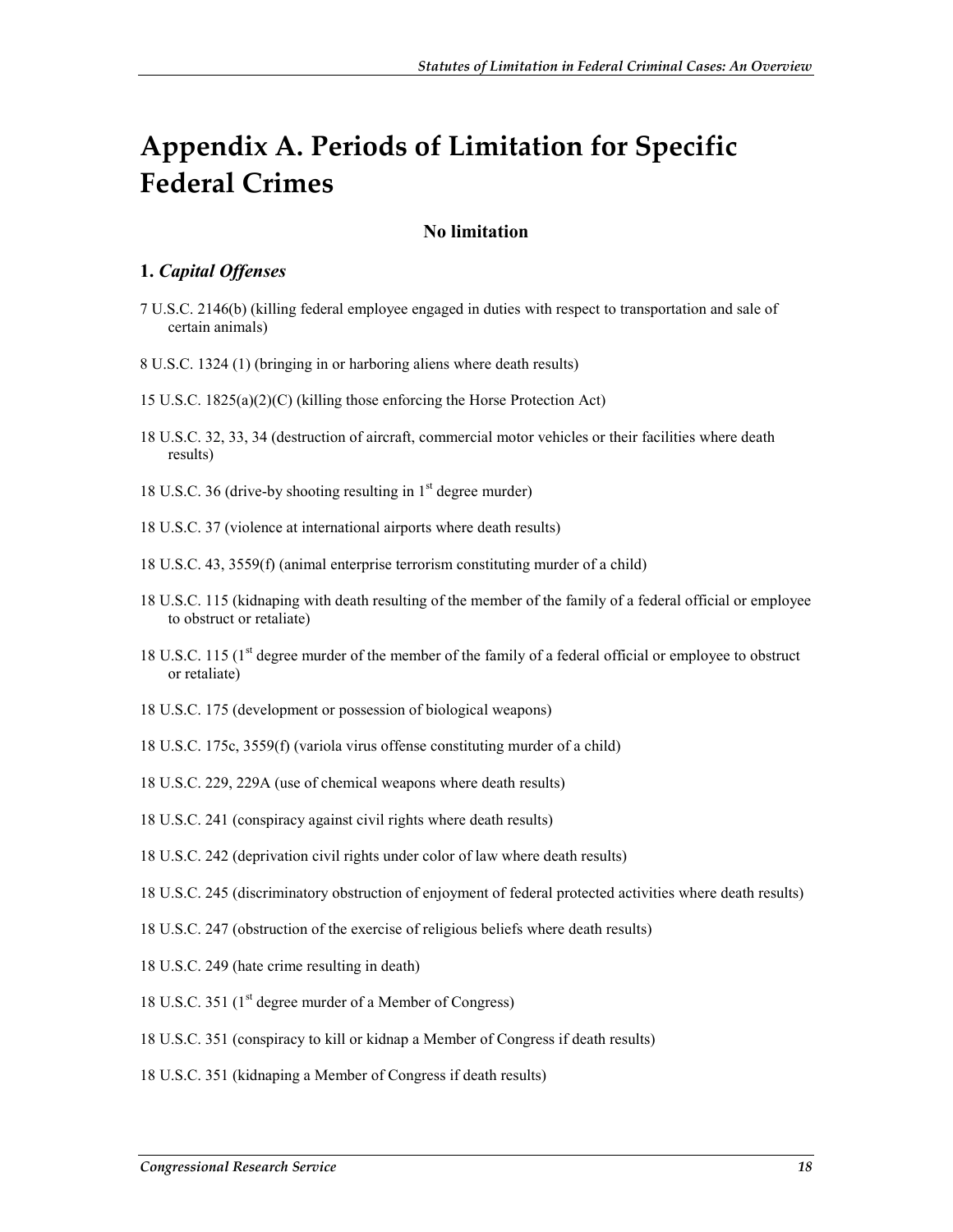- 18 U.S.C. 794 (espionage)
- 18 U.S.C. 831, 3559(f) (nuclear material offense constituting murder of a child)
- 18 U.S.C. 844(d) (use of fire or explosives unlawfully where death results)
- 18 U.S.C. 844(f)(burning or bombing federal property where death results)
- 18 U.S.C. 844(i)(burning or bombing property affecting interstate commerce where death results)
- 18 U.S.C. 924(j)(1) (murder while in possession of a firearm during the commission of a crime of violence or drug trafficking)
- 18 U.S.C. 930(c) ( $1<sup>st</sup>$  degree murder while in possession of a firearm in a federal building)
- 18 U.S.C. 1091 (genocide where death results)
- 18 U.S.C. 1111 (1<sup>st</sup> degree murder within the special maritime or territorial jurisdiction of the U.S.)
- 18 U.S.C. 1121(b) (killing a state law enforcement officer by a federal prisoner or while transferring a prisoner interstate)
- 18 U.S.C. 1114 (1<sup>st</sup> degree murder of a federal officer or employee)
- 18 U.S.C. 1116 ( $1<sup>st</sup>$  degree murder of a foreign dignitary)
- 18 U.S.C. 1118 (murder by a federal prisoner)
- 18 U.S.C. 1119 (1<sup>st</sup> degree murder of an American by an American overseas)
- 18 U.S.C. 1120  $(1<sup>st</sup>$  degree murder by an escaped federal prisoner)
- 18 U.S.C. 1121 (1<sup>st</sup> degree murder of one assisting in a federal criminal investigation)
- 18 U.S.C. 1201 (kidnaping where death results)
- 18 U.S.C. 1203 (hostage taking where death results)
- 18 U.S.C. 1365, 3559(f) (tampering with consumer products constituting murder of a child)
- 18 U.S.C. 1503 (1<sup>st</sup> degree murder committed to obstruction of federal judicial proceedings)
- 18 U.S.C. 1512 (tampering with a federal witness or informant involving murder)
- 18 U.S.C. 1513 (retaliating against a federal witness or informant involving murder)
- 18 U.S.C. 1591, 2245 (murder committed during the course of sex trafficking by force, fraud or of a child)
- 18 U.S.C. 1651, 1652, 3559(f) (piracy involving murder of a child)
- 18 U.S.C. 1716 (mailing injurious articles with intent to injure or damage property where death results)
- 18 U.S.C. 1751 (kidnaping the President where death results)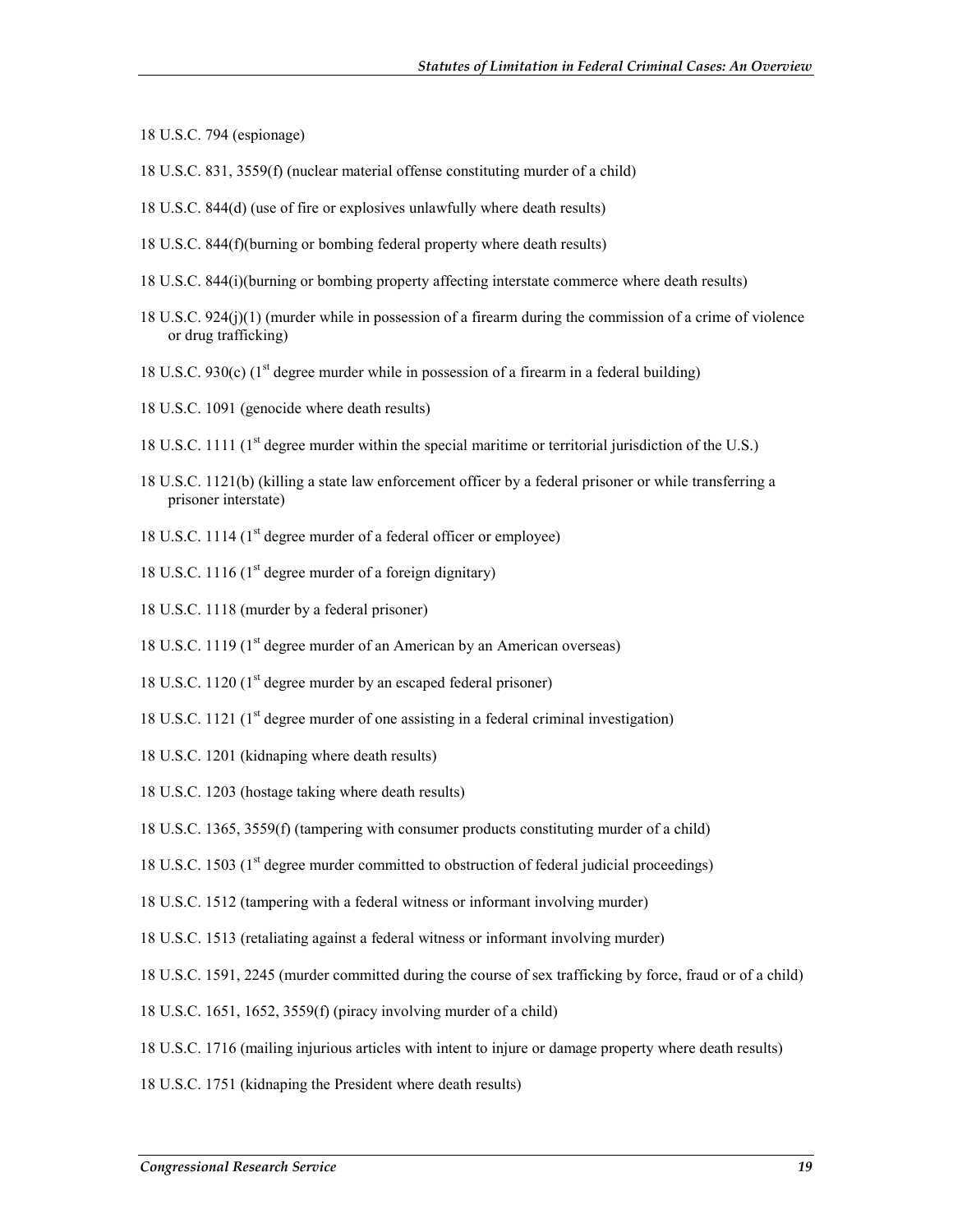- 18 U.S.C. 1751 (conspiracy to kill or kidnap the President where death results)
- 18 U.S.C. 1751 ( $1<sup>st</sup>$  degree murder of the President)
- 18 U.S.C. 1952, 3559(f) (travel in aid of racketeering involve the murder of child)
- 18 U.S.C. 1958 (use of interstate facilities in furtherance of a murder-for-hire where death results)
- 18 U.S.C. 1959 (murder in aid of racketeering activity)
- 18 U.S.C. 1992 (terrorist attacks on trains and mass transit)
- 18 U.S.C. 2113(e) (robbing a federally insured bank if death results)
- 18 U.S.C. 2118, 3559(f) (robbery or burglary involving controlled substances constituting murder of a child)
- 18 U.S.C. 2119 (carjacking where death results)
- 18 U.S.C. 2199, 3559(f) (murder of a child by a stowaway)
- 18 U.S.C. 2241, 2245 (aggravated sexual assault of a child under 12 years of age in the special maritime or territorial jurisdiction of the U.S. where death results)
- 18 U.S.C. 2242, 2245 (coercing or enticing interstate travel for sexual purposes where death results)
- 18 U.S.C. 2243, 2245 (transporting minors for sexual purposes resulting in the death of a child under 14 years of age)
- 18 U.S.C. 2244, 2245 (abusive sexual contact where death results)
- 18 U.S.C. 2251 (sexual exploitation of children where death results)
- 18 U.S.C. 2251A, 2245 (selling or buying children where death results)
- 18 U.S.C. 2260, 2245 (production of material depicting sexually explicit activities of a child where death results)
- 18 U.S.C. 2261, 2261A, 2262, 3559(f) (murder of a child involved in interstate domestic violence, stalking, or interstate violation of a protective order)
- 18 U.S.C. 2280 (violence against maritime navigation where death results)
- 18 U.S.C. 2281 (violence against maritime fixed platform where death results)
- 18 U.S.C. 2282A (interference with maritime commerce where death results)
- 18 U.S.C. 2283 (transportation of explosive, nuclear, chemical, biological or radioactive material resulting in death)
- 18 U.S.C. 2291 (destruction of a vessel or maritime facility)
- 18 U.S.C. 2332 (terrorist murder of an American outside the U.S.)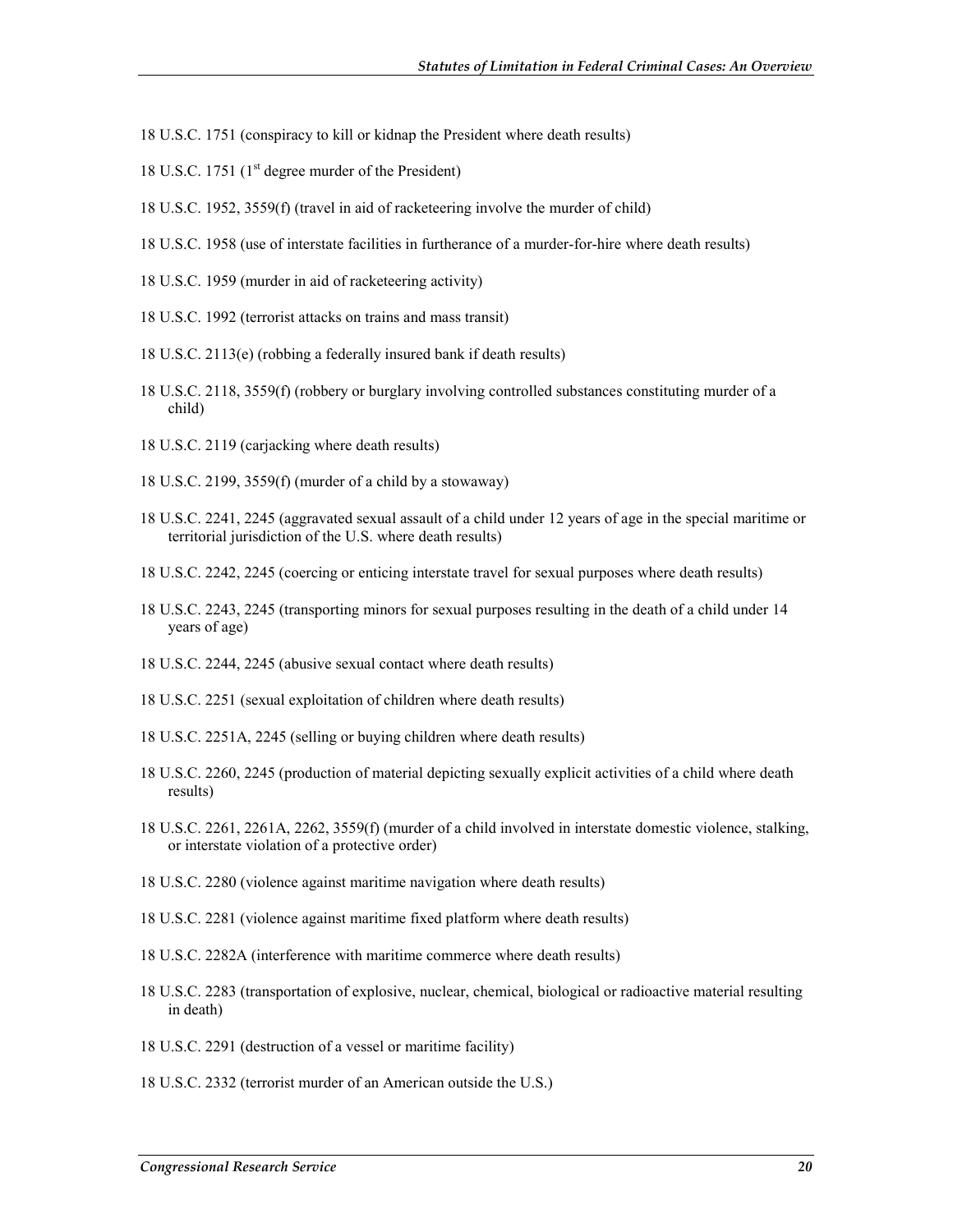- 18 U.S.C. 2332a (use of weapons of mass destruction where death results)
- 18 U.S.C. 2332b (acts of terrorism transcending national boundaries where death results)
- 18 U.S.C. 2332f (bombing public places)
- 18 U.S.C. 2332g, 3559(f) (anti-aircraft missile offense constituting murder of a child)
- 18 U.S.C. 2332h, 3559(f) (radiological dispersal device offense constituting murder of a child)
- 18 U.S.C. 2340A (torture where death results)
- 18 U.S.C. 2381 (treason)
- 18 U.S.C. 2441 (war crimes where death results)
- 18 U.S.C. 2421, 2245 (transportation of illicit sexual purposes where death results)
- 18 U.S.C. 2422, 2245 (coercion or inducement to travel for illicit sexual purposes where death results)
- 18 U.S.C. 2423, 2245 (transportation of minors for illicit sexual purposes where death results)
- 18 U.S.C. 2425, 2245 (interstate transportation of information concerning a minor where death results)
- 21 U.S.C. 461 (killing a poultry inspector)
- 21 U.S.C. 675 (killing a meat inspector)
- 21 U.S.C. 848(c), 3591(b) (major drug kingpin violations)
- 21 U.S.C. 848(e)(1) (killing in furtherance of a serious drug trafficking violation or killing a law enforcement official in furtherance of a controlled substance violation)
- 21 U.S.C. 1041(c) (murder of an egg inspector)
- 42 U.S.C. 2000e-13 (murder of EEOC personnel)
- 42 U.S.C. 2283 (murder of federal nuclear inspectors)
- 49 U.S.C. 46502 (air piracy where death results)

49 U.S.C. 46506 (murder in the special aircraft jurisdiction of the United States)

### **2.** *Terrorism-Related Offenses Resulting in or Involving the Risk of Death or Serious Injury*

- 18 U.S.C. 32 (destruction of aircraft or aircraft facilities)
- 18 U.S.C. 37 (violence at international airports)
- 18 U.S.C. 81 (arson within special maritime and territorial jurisdiction)
- 18 U.S.C. 175 or 175b (biological weapons offenses)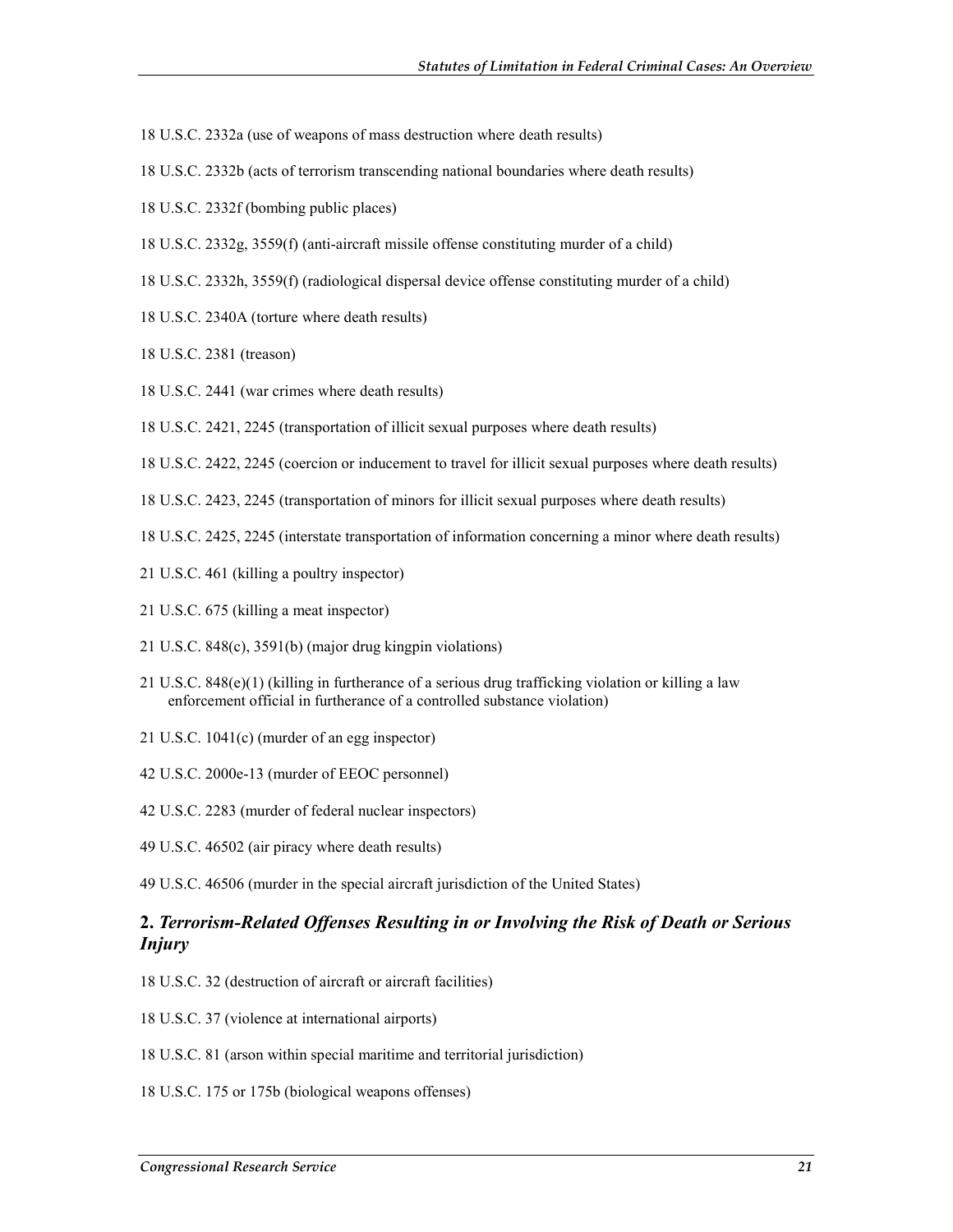- 18 U.S.C. 175c (variola virus)
- 18 U.S.C. 229 (chemical weapons offenses)
- 18 U.S.C. 351(a),(b),(c), or (d) (congressional, cabinet, and Supreme Court assassination and kidnaping)
- 18 U.S.C. 831 (nuclear materials offenses)
- 18 U.S.C. 832 (participation in a foreign atomic weapons program)
- 18 U.S.C. 842(m) or (n) (plastic explosives offenses)
- 18 U.S.C. 844(f)(2) or (3)(arson and bombing of federal property risking or causing death)
- 18 U.S.C. 844(i) (burning or bombing of property used in, or used in activities affecting, commerce)
- 18 U.S.C. 930(c) (killing or attempted killing during an attack on a federal facility with a dangerous weapon)
- 18 U.S.C. 956(a)(1) (conspiracy to murder, kidnap, or maim persons abroad)
- 18 U.S.C. 1030(a)(1) (protection of computer systems containing classified information)
- 18 U.S.C.  $1030(a)(5)(A)(i)$  (resulting in damage defined in  $1030(a)(5)(B)(ii)$  through (v) (protection of computers)
- 18 U.S.C. 1114 (protection of officers and employees of the United States),
- 18 U.S.C. 1116 (murder or manslaughter of foreign officials, official guests, or internationally protected persons)
- 18 U.S.C. 1203 (hostage taking)
- 18 U.S.C. 1361 (destruction of federal property)
- 18 U.S.C. 1362 (destruction of communication lines, stations, or systems)
- 18 U.S.C. 1363 (injury to buildings or property within special maritime and territorial jurisdiction of the United States)
- 18 U.S.C. 1366(a) (destruction of energy facilities)
- 18 U.S.C. 1751(a),(b),(c), or (d) (Presidential and Presidential staff assassination and kidnaping)
- 18 U.S.C. 1992 (terrorist attacks on trains and mass transit)
- 18 U.S.C. 2155 (destruction of national defense materials, premises, or utilities),
- 18 U.S.C. 2156 (production of defective national defense material)
- 18 U.S.C. 2280 (violence against maritime navigation)
- 18 U.S.C. 2281 (violence against maritime fixed platforms)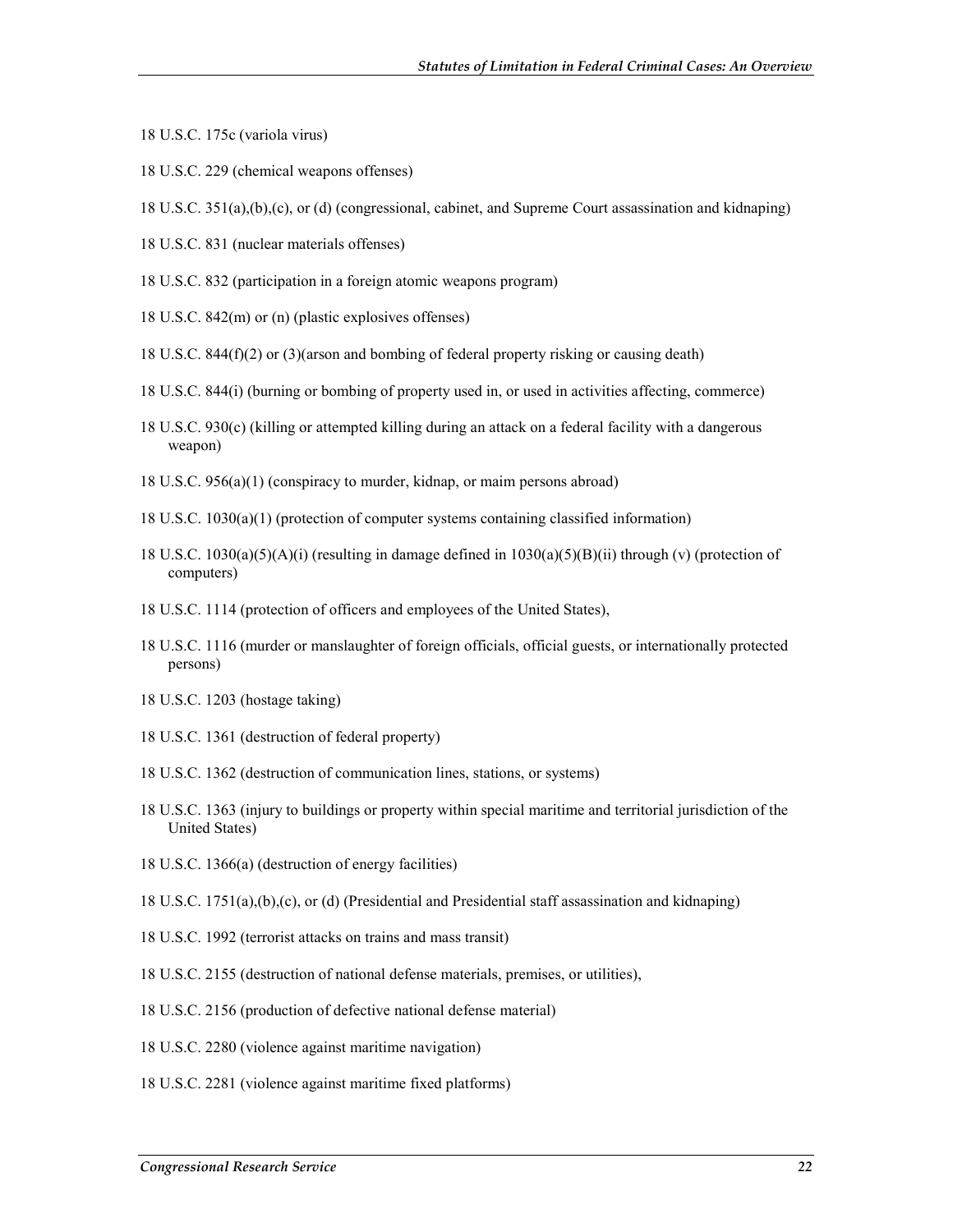- 18 U.S.C. 2332 (certain homicides and other violence against United States nationals occurring outside of the United States)
- 18 U.S.C. 2332a (use of weapons of mass destruction)
- 18 U.S.C. 2332b (acts of terrorism transcending national boundaries)
- 18 U.S.C. 2332f (bombing public places)
- 18 U.S.C. 2332g (anti-aircraft missiles)
- 18 U.S.C. 2332h (radiological dispersal devices)
- 18 U.S.C. 2339 (harboring terrorists)
- 18 U.S.C. 2339A (providing material support to terrorists)
- 18 U.S.C. 2339B (providing material support to terrorist organizations)
- 18 U.S.C. 2339C (financing terrorism)
- 18 U.S.C. 2339D (receipt of military training from a foreign terrorist organization)
- 18 U.S.C. 2340A (torture committed under color of law)
- 21 U.S.C. 960A (narcoterrorism)
- 42 U.S.C. 2122 (atomic weapons)
- 42 U.S.C. 2284 (sabotage of nuclear facilities or fuel)
- 49 U.S.C. 46502 (aircraft piracy)
- 49 U.S.C. 46504 (second sentence)(assault on a flight crew with a dangerous weapon)
- 49 U.S.C. 46505(b)(3) or (c) (explosive or incendiary devices, or endangerment of human life by means of weapons, or aircraft)
- 49 U.S.C. 46506 (if homicide or attempted homicide involved, application of certain criminal laws to acts on aircraft)
- 49 U.S.C. 60123(b) (destruction of interstate gas or hazardous liquid pipeline facility)

#### **3.** *Child Abduction and Sex Offenses*

- 18 U.S.C. 1201 (kidnaping a child)
- 18 U.S.C. 1591 (sex trafficking by force, fraud or of a child)
- 18 U.S.C. ch.109A
	- 18 U.S.C. 2241 (aggravated sexual abuse)
	- 18 U.S.C. 2242 (sexual abuse)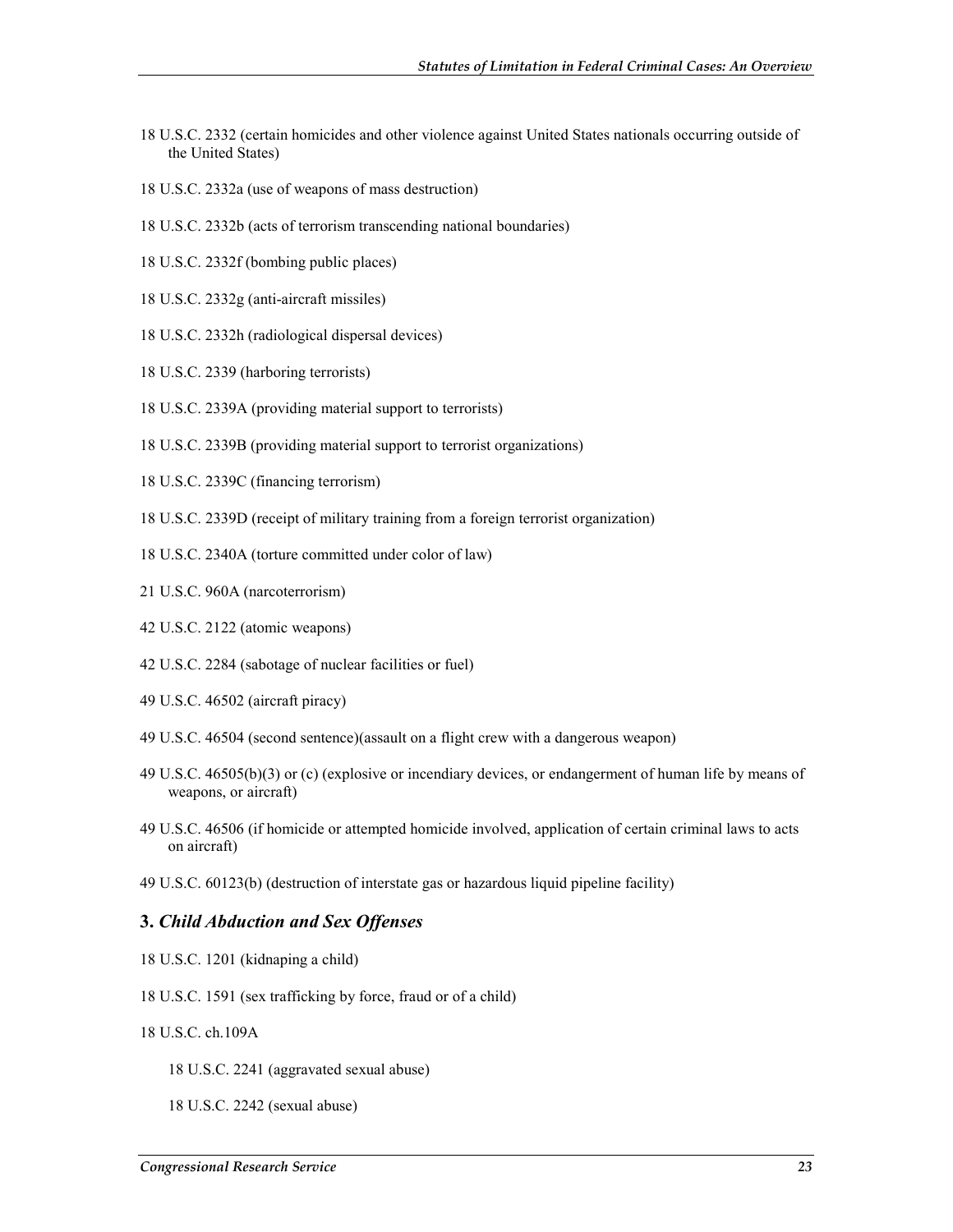- 18 U.S.C. 2243 (sexual abuse of a ward or child)
- 18 U.S.C. 2244 (abusive sexual contact)
- 18 U.S.C. 2245 (sexual abuse resulting in death)
- 18 U.S.C. 2250 (failure to register as a sex offender)

#### 18 U.S.C. ch. 110

- 18 U.S.C. 2251 (sexual exploitation of children)
- 18 U.S.C. 2251A (selling or buying children)
- 18 U.S.C. 2252 (transporting, distributing or selling child sexually exploitive material)
- 18 U.S.C. 2252A (transporting or distributing child pornography)
- 18 U.S.C. 2252B (misleading names on the Internet)
- 18 U.S.C. 2260 (making child sexually exploitative material overseas for export to the U.S.)

18 U.S.C. ch. 117

- 18 U.S.C. 2421 (transportation of illicit sexual purposes)
- 18 U.S.C. 2422 (coercing or enticing travel for illicit sexual purposes)
- 18 U.S.C. 2423 (travel involving illicit sexual activity with a child)
- 18 U.S.C. 2424 (filing false immigration statement)
- 18 U.S.C. 2425 (interstate transmission of information about a child relating to illicit sexual activity)

#### **20 years**

18 U.S.C. 668 (major art theft)

#### **10 years**

- 8 U.S.C. 1324(a) (harboring illegal aliens)
- 18 U.S.C. 81 (arson in the special maritime or territorial jurisdiction of the United States)
- 18 U.S.C. 215 (receipt by financial institution officials of commissions or gifts for procuring loans)
- 18 U.S.C. 656 (theft, embezzlement, or misapplication by bank officer or employee)
- 18 U.S.C. 657 (embezzlement by lending, credit and insurance institution officers or employees)
- 18 U.S.C. 844(f) (burning or bombing federal property)
- 18 U.S.C. 844(h) (carrying explosives during the commission of a federal offense or using fire or explosives to commit a federal offense)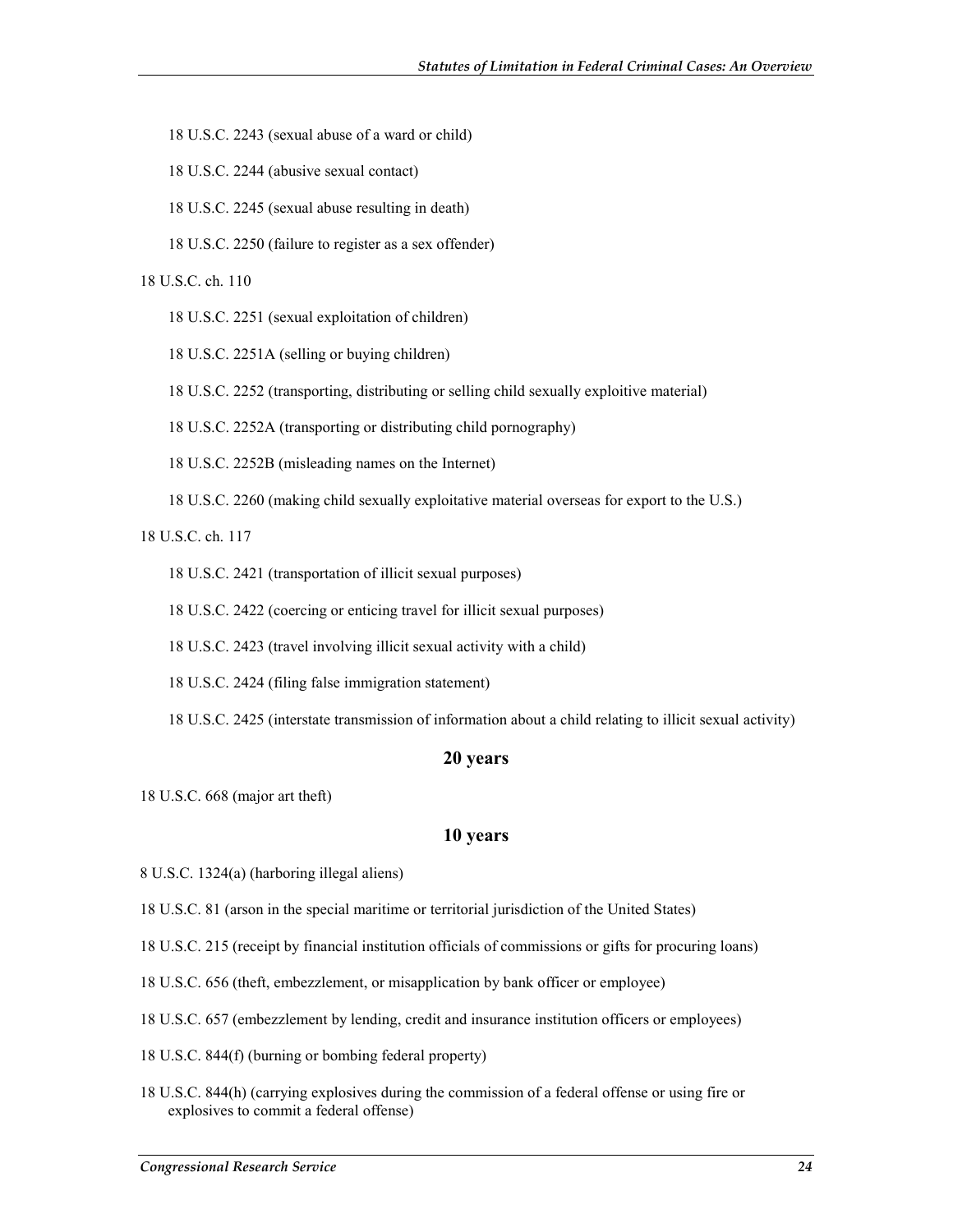- 18 U.S.C. 844 (i) (burning or bombing property used in or used in activities affecting commerce)
- 18 U.S.C. 1005 (fraud concerning bank entries, reports and transactions)
- 18 U.S.C. 1006 (fraud concerning federal credit institution entries, reports and transactions)
- 18 U.S.C. 1007 (fraud concerning Federal Deposit Insurance Corporation transactions)
- 18 U.S.C. 1014 (fraud concerning loan and credit applications generally; renewals and discounts; crop insurance)
- 18 U.S.C. 1033 (crimes by or affecting persons engaged in the business of insurance)
- 18 U.S.C. 1344 (bank fraud)
- 18 U.S.C. 1341 (mail fraud affecting a financial institution)
- 18 U.S.C. 1343 (wire fraud affecting a financial institution)
- 18 U.S.C. 1423 (misuse of evidence of citizenship or naturalization) (or conspiracy to commit)
- 18 U.S.C. 1424 (personation or misuse of papers in naturalization proceedings) (or conspiracy to commit)
- 18 U.S.C. 1425 (procurement of citizenship or naturalization unlawfully) (or conspiracy to commit)
- 18 U.S.C. 1426 (reproduction of naturalization or citizenship papers) (or conspiracy to commit)
- 18 U.S.C. 1427 (sale of naturalization or citizenship papers) (or conspiracy to commit)
- 18 U.S.C. 1428 (surrender of canceled naturalization certificate) (or conspiracy to commit)
- 18 U.S.C. 1541 (passport or visa issuance without authority) (or conspiracy to commit)
- 18 U.S.C. 1542 (false statement in application and use of passport) (or conspiracy to commit)
- 18 U.S.C. 1543 (forgery or false use of passport) (or conspiracy to commit)
- 18 U.S.C. 1544 (misuse of passport) (or conspiracy to commit)
- 18 U.S.C. 1581 (peonage; obstruction of justice)
- 18 U.S.C. 1583 (enticement into slavery)
- 18 U.S.C. 1584 (sale into involuntary servitude)
- 18 U.S.C. 1589 (forced labor)
- 18 U.S.C. 1590 (slave trafficking)
- 18 U.S.C. 1592 (document offenses involving slave trafficking)
- 18 U.S.C. 1963 (RICO violation involving bank fraud)
- 18 U.S.C. 2442 (recruiting or using child soldiers)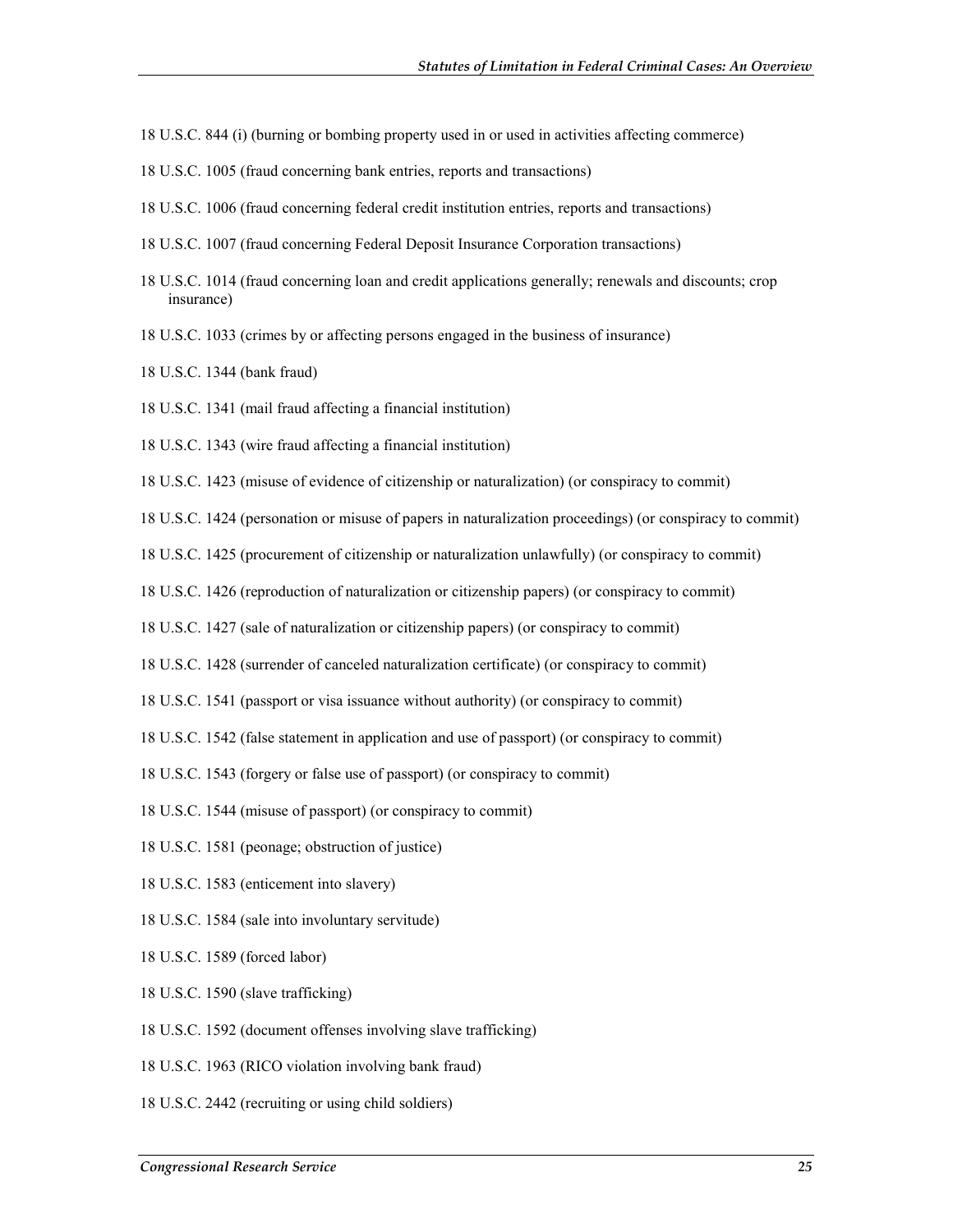- 42 U.S.C. 2274 (communication of restricted data)
- 42 U.S.C. 2275 (receipt of restricted data)
- 42 U.S.C. 2276 (tampering with restricted data)
- 50 U.S.C. 783 (disclosure of classified information (with suspension until the end of any federal employment of the accused))

#### **8 years**

#### *1. Generally*

- 18 U.S.C. 32 (destruction of aircraft or aircraft facilities)
- 18 U.S.C. 37 (violence at international airports)
- 18 U.S.C. 112 (assaults upon diplomats)
- 18 U.S.C. 175 or 175b (biological weapons offenses)
- 18 U.S.C. 228 (chemical weapons offenses)
- 18 U.S.C. 351 (congressional, cabinet, and Supreme Court assassination, kidnaping, or assault)
- 18 U.S.C. 831 (nuclear materials offenses)
- 18 U.S.C. 842(m) or (n) (plastic explosives offenses)
- 18 U.S.C. 930(c) (killing or attempted killing during an attack on a federal facility with a dangerous weapon)
- 18 U.S.C. 956(a)(1) (conspiracy to murder, kidnap, or maim persons abroad)
- 18 U.S.C. 1030(a)(1) (protection of computer systems containing classified information)
- 18 U.S.C. 1030(a)(5)(A)(damaging certain computers)
- 18 U.S.C. 1114 (protection of officers and employees of the United States)
- 18 U.S.C. 1116 (murder or manslaughter of foreign officials, official guests, or internationally protected persons)
- 18 U.S.C. 1203 (hostage taking)
- 18 U.S.C. 1361 (destruction of federal property)
- 18 U.S.C. 1362 (destruction of communication lines, stations, or systems)
- 18 U.S.C. 1363 (injury to buildings or property within special maritime and territorial jurisdiction of the United States)
- 18 U.S.C. 1366(a) (destruction of energy facilities)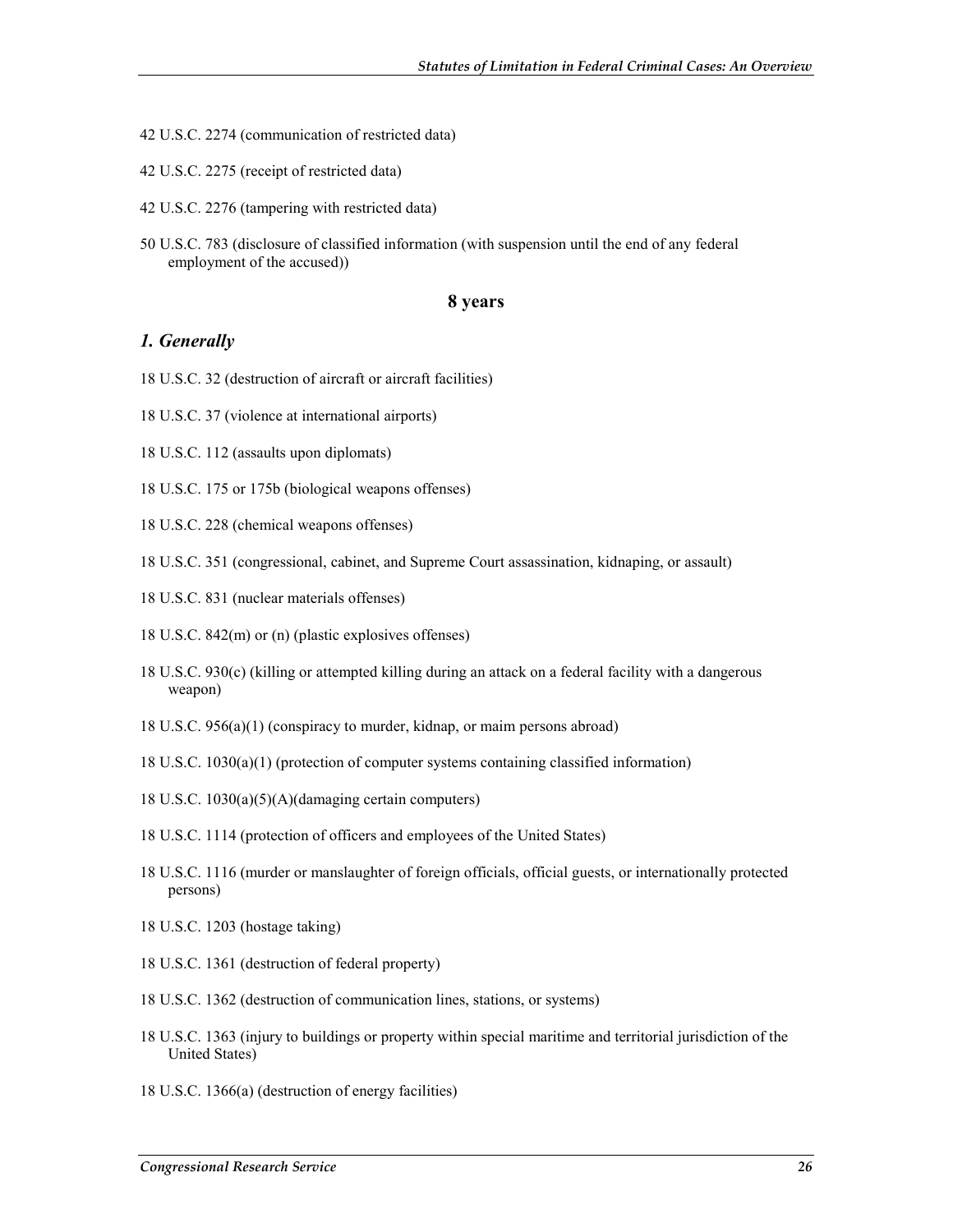- 18 U.S.C. 1751(a),(b),(c), or (d) (Presidential and Presidential staff assassination, kidnaping, or assault)
- 18 U.S.C. 1992 (terrorist attacks on trains and mass transit)
- 18 U.S.C. 2155 (destruction of national defense materials, premises, or utilities), 2280 (violence against maritime navigation)
- 18 U.S.C. 2281 (violence against maritime fixed platforms)
- 18 U.S.C. 2332 (certain homicides and other violence against United States nationals occurring outside of the United States)
- 18 U.S.C. 2332a (use of weapons of mass destruction)
- 18 U.S.C. 2332b (acts of terrorism transcending national boundaries)
- 18 U.S.C. 2339A (providing material support to terrorists)
- 18 U.S.C. 2339B (providing material support to terrorist organizations)
- 18 U.S.C. 2340A (torture committed under color of law)
- 42 U.S.C. 2284 (sabotage of nuclear facilities or fuel)
- 49 U.S.C. 46502 (aircraft piracy)
- 49 U.S.C. 46504 (second sentence)(assault on a flight crew with a dangerous weapon)
- 49 U.S.C. 46505 (explosive or incendiary devices, or endangerment of human life by means of weapons, or aircraft)
- 49 U.S.C. 46506 (certain criminal laws to acts on aircraft)
- 49 U.S.C. 60123(b) (destruction of interstate gas or hazardous liquid pipeline facility)

### **2.** *Federal Crimes of Terrorism That Do Not Result in or Involve the Risk of Death or Serious Injury*

- 18 U.S.C. 32 (destruction of aircraft or aircraft facilities)
- 18 U.S.C. 37 (violence at international airports)
- 18 U.S.C. 81 (arson within special maritime and territorial jurisdiction)
- 18 U.S.C. 175 or 175b (biological weapons offenses)
- 18 U.S.C. 175c (variola virus)
- 18 U.S.C. 229 (chemical weapons offenses)

18 U.S.C. 351(a),(b),(c), or (d) (congressional, cabinet, and Supreme Court assassination and kidnaping)

18 U.S.C. 831 (nuclear materials offenses)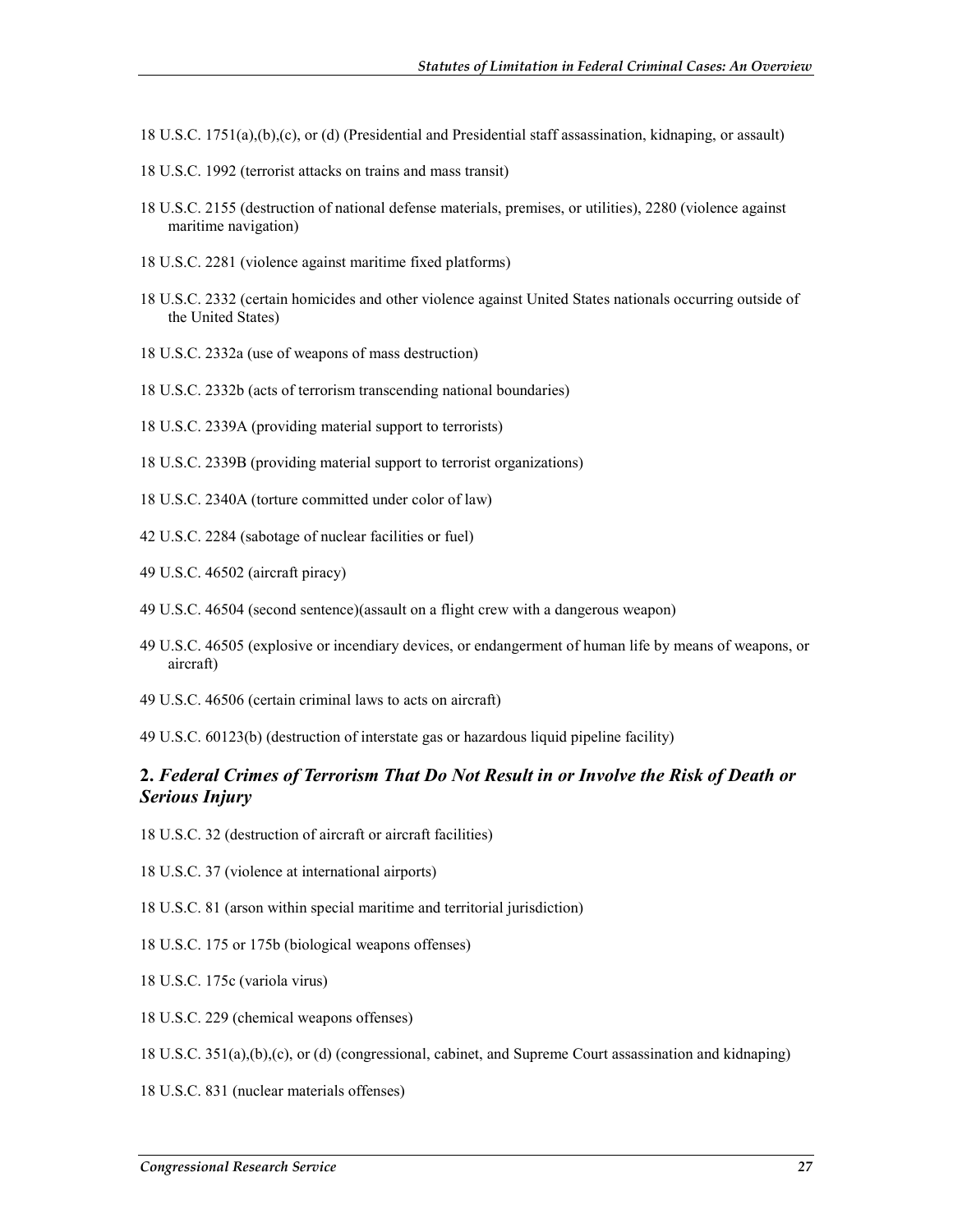- 18 U.S.C. 832 (participation in a foreign atomic weapons program)
- 18 U.S.C. 842(m) or (n) (plastic explosives offenses)
- 18 U.S.C. 844(f)(2) or (3) (arson and bombing of federal property)
- 18 U.S.C. 844(i) (burning or bombing of property used in, or used in activities affecting, commerce)
- 18 U.S.C. 956(a)(1) (conspiracy to murder, kidnap, or maim persons abroad)
- 18 U.S.C. 1203 (hostage taking)
- 18 U.S.C. 1361 (destruction of federal property)
- 18 U.S.C. 1362 (destruction of communication lines, stations, or systems)
- 18 U.S.C. 1363 (injury to buildings or property within special maritime and territorial jurisdiction of the United States)
- 18 U.S.C. 1366(a) (destruction of energy facilities)
- 18 U.S.C. 1751(a),(b),(c), or (d) (Presidential and Presidential staff assassination and kidnaping)
- 18 U.S.C. 1992 (terrorist attacks on trains and mass transit)
- 18 U.S.C. 2155 (destruction of national defense materials, premises, or utilities),
- 18 U.S.C. 2156 (production of defective national defense material)
- 18 U.S.C. 2280 (violence against maritime navigation)
- 18 U.S.C. 2281 (violence against maritime fixed platforms)
- 18 U.S.C. 2332 (certain homicides and other violence against United States nationals occurring outside of the United States)
- 18 U.S.C. 2332a (use of weapons of mass destruction)
- 18 U.S.C. 2332b (acts of terrorism transcending national boundaries)
- 18 U.S.C. 2332f (bombing public places)
- 18 U.S.C. 2332g (anti-aircraft missiles)
- 18 U.S.C. 2332h (radiological dispersal devices)
- 18 U.S.C. 2339 (harboring terrorists)
- 18 U.S.C. 2339A (providing material support to terrorists)
- 18 U.S.C. 2339B (providing material support to terrorist organizations)
- 18 U.S.C. 2339C (financing terrorism)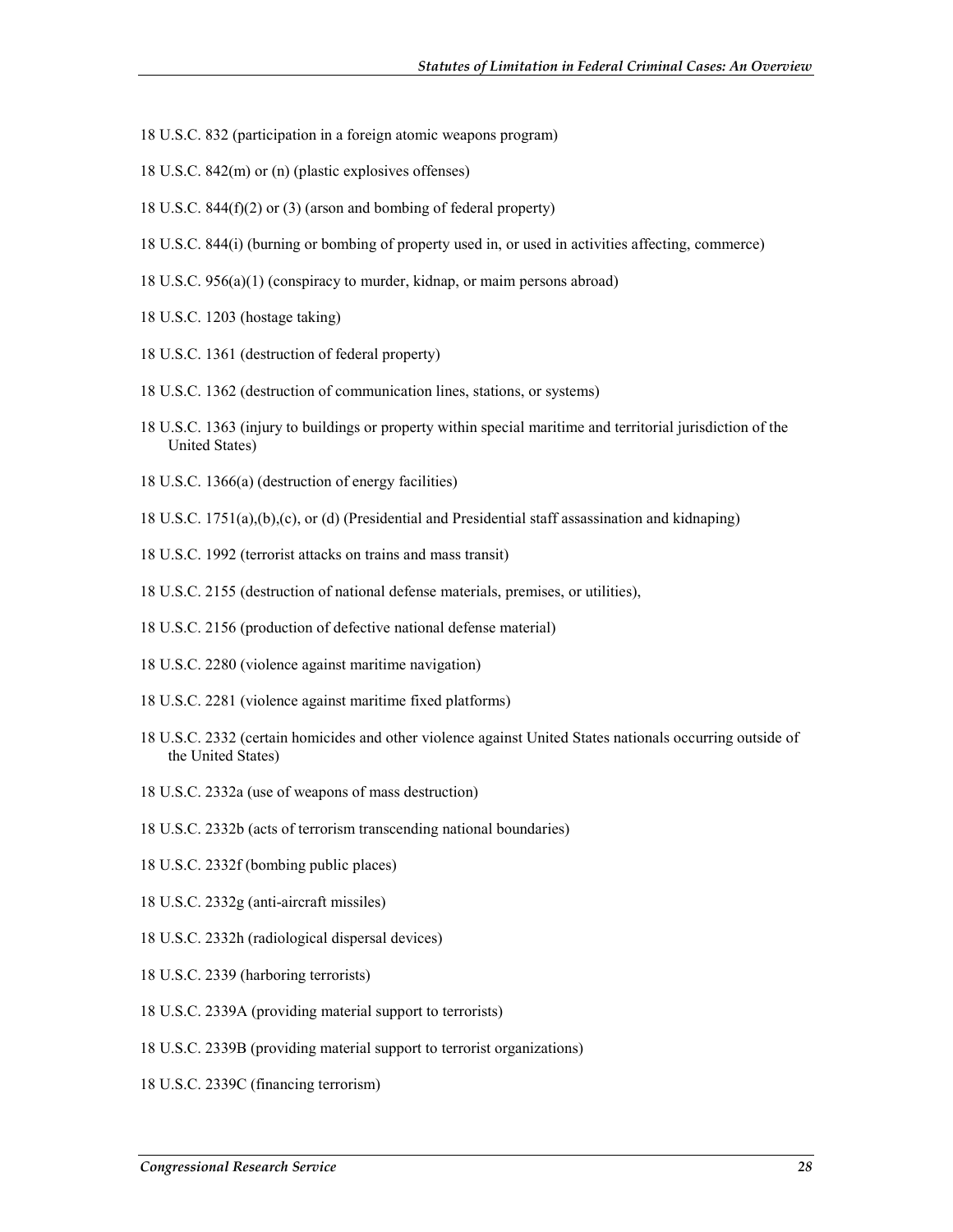18 U.S.C. 2339D (receipt of military training from a foreign terrorist organization)

- 18 U.S.C. 2340A (torture committed under color of law)
- 21 U.S.C. 960A (narcoterrorism)
- 42 U.S.C. 2122 (atomic weapons)
- 42 U.S.C. 2284 (sabotage of nuclear facilities or fuel)
- 49 U.S.C. 46502 (aircraft piracy)
- 49 U.S.C. 46504 (second sentence) (assault on a flight crew with a dangerous weapon)
- 49 U.S.C. 46505(b)(3) or (c) (explosive or incendiary devices, or endangerment of human life by means of weapons, or aircraft)
- 49 U.S.C. 46506 (if homicide or attempted homicide involved, application of certain criminal laws to acts on aircraft)
- 49 U.S.C. 60123(b) (destruction of interstate gas or hazardous liquid pipeline facility)

### **7 years**

- 18 U.S.C. 247 (damage to religious property)
- 18 U.S.C. 249 (hate crime not resulting in death)
- 18 U.S.C. 1031 (major fraud against the United States)

#### **6 years**

- 15 U.S.C. 77x (Securities Act violations)
- 15 U.S.C. 77yyy (Trust Indenture Act violations)
- 15 U.S.C. 78ff(a) (Securities Exchange Act violations)
- 15 U.S.C. 80a-48 (Investment Company Act violations
- 15 U.S.C. 80b-17 (Investment Advisers Act violations)
- 18 U.S.C. 1348 (securities and commodities fraud)
- 26 U.S.C. 6531 (tax crimes)

#### **5 years**

All crimes not otherwise provided for

#### **1 year**

18 U.S.C. 402 (contempt of court)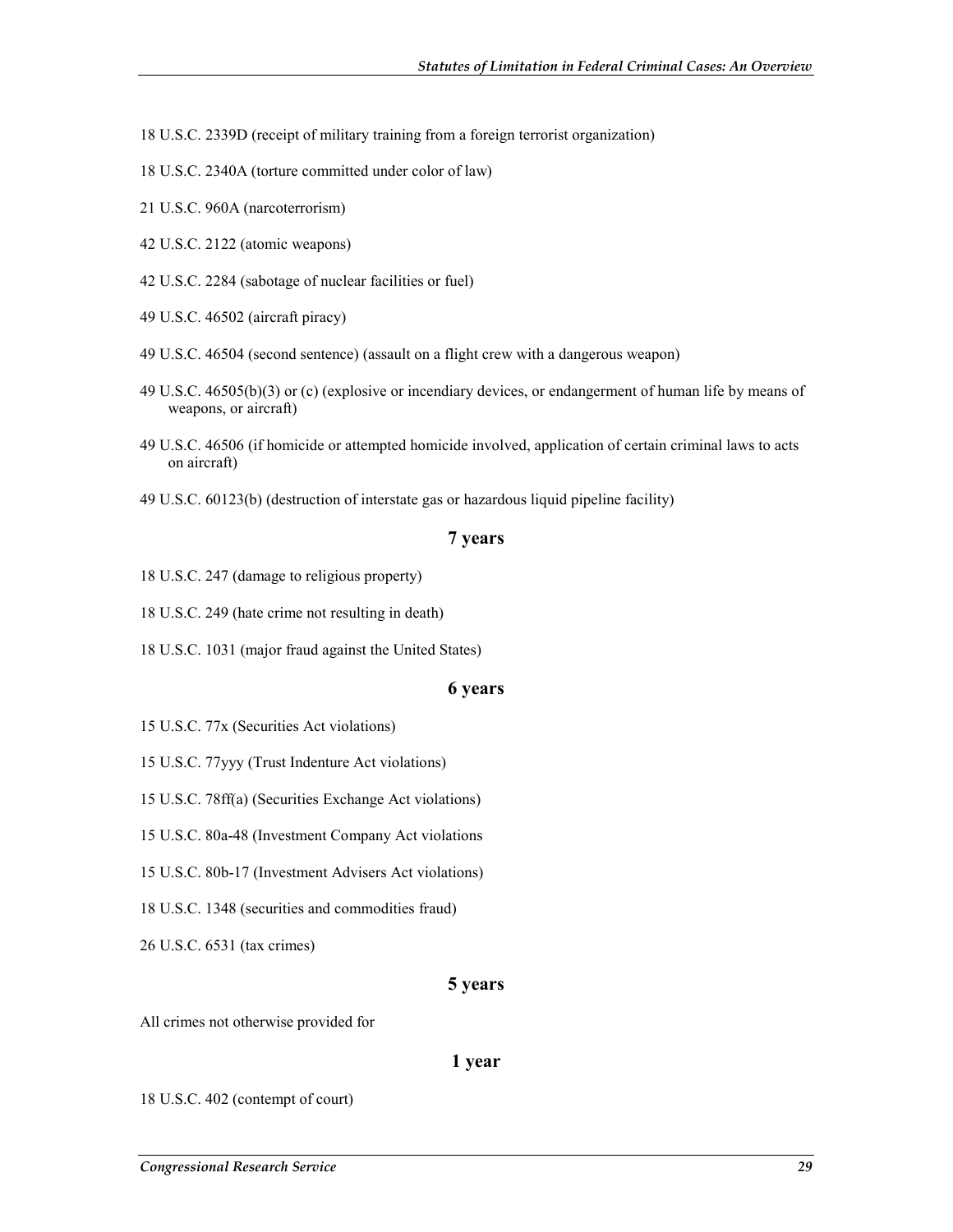| <b>State</b>       | <b>Felonies (Generally)</b>                                                                                | <b>Various Exceptions</b><br>(Not Exhaustive)                                                                                                                                                                                                                           |
|--------------------|------------------------------------------------------------------------------------------------------------|-------------------------------------------------------------------------------------------------------------------------------------------------------------------------------------------------------------------------------------------------------------------------|
| <b>ALABAMA</b>     | 3 years (Ala. Code $\S$ 15-3-1)                                                                            | Any time: (a) capital offense; (b)<br>felony involving: - arson; forgery;<br>drug trafficking; death or serious<br>injury; use, attempted use, or threat<br>to use violence; or counterfeiting; or<br>(c) sex offense w/ victim <16 (Ala.<br>Code §15-3-5)              |
| <b>ALASKA</b>      | 5 years (Alaska Stat.§12.10.010)                                                                           | (a) Any time: murder; kidnaping;<br>class A, B, or unclassified felony<br>sexual assault; felony sexual abuse of<br>minor; various sexual offenses w/ a<br>minor victim;                                                                                                |
|                    |                                                                                                            | (b) 10 years: 1 <sup>st</sup> degree indecent<br>exposure; manslaughter (Alaska Stat.<br>\$12.10.010                                                                                                                                                                    |
| <b>ARIZONA</b>     | 7 years (Ariz. Rev. Stat. Ann. §13-<br>107)                                                                | Any time: attempted commission or<br>commission of - homicide; class 2<br>felony sex offense or sexual<br>exploitation of children; violent<br>sexual assault; misuse of public<br>money; felony falsification of public<br>records (Ariz. Rev. Stat. Ann. §13-<br>107) |
| <b>ARKANSAS</b>    | (a) 6 years: Class Y or A crimes;<br>(b) 3 years: Class B, C, D, or<br>unclassified crimes (Ark. Code Ann. | Any time: murder (Ark. Code Ann.<br>$§5 - 1 - 109$                                                                                                                                                                                                                      |
|                    | $$5-1-109$                                                                                                 |                                                                                                                                                                                                                                                                         |
| <b>CALIFORNIA</b>  | 3 years (Cal. Penal Code §801)                                                                             | (a) Any time: crime punishable by<br>death or life imprisonment; or<br>embezzlement of public money                                                                                                                                                                     |
|                    |                                                                                                            | (b) 6 years: felony punishable by<br>imprisonment for 8 years or more<br>(Cal. Penal Code §§799, 800)                                                                                                                                                                   |
| <b>COLORADO</b>    | 3 years (Colo. Rev. Stat. Ann. §16-5-<br>40I)                                                              | Any time: committing, attempting,<br>conspiring to commit, or soliciting<br>commit - murder, treason, kidnaping,<br>forgery, or sex offenses against a<br>child (Colo. Rev. Stat. Ann. §16-5-<br>40I)                                                                   |
| <b>CONNECTICUT</b> | 5 years (Conn. Gen. Stat. Ann. §54-<br>193)                                                                | Any time: capital or class A felony;<br>arson-murder; or 1 <sup>st</sup> degree escape<br>(Conn. Gen. Stat. Ann. §54-193)                                                                                                                                               |
| <b>DELAWARE</b>    | 5 years (Del. Code Ann. tit. 11 §205)                                                                      | Any time: commit or attempt to<br>commit murder, class A felony, or a<br>sexual offense (Del. Code Ann. tit.<br>$11$ $$205)$                                                                                                                                            |

## **Appendix B. State Felony Statutes of Limitation**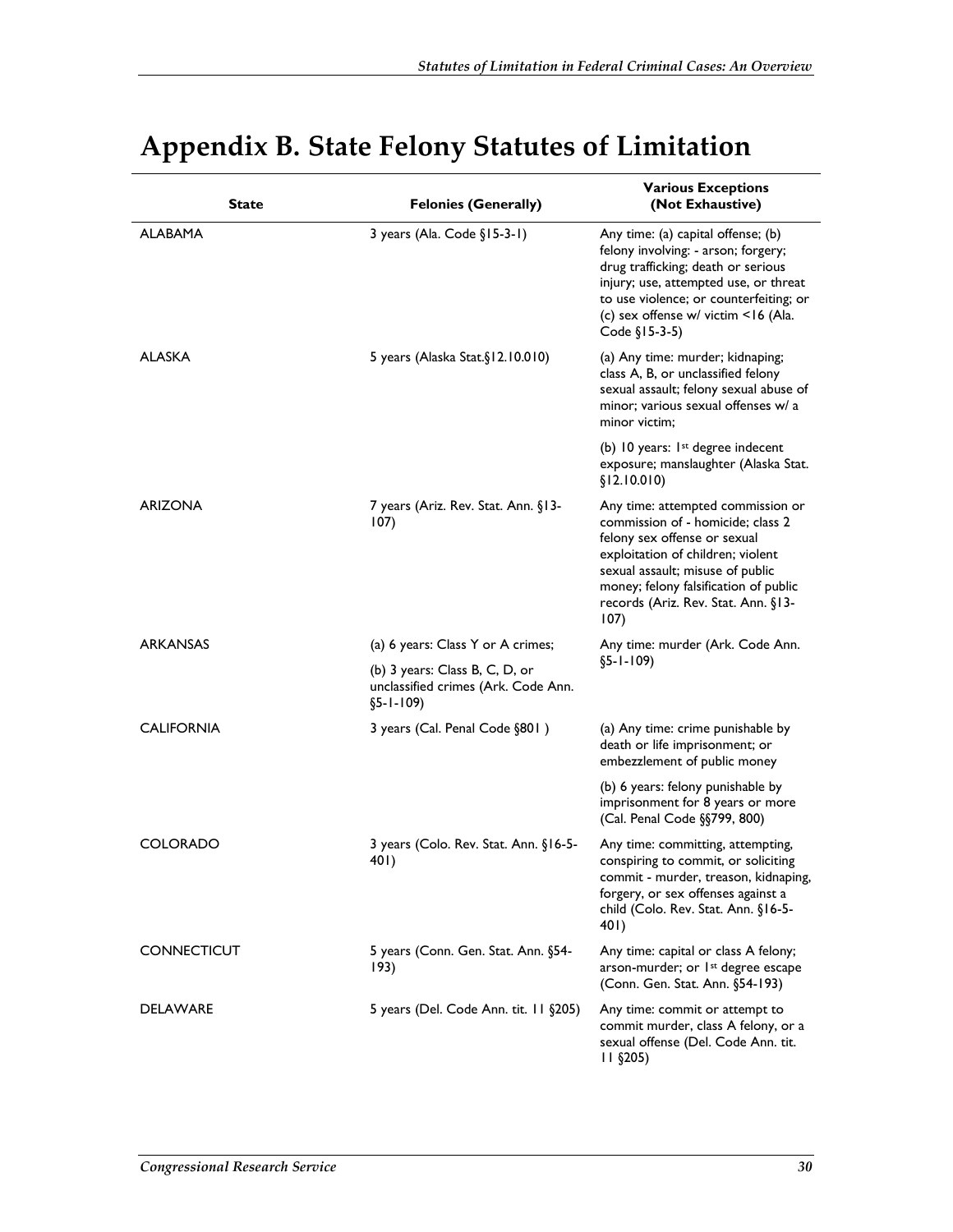| <b>State</b>     | <b>Felonies (Generally)</b>                         | <b>Various Exceptions</b><br>(Not Exhaustive)                                                                                      |
|------------------|-----------------------------------------------------|------------------------------------------------------------------------------------------------------------------------------------|
| <b>FLORIDA</b>   | 3 years (Fla. Stat. Ann. §775.15)                   | (a) Any time: capital or life felony,<br>felony resulting in death, or perjury<br>in a capital case;                               |
|                  |                                                     | (b) 10 years: felony from use of<br>destructive device resulting in injury;                                                        |
|                  |                                                     | (c) 4 years: 1 <sup>st</sup> degree felony, (Fla.<br>Stat. Ann. §775.15)                                                           |
| <b>GEORGIA</b>   | 4 years (Ga. Code Ann. §17-3-1)                     | (a) Any time: murder;                                                                                                              |
|                  |                                                     | $(b)$ 15 years: rape;                                                                                                              |
|                  |                                                     | (c) 7 years: other crimes punishable<br>by death or life imprisonment; or<br>felonies w/ victims <14 (Ga. Code<br>Ann. $\S17-3-1)$ |
| HAWAII           | 3 years (Haw. Rev. Stat. §701-108)                  | (a) Any time: commit, attempt,<br>conspire to commit, or solicit<br>murder;                                                        |
|                  |                                                     | (b) 10 years: vehicular manslaughter;                                                                                              |
|                  |                                                     | (c) 6 years: class A felony (Haw. Rev.<br>Stat. §701-108)                                                                          |
| <b>IDAHO</b>     | 5 years (Idaho Code §19-402)                        | Any time: murder, voluntary<br>manslaughter, rape, sexual abuse of a<br>child, or terrorism (Idaho Code §19-<br>40I)               |
| <b>ILLINOIS</b>  | 3 years (Ill. Comp. Stat. Ann. ch. 720<br>$$5/3-5)$ | Any time: homicide, attempted<br>murder, treason, arson, or forgery<br>(III. Comp. Stat. Ann. ch.720 §5/3-5)                       |
| <b>INDIANA</b>   | 5 years (Ind. Code Ann. §35-41-4-2)                 | Any time: murder or a Class A<br>felony (Ind. Code Ann. §35-41-4-2)                                                                |
| IOWA             | 3 years (lowa Code Ann. §802.3)                     | (a) Any time: murder;                                                                                                              |
|                  |                                                     | (b) 10 years: sexual abuse (lowa<br>Code Ann. §§802.1, 802.2, 802.3)                                                               |
| <b>KANSAS</b>    | 5 years (Kan. Stat. Ann. §21-5107)                  | Any time: murder, terrorism, use of<br>weapons of mass destruction<br>(Kan. Stat. Ann. §21-5107)                                   |
| <b>KENTUCKY</b>  | Any time (Ky. Rev. Stat. Ann.<br>\$500.050)         |                                                                                                                                    |
| <b>LOUISIANA</b> | 4 years (La. Code Crim. P. art. 572)                | (a) Any time: crime punishable by<br>death or life imprisonment;                                                                   |
|                  |                                                     | (b) 30 years: various sex crimes<br>against minors;                                                                                |
|                  |                                                     | (c) 6 years: felony punishable at hard<br>labor) (La. Code Crim. P. arts. 571,<br>571.1.572.)                                      |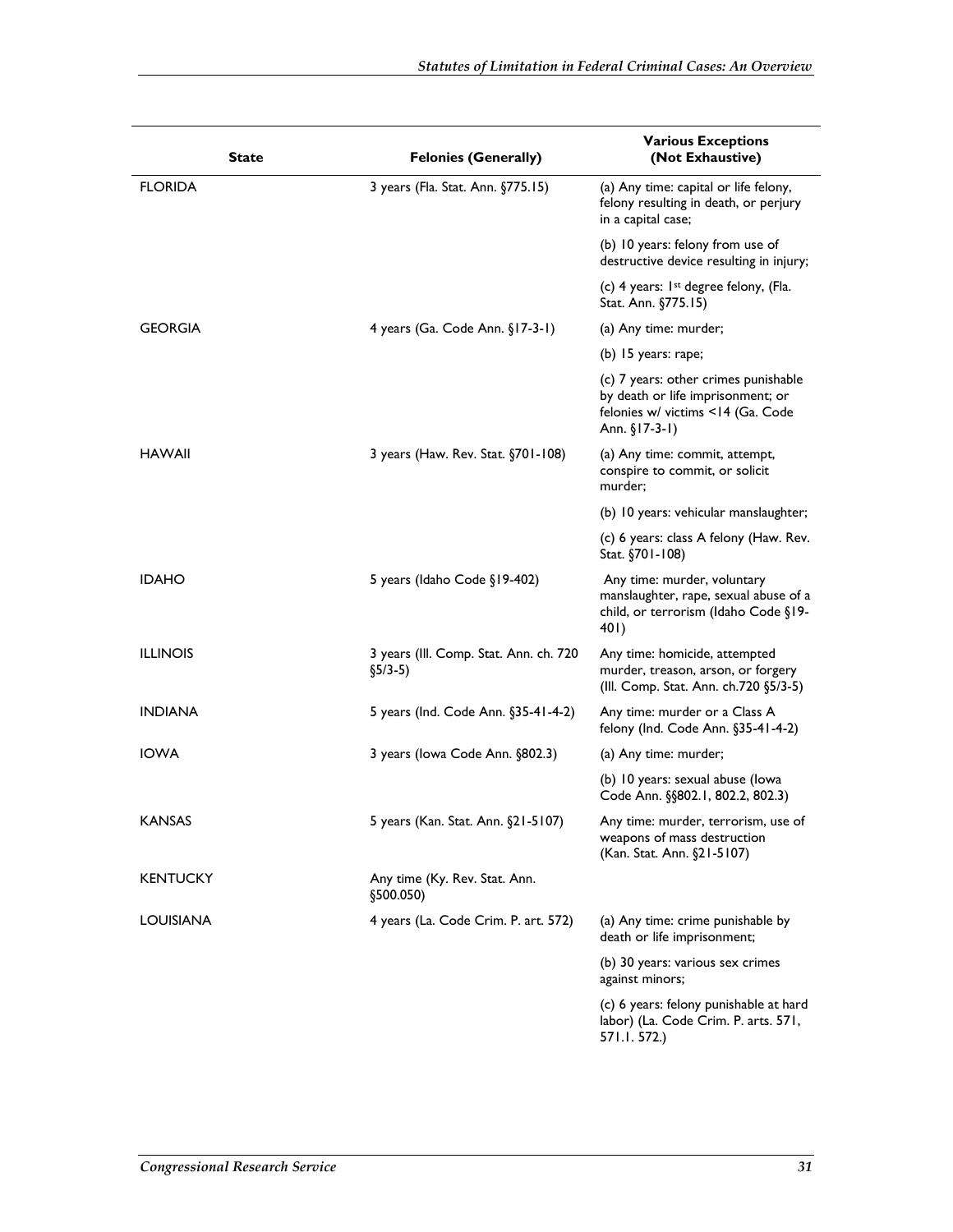| <b>State</b>         | <b>Felonies (Generally)</b>                                                                                                            | <b>Various Exceptions</b><br>(Not Exhaustive)                                                                                                                                                                                               |
|----------------------|----------------------------------------------------------------------------------------------------------------------------------------|---------------------------------------------------------------------------------------------------------------------------------------------------------------------------------------------------------------------------------------------|
| <b>MAINE</b>         | (a) 6 years: Class A, B, or C crime;                                                                                                   | Any time: murder, 1st or 2d degree                                                                                                                                                                                                          |
|                      | (b) 3 years: Class C or D crime (Me.<br>Rev. Stat. Ann. tit. 17-A §8)                                                                  | homicide, or various sexual offenses<br>against a minor (Me. Rev. Stat. Ann.<br>tit. 17-A §8)                                                                                                                                               |
| <b>MARYLAND</b>      | Any time subject to occasional<br>individual statutory exceptions, e.g.,<br>computer crimes (3 years) (Md.Cts.<br>& Jud. Proc. §5-601) |                                                                                                                                                                                                                                             |
| <b>MASSACHUSETTS</b> | 6 years (Mass. Gen. Laws Ann. ch.                                                                                                      | (a) Any time: murder                                                                                                                                                                                                                        |
|                      | 277 §63)                                                                                                                               | (b) 15 years: commit or conspire to<br>commit rape or assault w/ intent to<br>rape or murder;                                                                                                                                               |
|                      |                                                                                                                                        | (c) 10 years: commit or conspire to<br>commit robbery or assault w/ intent<br>to rob (Mass. Gen. Laws Ann. ch.<br>277 §63)                                                                                                                  |
| <b>MICHIGAN</b>      | 6 years (Mich. Comp. Laws Ann.<br>§767.24)                                                                                             | (a) Any time: murder, terrorism, or<br>Ist degree sexual conduct;                                                                                                                                                                           |
|                      |                                                                                                                                        | (b) 10 years: kidnaping, extortion,<br>conspiracy or assault w/ intent to<br>murder (Mich. Comp. Laws Ann.<br>§767.24)                                                                                                                      |
| <b>MINNESOTA</b>     | 3 years (Minn. Stat. Ann. §628.26)                                                                                                     | Any time: crime resulting in death,<br>kidnaping (Minn. Stat. Ann. §628.26)                                                                                                                                                                 |
| <b>MISSISSIPPI</b>   | 2 years (Miss. Code Ann. §99-1-5)                                                                                                      | Any time: murder, rape, kidnaping,<br>arson, manslaughter, burglary,<br>aggravated assault, forgery,<br>counterfeiting, robbery, larceny,<br>fraud, embezzlement, or various<br>sexual offenses against minors (Miss.<br>Code Ann. §99-1-5) |
| <b>MISSOURI</b>      | 3 years (Mo. Ann. Stat. §556.036)                                                                                                      | Any time: murder, rape or a class A<br>felony (Mo. Ann. Stat. §556.036)                                                                                                                                                                     |
| MONTANA              | 5 years (Mont. Code Ann. §45-1-                                                                                                        | (a) Any time: homicide                                                                                                                                                                                                                      |
|                      | 205)                                                                                                                                   | (b) 10 years: sexual assault (Mont.<br>Code Ann. §45-1-205)                                                                                                                                                                                 |
| <b>NEBRASKA</b>      | 3 years (Neb. Rev. Stat. §29-110)                                                                                                      | Any time: treason, murder, arson,<br>forgery or various sexual offenses<br>(Neb. Rev. Stat. §29-110)                                                                                                                                        |
| <b>NEVADA</b>        | 3 years (Nev. Rev. Stat. Ann.<br>\$171.085)                                                                                            | (a) Any time: murder, terrorism,<br>rape;                                                                                                                                                                                                   |
|                      |                                                                                                                                        | (b) 5 years: kidnaping, attempted<br>murder;                                                                                                                                                                                                |
|                      |                                                                                                                                        | (c) 4 years: theft, arson, robbery,<br>burglary, sexual assault, or forgery<br>(Nev. Rev. Stat. Ann. §§171. 080,<br>171.085)                                                                                                                |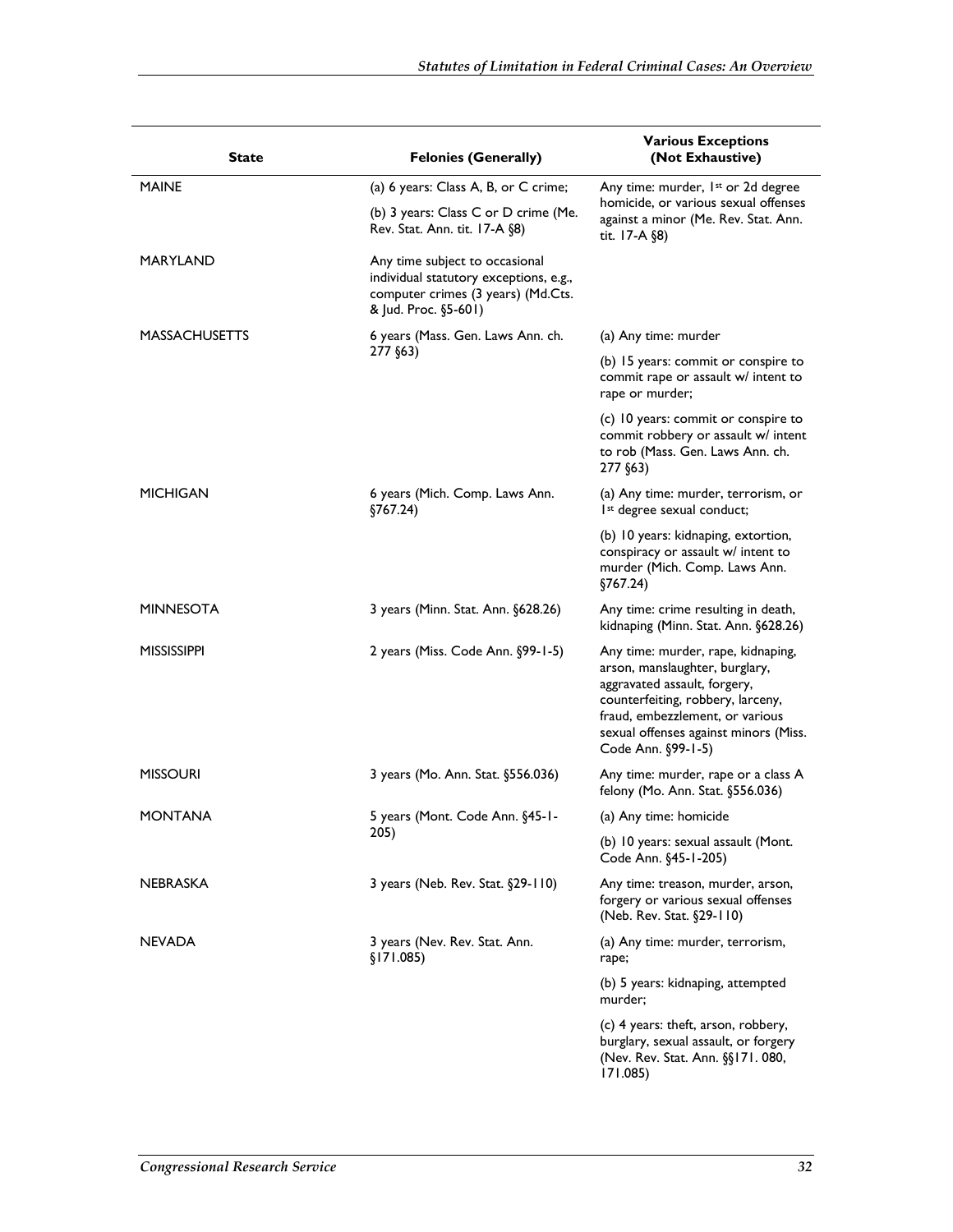| <b>State</b>         | <b>Felonies (Generally)</b>                                         | <b>Various Exceptions</b><br>(Not Exhaustive)                                                                                                                        |
|----------------------|---------------------------------------------------------------------|----------------------------------------------------------------------------------------------------------------------------------------------------------------------|
| <b>NEW HAMPSHIRE</b> | 6 years (N.H. Rev. Stat. Ann. §625:8)                               | Any time: murder (N.H. Rev. Stat.<br>Ann. §625:8)                                                                                                                    |
| <b>NEW JERSEY</b>    | 5 years (N.J. Stat. Ann. §2C:1-6)                                   | (a) Any time: murder, manslaughter,<br>sexual assault                                                                                                                |
|                      |                                                                     | (b) 10 years: environment offenses;<br>(c) 7 years: bribery or certain other<br>offenses involving misconduct in<br>office (N.J. Stat. Ann. §2C:1-6)                 |
| <b>NEW MEXICO</b>    | (a) 6 years: 2d degree felony;                                      | Any time: capital or 1st degree felony                                                                                                                               |
|                      | (b) 5 years: 3d or $4th$ degree felony<br>(N.M. Stat. Ann. §30-1-8) | (N.M. Stat. Ann. §30-1-8)                                                                                                                                            |
| NEW YORK             | 5 years (N.Y. Crim. P. Law §30.10)                                  | Any time: class A felony or 1st<br>degree rape, sexual criminal act, or<br>sexual conduct against a child (N.Y.<br>Crim. P. Law §30.10)                              |
| NORTH CAROLINA       | Any time (no statute)                                               |                                                                                                                                                                      |
| NORTH DAKOTA         | 3 years (N.D. Cent. Code §29-04-<br>02)                             | Any time: murder (N.D. Cent. Code<br>$$29-04-01)$                                                                                                                    |
| OHIO                 | 6 years (Ohio Rev. Code Ann.                                        | (a) Any time: murder;                                                                                                                                                |
|                      | \$2901.13)                                                          | (b) 20 years: commit, attempt, or aid<br>and abet kidnaping, robbery, riot,<br>manslaughter, sexual assault,<br>burglary, or arson (Ohio Rev. Code<br>Ann. §2901.13) |
| OKLAHOMA             | 3 years (Okla. Stat. Ann. tit. 22 §152)                             | (a) Any time: murder;                                                                                                                                                |
|                      |                                                                     | (b) 12 years: rape, sodomy, or<br>certain other sexual offenses (Okla.<br>Stat. Ann. tit. 22 §§151, 152)                                                             |
| OREGON               | 3 years (Ore. Rev. Stat. §131.125)                                  | (a) Any time: commit, attempt,<br>conspire to commit, or solicit<br>murder:                                                                                          |
|                      |                                                                     | (b) variable: various sexual offenses<br>against minors;                                                                                                             |
|                      |                                                                     | (c) 6 years: arson (Ore. Rev. Stat.<br>\$131.125                                                                                                                     |
| PENNSYLVANIA         | 2 years (Pa. Stat. Ann. tit. 42 §5552)                              | (a) Any time: commit, conspire to<br>commit, or solicit murder;<br>manslaughter; or aggravate assault of<br>a police officer;                                        |
|                      |                                                                     | (b) 12 years: major sex offenses;                                                                                                                                    |
|                      |                                                                     | (c) 5 years: major offenses (Pa. Stat.<br>Ann. tit. 42 §§5551, 5552)                                                                                                 |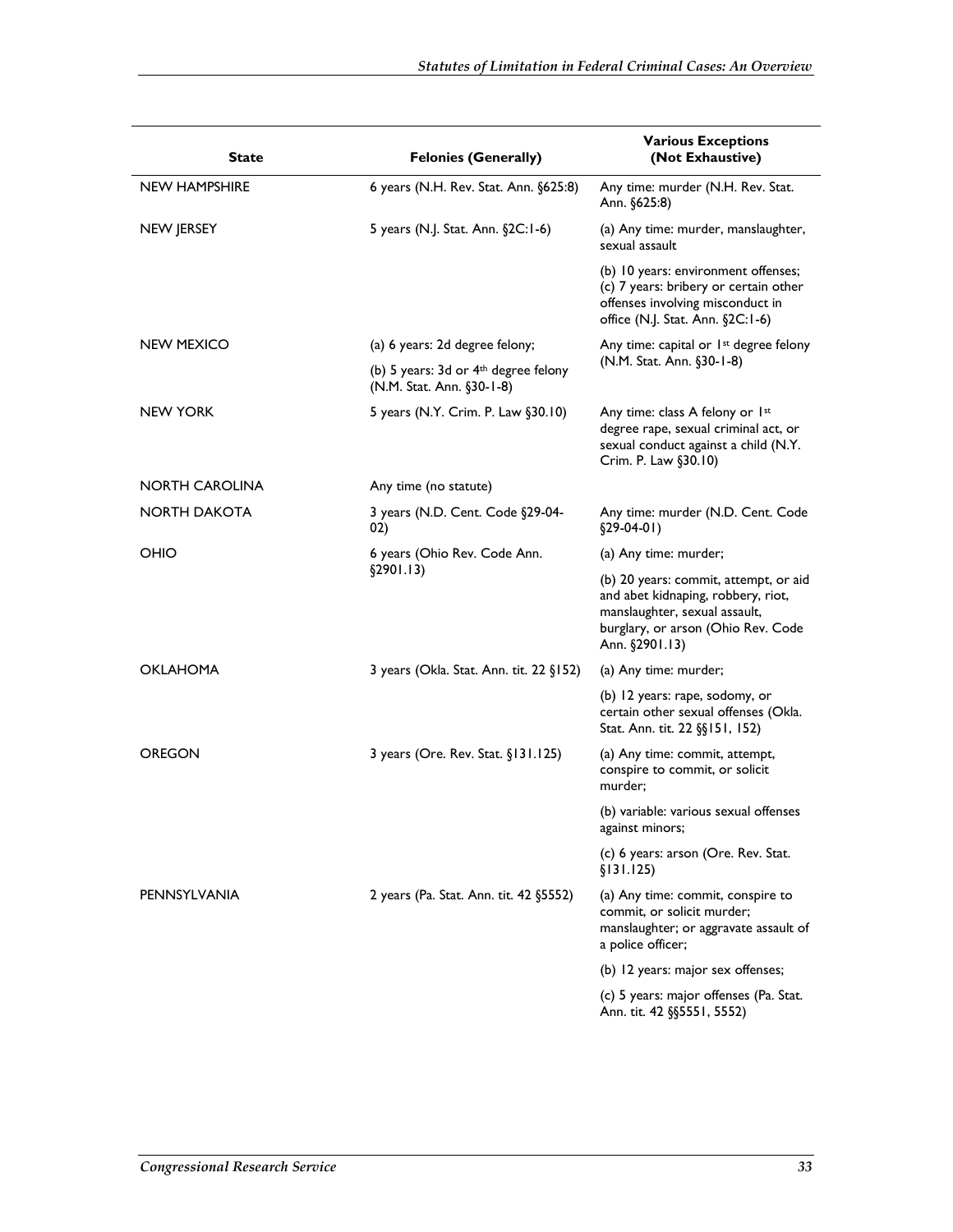| <b>State</b>         | <b>Felonies (Generally)</b>                                | <b>Various Exceptions</b><br>(Not Exhaustive)                                                                                                                                                 |
|----------------------|------------------------------------------------------------|-----------------------------------------------------------------------------------------------------------------------------------------------------------------------------------------------|
| <b>RHODE ISLAND</b>  | 3 years (R.I. Gen. Laws §12-12-17)                         | (a) Any time: treason, homicide,<br>arson, burglary, counterfeiting,<br>forgery, robbery, rape, assault, drug<br>trafficking, or any other felony<br>punishable by life imprisonment;         |
|                      |                                                            | (b) 10 years: larceny, bribery,<br>racketeering, perjury, or extortion<br>(R.I. Gen. Laws §12-12-17)                                                                                          |
| SOUTH CAROLINA       | Any time (no statute)                                      |                                                                                                                                                                                               |
| SOUTH DAKOTA         | 7 years (S.D. Cod. Laws §23A-42-2)                         | Any time: Class A, B, or C felonies<br>(S.D. Cod. Laws §23A-42-2)                                                                                                                             |
| <b>TENNESSEE</b>     | (a) 15 years: Class A felony;                              | Any time: crime punishable by death                                                                                                                                                           |
|                      | (b) 8 years: Class B felony;                               | or life imprisonment (Tenn. Code<br>Ann. §40-2-101)                                                                                                                                           |
|                      | (c) 4 years: Class C or D felony;                          |                                                                                                                                                                                               |
|                      | (d) 2 years: Class E felony (Tenn.<br>Code Ann. §40-2-101) |                                                                                                                                                                                               |
| <b>TEXAS</b>         | 3 years (Tex. Code Crim. P. art.<br>12.01)                 | (a) Any time: murder, manslaughter,<br>rape, certain human trafficking<br>offenses, or various sexual offenses<br>against minors;                                                             |
|                      |                                                            | (b) 10 years: forgery, embezzlement,<br>arson (Tex. Code Crim. P. art.<br>12.01)                                                                                                              |
| UTAH                 | 4 years (Utah Code Ann. §76-1-302)                         | Any time: capital felony, murder,<br>manslaughter, or kidnaping (Utah<br>Code Ann. §76-1-301)                                                                                                 |
| <b>VERMONT</b>       | 3 years (Vt. Stat. Ann. tit.13 §4501)                      | (a) Any time: rape, murder,<br>arson(causing death), or kidnaping;                                                                                                                            |
|                      |                                                            | (b) II years: arson;                                                                                                                                                                          |
|                      |                                                            | (c) 6 years: certain sexual offenses,<br>grand larceny, robbery, burglary,<br>embezzlement, forgery, bribery, false<br>claims, fraud, or felony tax offenses<br>(Vt. Stat. Ann. tit.13 §4501) |
| <b>VIRGINIA</b>      | Any time (Va. Code §19.2-8)                                |                                                                                                                                                                                               |
| <b>WASHINGTON</b>    | 3 years (Wash. Rev. Code Ann.                              | (a) Any time: homicide;                                                                                                                                                                       |
|                      | §9A.04.080)                                                | (b) 10 years: arson, rape, or certain<br>offenses involving misconduct in<br>office;                                                                                                          |
|                      |                                                            | (c) until the victim is 28 years of age:<br>certain sexual offenses against<br>minors (Wash. Rev. Code Ann.<br>§9A.04.080)                                                                    |
| <b>WEST VIRGINIA</b> | Any time (no statute)                                      |                                                                                                                                                                                               |